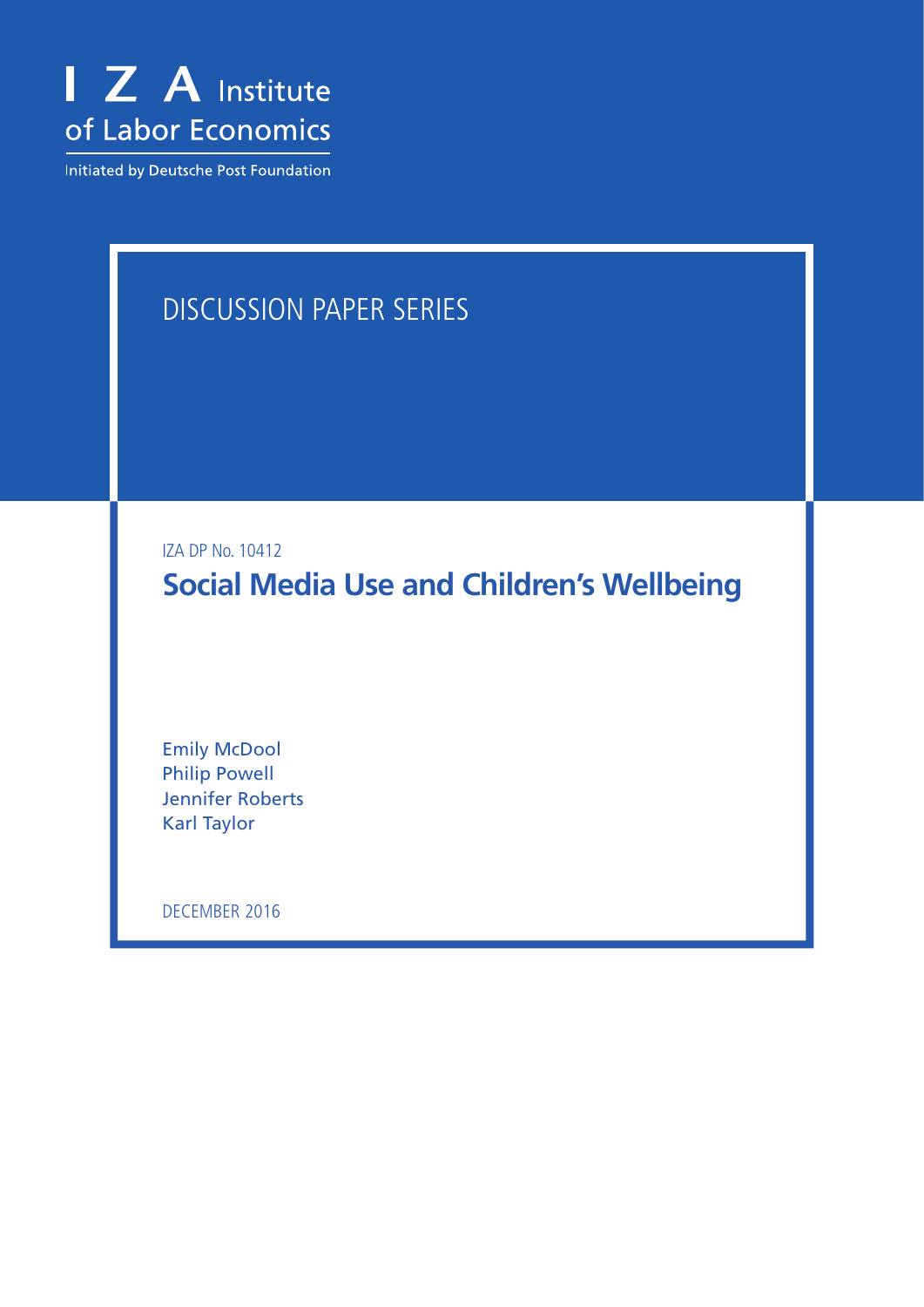

Initiated by Deutsche Post Foundation

### Discussion Paper Series

IZA DP No. 10412

# **Social Media Use and Children's Wellbeing**

**Emily McDool** *University of Sheffield*

**Philip Powell** *University of Sheffield* **Jennifer Roberts** *University of Sheffield*

**Karl Taylor** *University of Sheffield and IZA*

December 2016

Any opinions expressed in this paper are those of the author(s) and not those of IZA. Research published in this series may include views on policy, but IZA takes no institutional policy positions. The IZA research network is committed to the IZA Guiding Principles of Research Integrity.

The IZA Institute of Labor Economics is an independent economic research institute that conducts research in labor economics and offers evidence-based policy advice on labor market issues. Supported by the Deutsche Post Foundation, IZA runs the world's largest network of economists, whose research aims to provide answers to the global labor market challenges of our time. Our key objective is to build bridges between academic research, policymakers and society.

IZA Discussion Papers often represent preliminary work and are circulated to encourage discussion. Citation of such a paper should account for its provisional character. A revised version may be available directly from the author.

| Schaumburg-Lippe-Straße 5-9 | Phone: +49-228-3894-0       |             |
|-----------------------------|-----------------------------|-------------|
| 53113 Bonn, Germany         | Email: publications@iza.org | www.iza.org |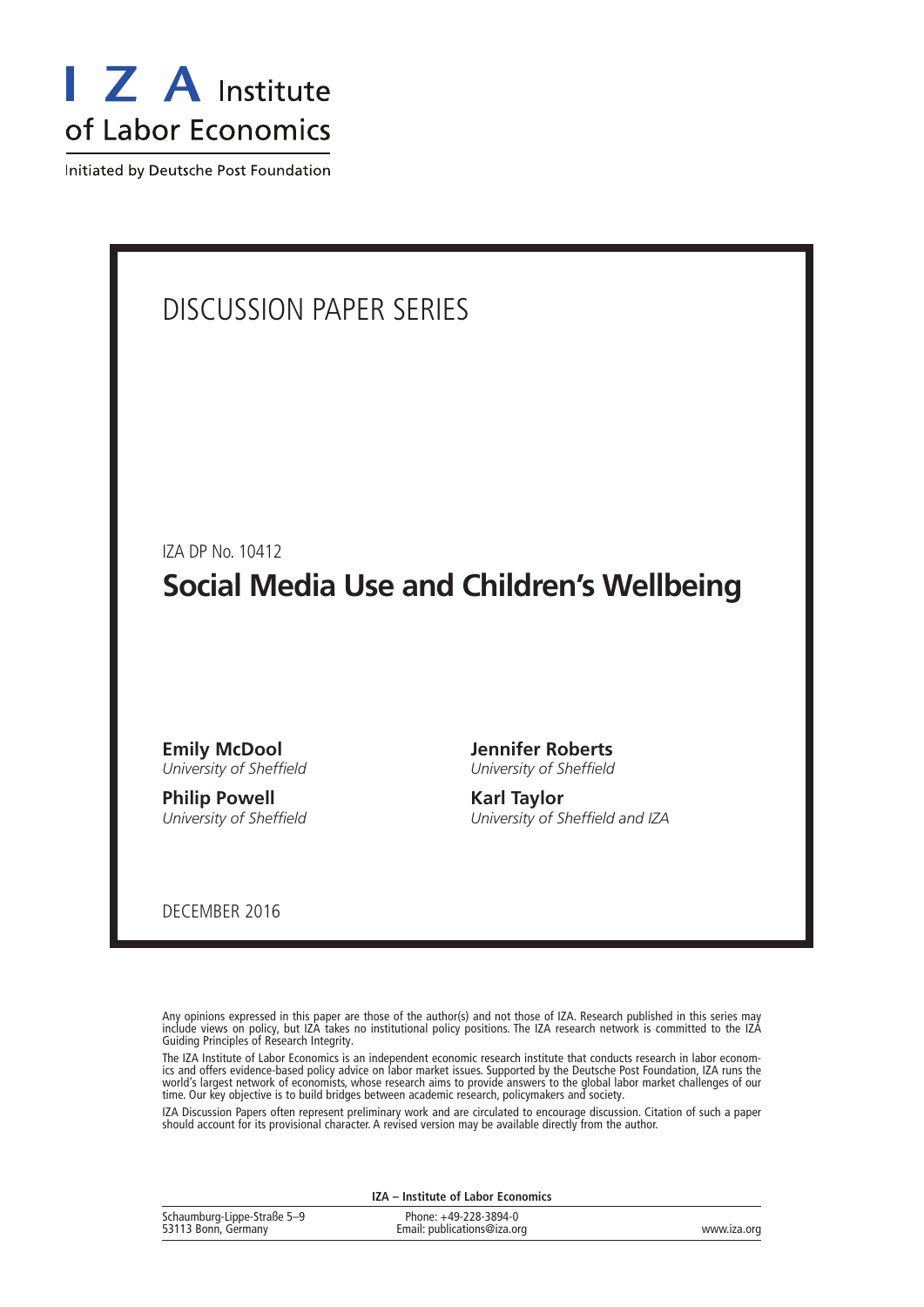# **ABSTRACT**

# **Social Media Use and Children's Wellbeing\***

Childhood circumstances and behaviours have been shown to have important persistent effects in later life. One aspect of childhood that has changed dramatically in the past decade, and is causing concern among policy makers and other bodies responsible for safeguarding children, is the advent of social media, or online social networking. This research explores the effect of children's digital social networking on their subjective wellbeing. We use a large representative sample of 10-15 year olds over the period 2010 to 2014 from the UK Household Longitudinal Study, and estimate the effect of time spent chatting on social websites on a number of outcomes which reflect how these children feel about different aspects of their life, specifically: school work; appearance; family; friends; school attended; and life as a whole. We deal with the potential endogeneity of social networking via an instrumental variables approach using information on broadband speeds and mobile phone signal strength published by Ofcom. Our results suggest that spending more time on social networks reduces the satisfaction that children feel with all aspects of their lives, except for their friendships; and that girls suffer more adverse effects than boys. As well as addressing policy makers' concerns about the effects of digital technology on children, this work also contributes to wider debates about the socioeconomic consequences of the internet and digital technologies more generally, a debate which to date has largely been based on evidence from outside of the UK.

| <b>JEL Classification:</b> | D60, 131, J13                                      |
|----------------------------|----------------------------------------------------|
| Keywords:                  | digital society, social media, wellbeing, children |

#### **Corresponding author:**

Jennifer Roberts Department of Economics University of Sheffield 9 Mappin Street Sheffield S1 4DT United Kingdom E-mail: j.r.roberts@shef.ac.uk

<sup>\*</sup> This research was funded by the UK EPSRC research grant EP/L003635/1 Creating and Exploring Digital Empathy (CEDE). The main Understanding Society data set used in this paper is an initiative by the Economic and Social Research Council, with scientific leadership by the Institute for Social and Economic Research, University of Essex, and survey delivery by the National Centre for Social Research and TNS BRMB. The data was accessed via the UK Data Service; some of it under Special License. We are also grateful to Andy Dickerson and Gurleen Popli for comments on an earlier draft of this paper.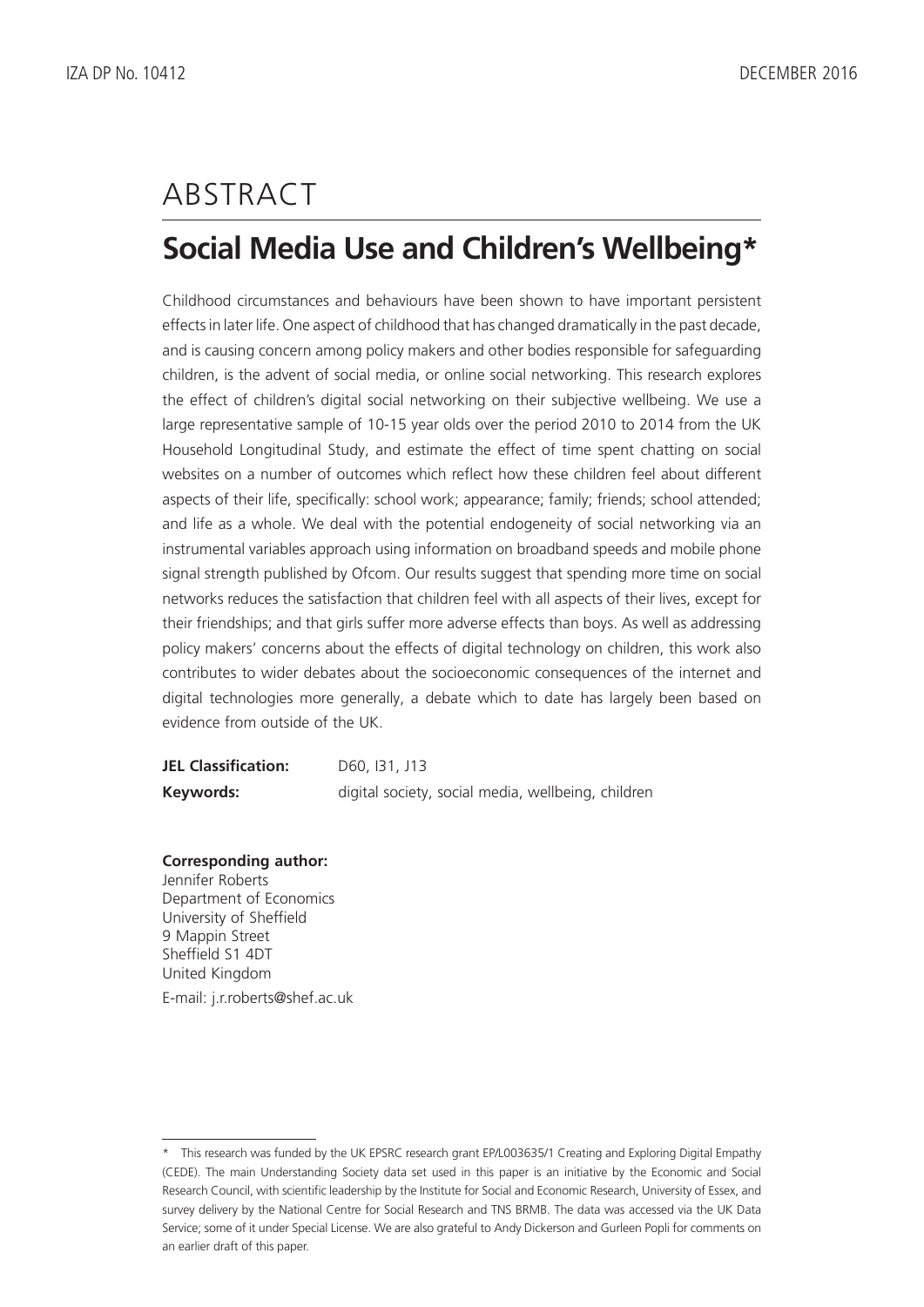#### **1. INTRODUCTION**

Childhood circumstances and behaviours have been shown to have important persistent effects in later life (see for example Heckman (2008), Almond and Currie (2011)). One aspect of childhood that has changed dramatically in the past 10 years, but has received scant attention in the economics literature, is the advent of social media, or online social networking. Social media are computermediated tools that allow people, and organisations, to create, share, or exchange information in virtual communities and networks. The growth of social media has been extremely rapid; these sites started among university students in the US in the early 2000s, but their use has quickly spread around the world. Facebook, the most well-known social networking site, was launched in February 2004, initially only for Harvard University students. Today it has over 1.7 billion active users around the world;<sup>1</sup> 31 million of these users are in UK – almost half of the UK population.

Perhaps unsurprisingly, young people have been heavy adopters of social media; today's generation of teenagers is the first cohort to have grown up with online social networking. A survey in 2015 revealed that, in the UK, 92% of 16 to 24 year olds had used social networks in the last three months.<sup>2</sup> Along with these teenagers, younger children are also increasingly users of social media; while most sites stipulate a minimum user age of 13, few require any validation, and a survey for the children's BBC channel found that more than three quarters of 10 to 12 year olds had social media accounts. 3

Social media are a core part of young people's lives. Social networks such as Facebook, Snapchat, WhatsApp and Instagram are their primary interface with the internet. These portals are generally used in an 'always on' state, often via smartphones and tablets, such that many children are permanently connected to their virtual social network, continually receiving and checking feed, and regularly posting their own updates (Boyd, 2014). This social media access serves a multiplicity of

<sup>1</sup> [www.statista.com/statistics/264810/number-of-monthly-active-facebook-users-worldwide/](http://www.statista.com/statistics/264810/number-of-monthly-active-facebook-users-worldwide/)

<sup>2</sup> [www.ons.gov.uk/ons/guide-method/method-quality/specific/business-and-energy/e-commerce-and-ict-activity/social](http://www.ons.gov.uk/ons/guide-method/method-quality/specific/business-and-energy/e-commerce-and-ict-activity/social-networking/index.html)[networking/index.html](http://www.ons.gov.uk/ons/guide-method/method-quality/specific/business-and-energy/e-commerce-and-ict-activity/social-networking/index.html)

<sup>3</sup> [www.bbc.co.uk/news/education-35524429](http://www.bbc.co.uk/news/education-35524429)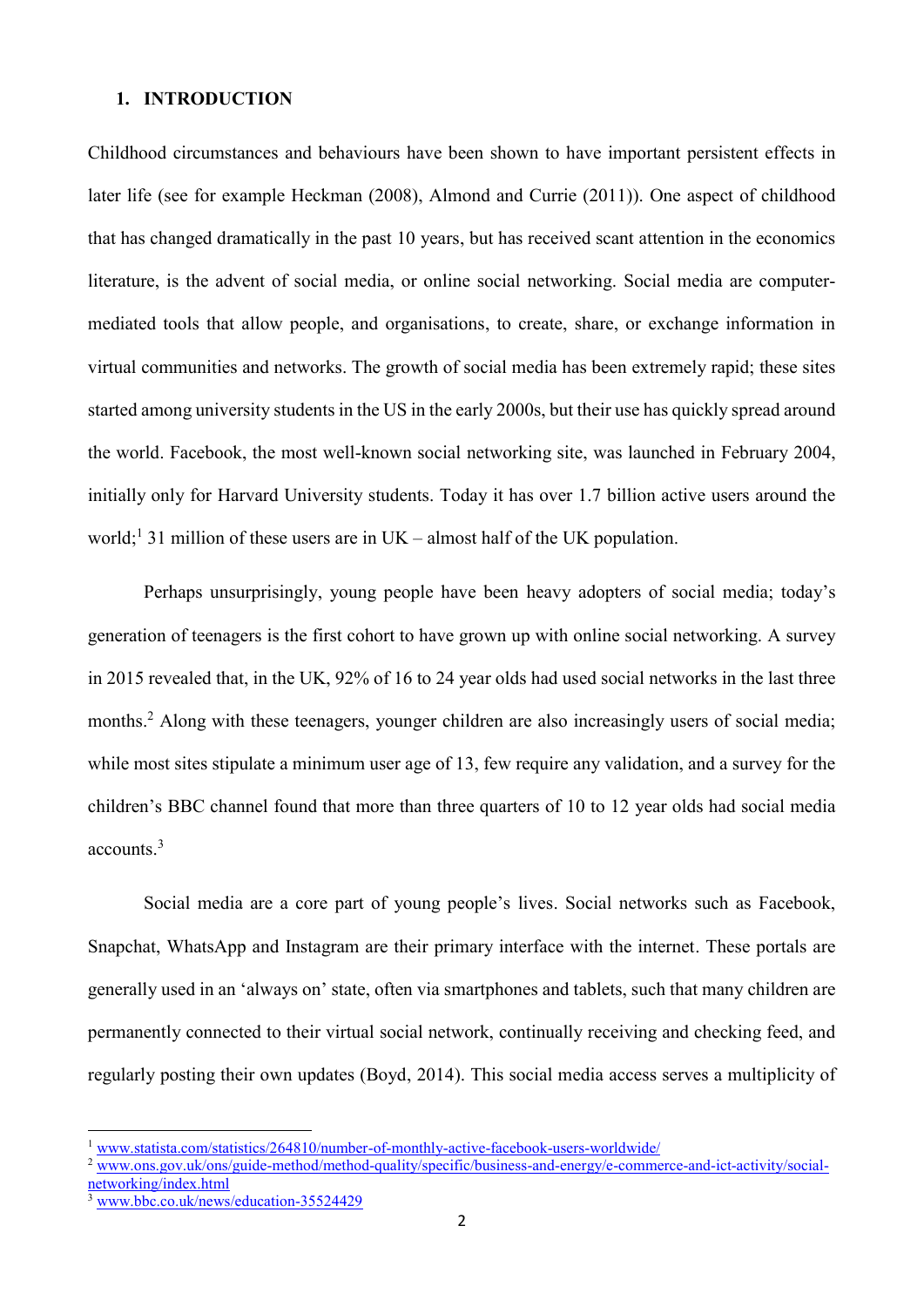functions. It is a tool for developing and maintaining interpersonal relationships, a real-time portal for accessing information, news, advice and support, as well as a canvas for sketching a selective and idealised self-portrait. However, despite its practical uses, worries about the effects of social media use on children persist. While it is generally acknowledged that social media can have a positive impact on the social capital of children, for example by enhancing friendships and decreasing loneliness (Wood et al., 2016), there are concerns that 'excessive' time spent on social media is associated with low self-esteem, common mental health problems, and socioemotional difficulties (e.g., Beardsmore, 2015; Kross, 2013). Further there have been a number of high profile cases involving teenagers taking their own lives in part because of being harassed over the internet (Hinduja and Patchin, 2010). In the UK, concerned that children are now more likely to turn to social media and the internet for information, rather than other more 'traditional' sources, the House of Lords launched an enquiry into 'children and the internet' in July 2016.<sup>4</sup>

Given the importance of children's use of social media in the twenty first century, and its possible long-term detrimental effects, it is perhaps surprising that the economics research community has not paid more attention to this topic. A systematic review of studies on online communication, social media and adolescent wellbeing in 2014 identified no economic studies (Best et al., 2014). However, this phenomenon is worthy of economic study because it is clearly a significant component of youth time use, and its effects on utility, or wellbeing, are ambiguous, (Kalmus et al., 2014). Further, it has been shown in previous work that circumstances and behaviours in childhood can have persistent effects into adulthood. 5 Indeed, the economics of childhood wellbeing is now a growing literature given the importance of experience early in life in shaping future outcomes, see Conti and Heckman (2014) for a review.

**.** 

<sup>4</sup> [www.parliament.uk/documents/lords-committees/communications/children-internet/CfEChildren-internet.pdf](http://www.parliament.uk/documents/lords-committees/communications/children-internet/CfEChildren-internet.pdf)

 $5\overline{\text{See}}$  for example, Frijters et al. (2014), who show that having behavioural problems at ages 7 and 11 predicts lower adult life satisfaction, conditioning on an adult's socioeconomic characteristics. Also data from the Whitehall study suggests that early life circumstances are all predictive of entry grade and promotion to higher grade in Whitehall (Case and Paxson, 2011).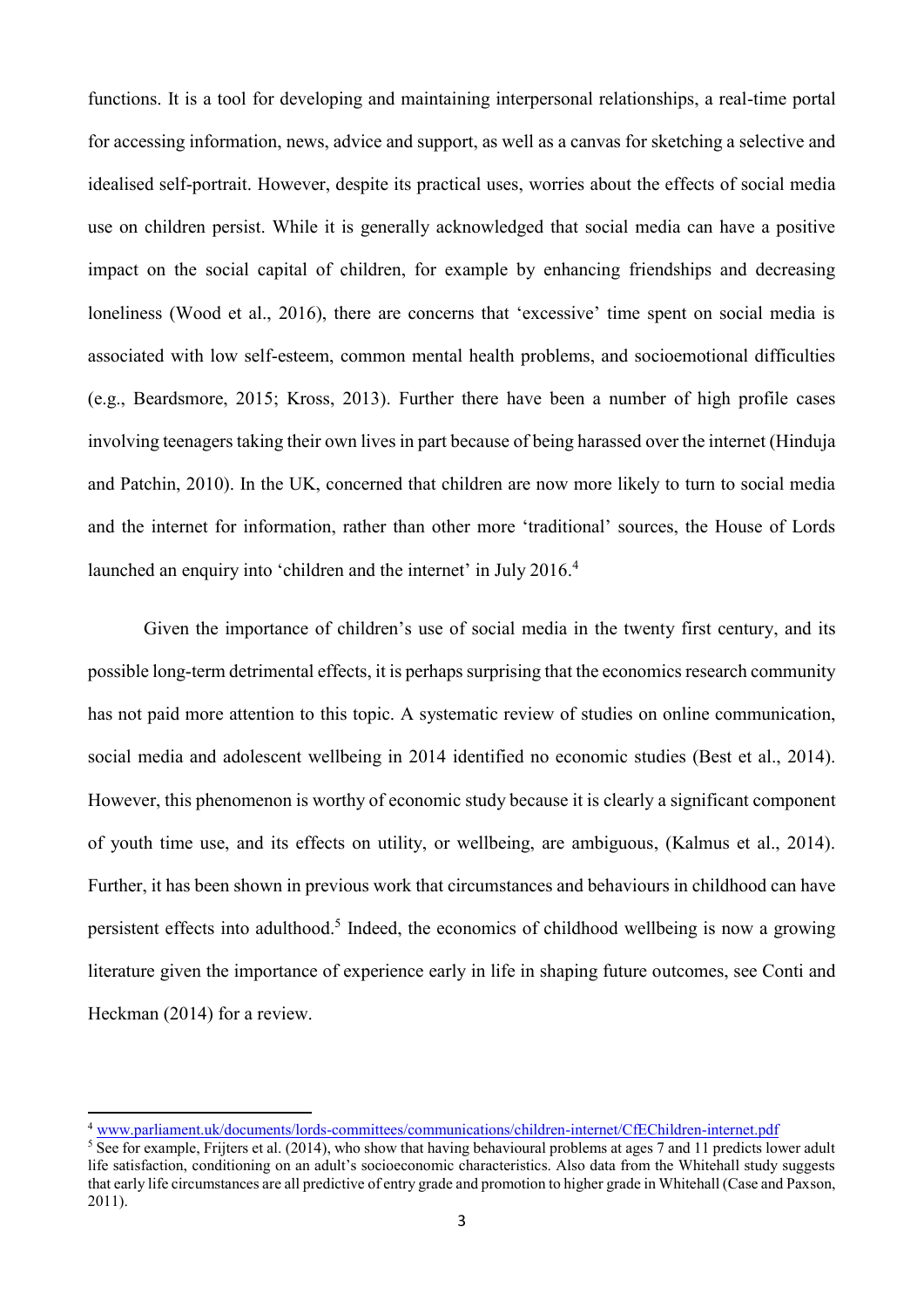We contribute to the literature by providing valuable evidence on the effects of social media use on the subjective wellbeing of children in the UK. This is a rare economic study on a phenomenon which is a pervasive and much debated feature of modern life. We improve on the vast majority of existing evidence on the effects of social media use by, firstly, using a large nationally representative sample of children, rather than a small survey of a selective group. Secondly, we utilise measures of domain satisfaction which enable us to explore which aspects of children's lives are most affected. Thirdly, we explore causal mechanisms by considering three theories that can help to explain why extensive social media use may have a negative effect on children's wellbeing. Finally, we attempt to derive causal estimates, rather than associations, by adopting an instrumental variable (IV) framework, which deals with the endogeneity of social media use in our empirical model by exploiting exogenous variation in internet connection speeds accessed via both broadband and the mobile 3G network at disaggregated local levels. Our results are worrying for anyone concerned with children's subjective wellbeing and its potential long-term effects. We show a substantial negative association between time spent socialising via social media sites and satisfaction in four of the five domains, as well as life overall, and this adverse effect remains when we deal with the endogeneity of social media use in an IV setting.

#### **2. SOCIAL MEDIA USE AND WELLBEING**

There are three, complementary, theories that help to explain why extensive social media use may have a negative effect on children's wellbeing. All of these theories draw on research from both economics and psychology, and it is likely that they are not mutually exclusive, but rather that all of them contribute to altered wellbeing in individuals who use social media. The first, which we term 'social comparison' theory, posits that increased social media use is linked to more frequent social comparisons with others (Zuo, 2014). These comparisons are more likely to be 'upward' (negative) in direction, given that the material people choose to present online represents selectively idealised versions of their true appearance, activities, and achievements (Mendelson and Papacharissi, 2010). Most direct empirical support for this theory comes from studies in university student samples. Chou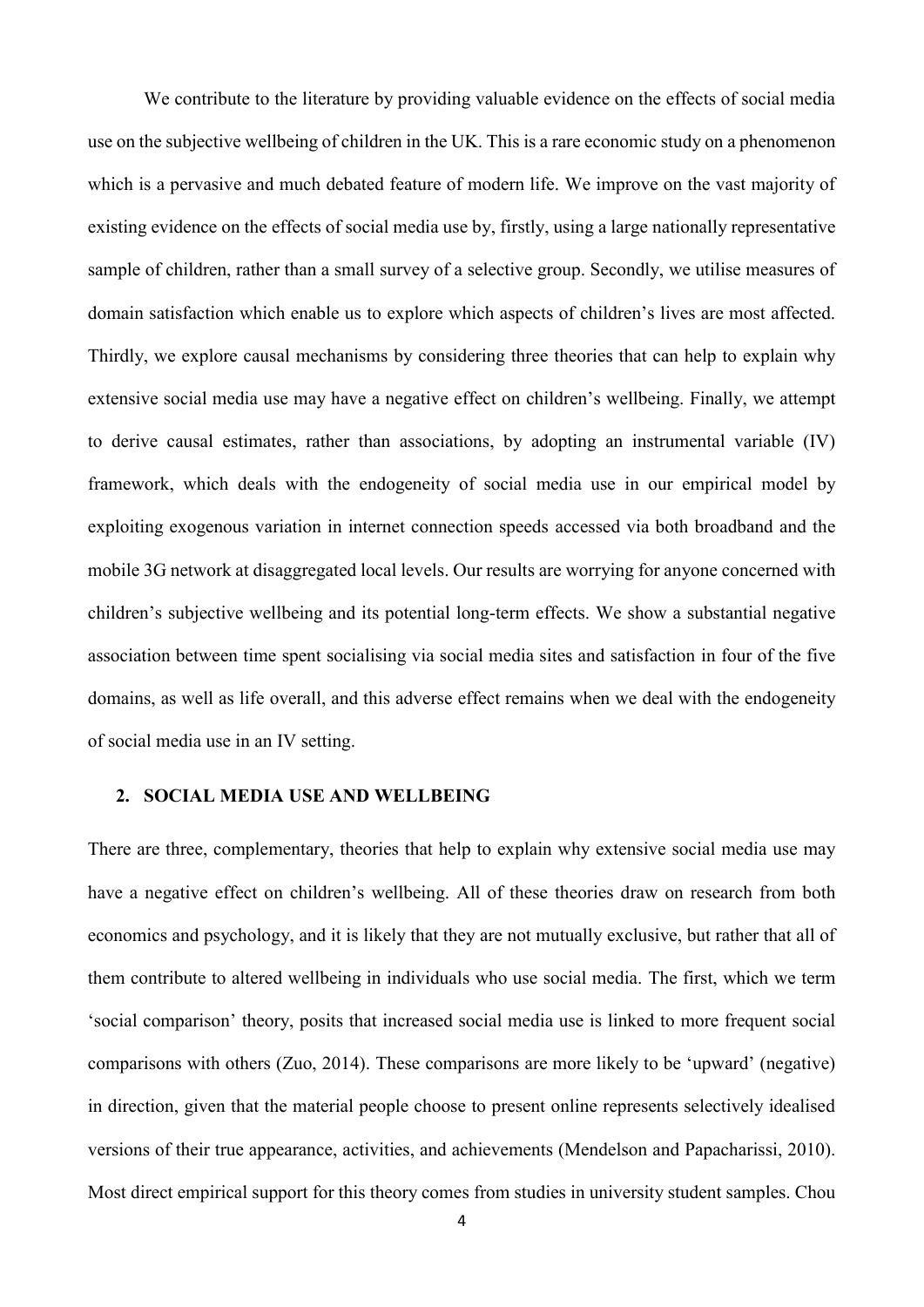and Edge (2012) found that students who spent more time on Facebook were more likely to think that other people were happier and had better lives than their own. Feinstein et al. (2013) reported a significant positive effect of Facebook social comparisons on depressive symptoms. Zuo (2014) reported negative associations between daily Facebook use and measures of self-esteem, which were explained by increased social comparisons. Furthermore, a growing body of research attests to the mediating role of envy in the relationship between Facebook use and decreased affective wellbeing (e.g., Tandoc Jr. et al., 2015; Verduyn et al., 2015). In economic research, social comparisons, largely related to relative income, have been shown to be an important determinant of subjective wellbeing. For example, Ferrer-i-Carbonell (2005) uses data from a large German panel to show that individuals are happier the larger their income is in comparison with the income of the reference group, and that this effect is asymmetric, with individuals largely making upward comparisons; similar results are found by McBride (2001), Luttmer (2005) and Card et al. (2012) for the US. Further, Clark and Oswald (1996) use data on 5,000 British workers to show that workers' reported satisfaction levels are inversely related to their comparison wage rates.

Among economic research that has explicitly considered the role of the internet, Sabatini and Saracino (2016) find that social network users in Italy have a higher probability of making social comparisons than non-users, and that this tendency is greatest in younger people. In related work Clark and Senik (2010) found that, in Europe, people with internet access attach more importance to income comparisons that those without, and Lohmann (2015) finds that people who regularly use the internet as a source of information derive less satisfaction from their income. Further, in related work a number of studies have found that television viewing makes people less happy, less satisfied with their income, and more prone to material aspirations e.g. Hyll and Schneider (2013); Frey et al. (2007); Bruni and Stanca (2006). Solnick and Hemenway (1998) show that positional concerns are also strong for attractiveness and praise from supervisors.

A second theory, which we call 'finite resources', suggests that extensive time spent on social media encroaches on other activities known to be beneficial for psychological wellbeing, such as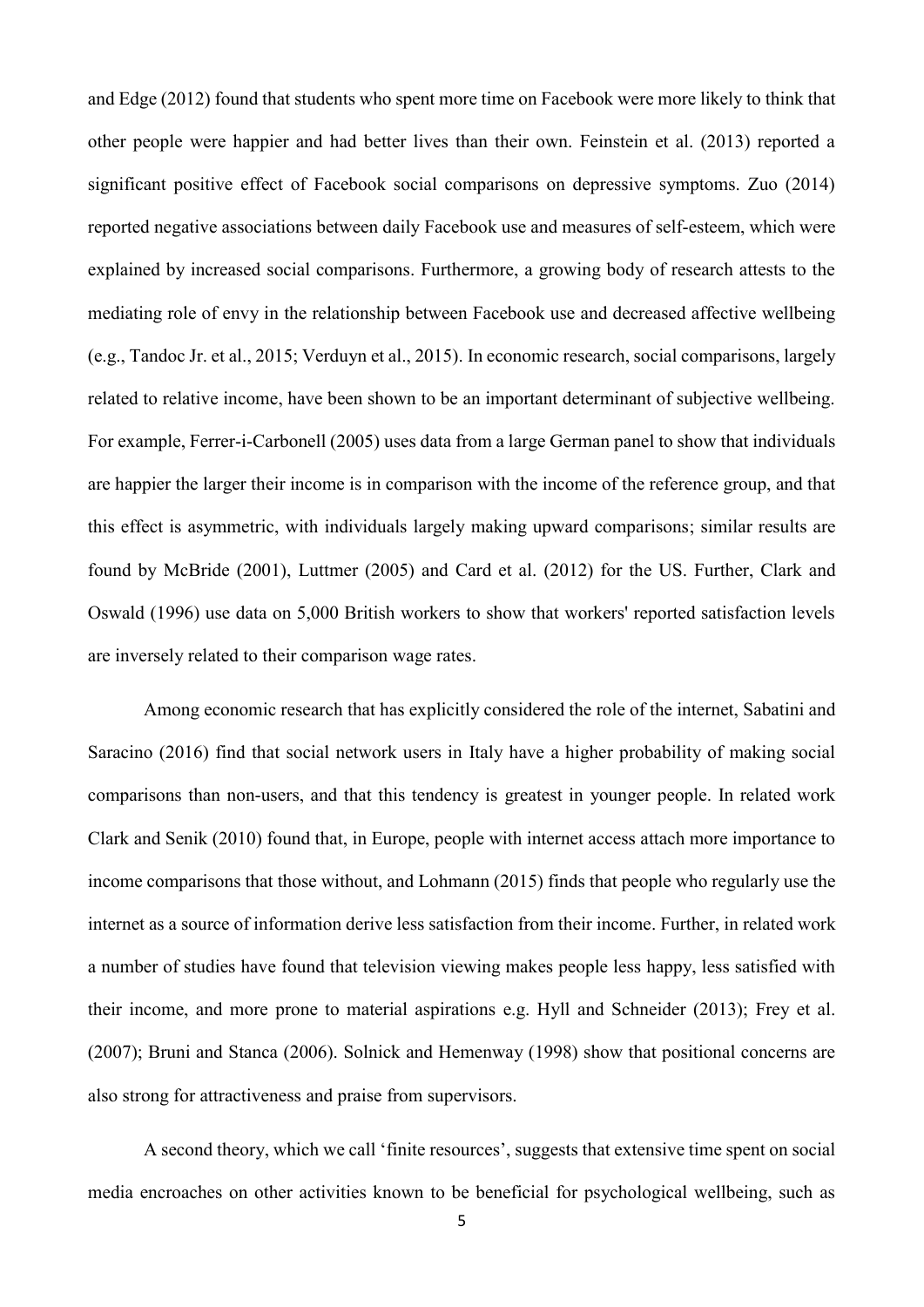face-to-face socialising, sports or exercise participation, and mental relaxation (Moreno et al., 2013; Wallsten, 2013). Recent work has shown that the link between Facebook use and subsequent negative mood may be mediated by the interpretation that people have wasted their time on an activity that was meaningless (Sagioglu and Greitemeyer, 2014), and there is evidence that passive use of social networking is worse for wellbeing than active usage (e.g., Verduyn et al., 2015). In similar vein Bryson and Mackerron (2016) find, from the large scale Mappiness experience sampling data set,<sup>6</sup> that the overall effect of texting, email and social media use upon happiness when also 'working or studying' is negative and significant. Helliwell and Huang (2013) compare face-to-face (or 'real') friends with online social networks in an adult Canadian sample. They find a positive correlation between the size of real and online social networks, but further find that only increases in the number of 'real' friends increase's subjective wellbeing, and this effect remains after they control for income, demographic characteristics and personality traits. There is also an interesting line of research emerging demonstrating a detrimental effect of social media use (particularly at night) on sleep quantity and quality (e.g., Levenson et al., 2016), and decreased wellbeing (e.g., Woods and Scott, 2016).

A third theory, which we call 'cyberbullying', relates to the fact that children who spend more time on social networks have a greater chance of being the victim of cyberbullying or direct attacks from others on their sense of self, wellbeing, and self-esteem. Sampasa-Kanyinga and Hamilton (2015) reported a significant increase in the odds of being victimised for every hour spent using social networking sites. Cyberbullying is associated with negative impacts on children's emotional health and wellbeing (Cowie, 2013). While cyberbullying victimization often overlaps and correlates with traditional 'offline' bullying, the former may be particularly pernicious because of children's perceptions of continual connectedness, and that they cannot escape criticism and ridicule (Slonje et al., 2012). A number of economic studies have illustrated the potential negative and persistent effects of being bullied in childhood. For example, Eriksen et al. (2014) find detrimental effects of being

**.** 

<sup>6</sup> [www.mappiness.org.uk/](http://www.mappiness.org.uk/)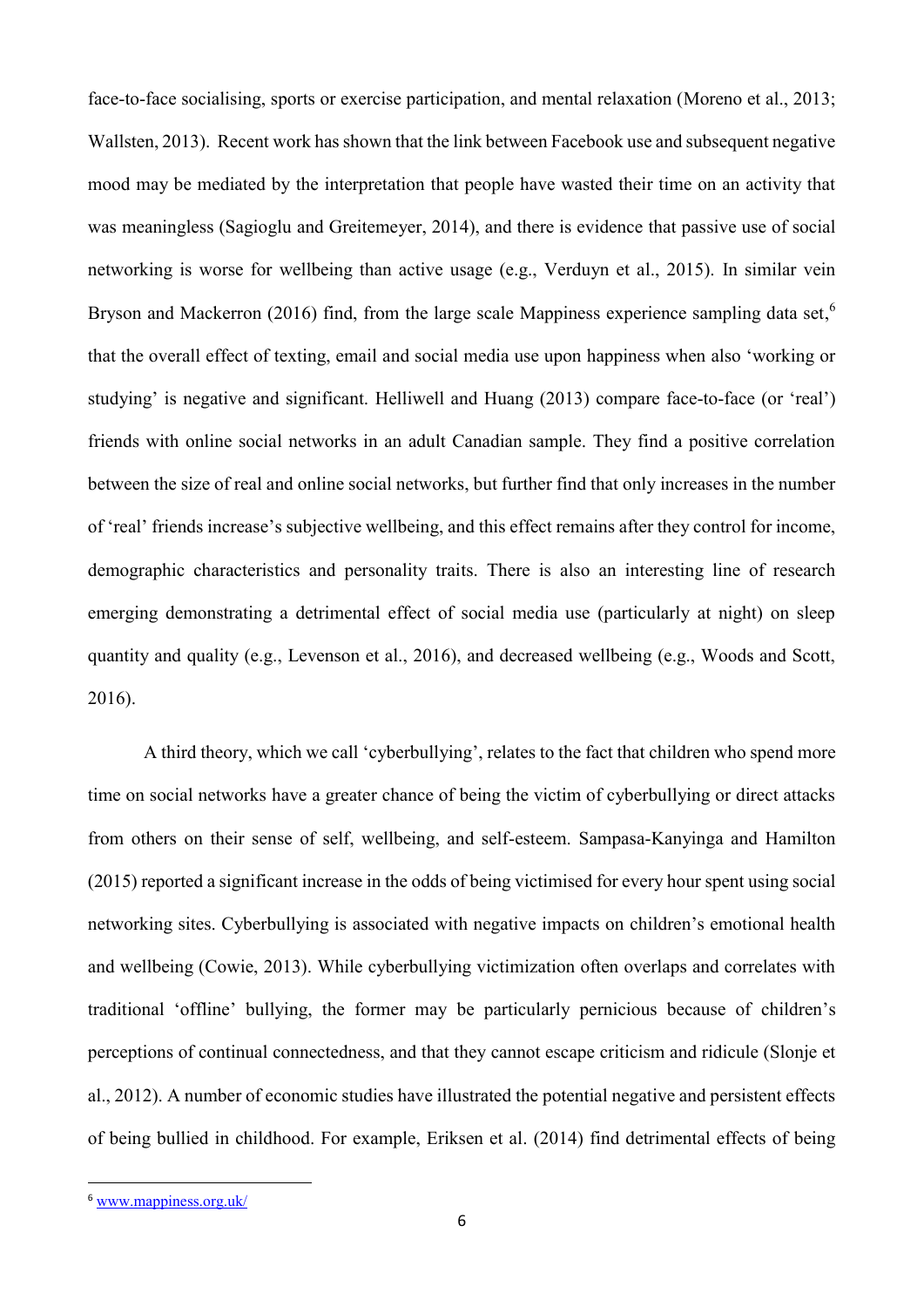bullied on educational attainment at ages 15-16, in a large Danish sample. Using Finnish data, Varhama and Bjorkqvist (2005) find a positive association between long-term unemployment and whether an individual was bullied during childhood. Using the National Child Development Study for the UK, Brown and Taylor (2008) find that being bullied at school has an adverse effect on human capital accumulation both at and beyond school; it influences wages received in adulthood, as well as indirectly influencing wages via educational attainment. Further, Powdthavee (2012) finds that those children who report fear of bullying subsequently suffer larger psychological effects of unemployment in later life; and this association remains after controlling for personality traits.

There are two important shortcomings with much of the existing evidence on social media and individual wellbeing outcomes. The first is that wellbeing is often conceptualised differently across studies, or treated as a unitary construct. However, children's overall satisfaction with life can be meaningfully subdivided into multiple domains, such as their satisfaction with school, with their friends, with their appearance, and so on (Diener et al., 1999; Van Praag et al., 2003). Thus, it is possible that social media use may affect discrete aspects of children's wellbeing differently, and perhaps even in opposing ways. For example, social media use has been shown to be positively associated with heightened social capital (Antoci et al., 2012; Ellison et al., 2007),<sup>7</sup> while simultaneously having a negative impact on educational outcomes (Jacobsen and Forste, 2011).

A second important caveat that needs to be taken into account is the proposed directionality of effects. It is possible that people with lower levels of psychological wellbeing, may choose to spend more time on social media, perhaps in preference to interacting with others in person. Ellison et al. (2007) reported greater positive effects of Facebook usage on 'bridging' social capital for participants scoring lower on life satisfaction and self-esteem indicators.<sup>8</sup> There is also evidence that some people may use social media to combat loneliness and enhance self-esteem (e.g., Song et al., 2014; Gonzales

**.** 

<sup>7</sup> Although in contrast with this, Sabatini and Sarracino (2015) find that in Italy the use of social networking sites is associated with lower trust.

<sup>8</sup> Putnam (2000) stresses two forms of social capital, 'bonding' (or exclusive), which is inward looking and reinforces strong ties among close groups, such as families, and 'bridging' (or inclusive), which is more outward looking and based on weaker ties between people from more diverse social groupings, such as groups of work colleagues.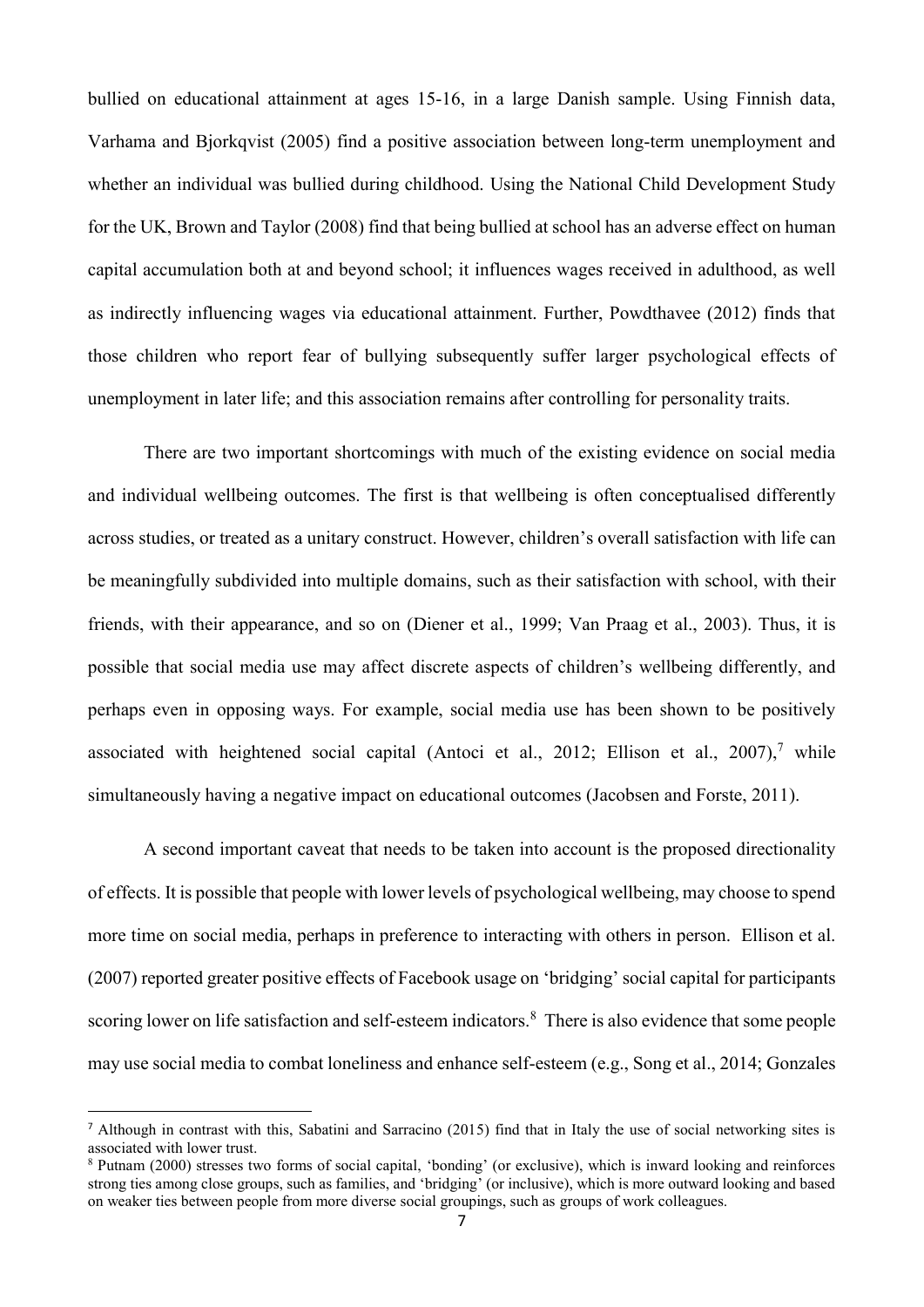and Hancock, 2011; McKenna and Bargh, 2000). It is also possible that 'third variable' problems exist, with other constructs, such as loneliness, driving both lower levels of wellbeing and greater social media use. In this paper we explicitly address both shortcomings, using a multiple domain wellbeing outcome, and an IV approach to account for the endogeneity problems of reverse causation between social networking and domain satisfaction, and unobserved effects influencing both variables. Our analysis uses a large, representative sample of children in the UK.

### **3. DATA AND METHODOLOGY**

**.** 

In this paper we utilise data from *Understanding Society* – The UK Household Longitudinal Study (UKHLS), a representative sample of over 40,000 households across the UK; where individuals and households can be tracked over time since it is panel data (University of Essex, 2015). The survey is the successor of the British Household Panel Survey which ran from 1991 until 2008. Data collection for the UKHLS began in 2009, with information being provided on social and economic circumstances, attitudes, behaviours and health. Six waves of data are currently available; respondent interviews were conducted between 2009 and 2011 for wave 1 which provided data on over 50,000 individuals. In wave 6, over 45,000 individuals were interviewed between 2014 and 2016. All adult members of each household are interviewed along with children aged 10 to 15 years old. In this analysis, waves 2 to 4 are used where these waves provide data on just under 4,000 of these children, who are the focus of the empirical analysis.<sup>9</sup>

Children's data is derived from the Youth Self-completion Questionnaire, and this is used alongside data from the Adult Self-completion Questionnaire, which provides information on household and parent characteristics such as household income, homeownership and parental education. The outcomes of interest relate to the domain satisfaction of children obtained by asking how they feel about different aspects of their life, specifically: *school work; appearance; family; friends; school attended; and life as a whole*. Full information on the question asked to children is

<sup>&</sup>lt;sup>9</sup> We are not able to use waves 1 and 6 of the UKHLS because the Ofcom data that we use for the instrumental variables (see below) is not available for these years.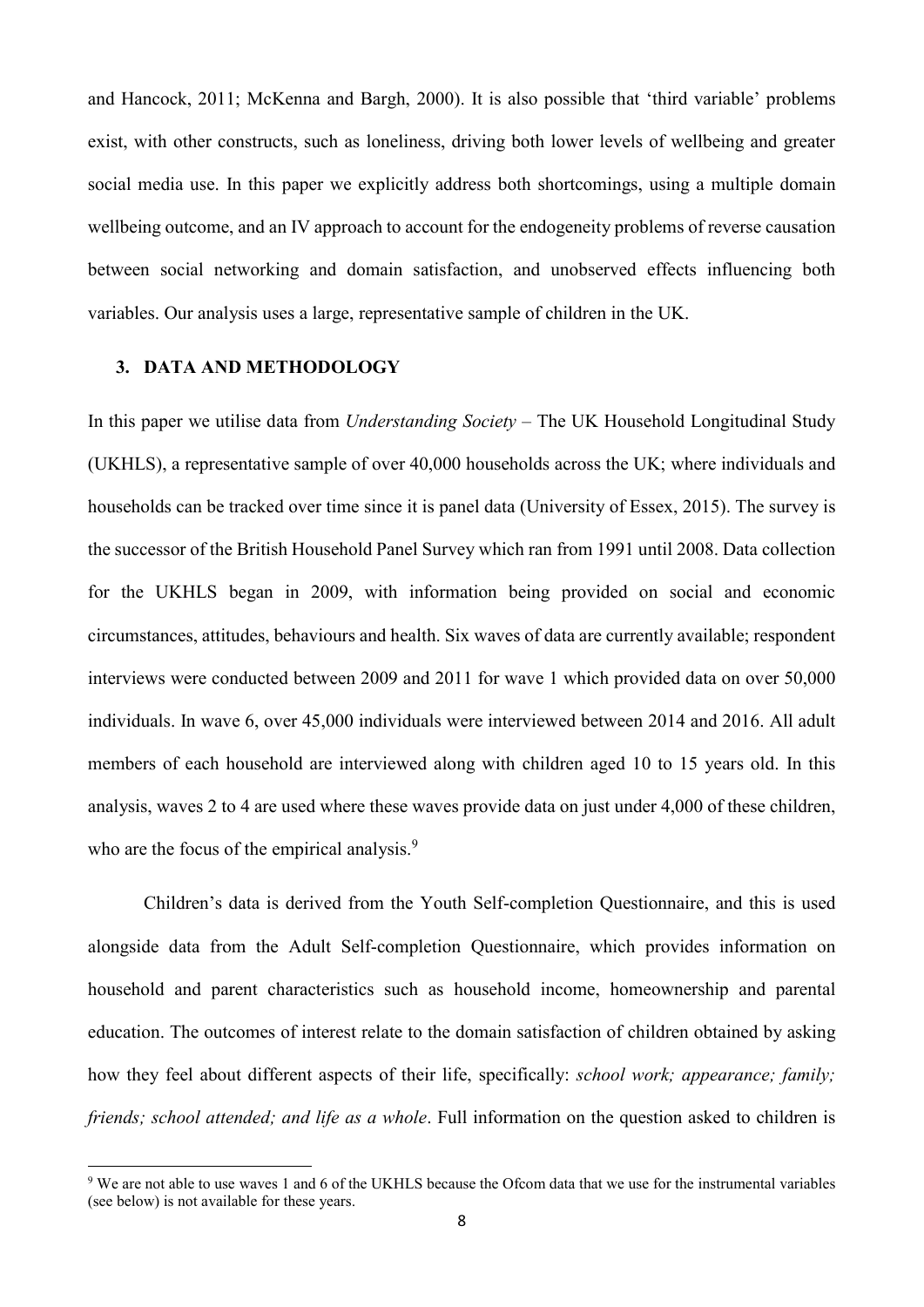provided in the Appendix. We reorder the responses to each question to range from "1=not happy at all" through to "7= completely happy", where we define  $j(= 1, \ldots, 7)$ .

The main independent variable of interest is obtained by firstly asking: *Do you belong to a social web-site such as Bebo, Facebook or Myspace?* 77% of the respondents were members of a social network and were subsequently asked: *How many hours do you spend chatting or interacting with friends through a social web-site like that on a normal school day?* The response to this question ranges from "1=none", "2=less than an hour", "3=1-3 hours", "4=4-6 hours", and "5=7 or more hours", where we define  $k (= 1, 1, 0.5)$ . The responses to this question are coded into the variable, netchat. After conditioning on missing values for key explanatory variables we create an unbalanced panel of 3,971 children, providing 6,788 observations between waves 2 to 4, which covers the period 2010/11 through to 2013/14.

For each ordered outcome of different aspects of child wellbeing we condition upon a set of covariates and the extent to which the child uses social media. Hence, the initial models we estimate are of the following form:

$$
y_{iw}^* = X_{iw}'\beta + \phi netchat_{iw} + \varepsilon_{iw}
$$
 (1)

where  $i (= 1, \ldots, 3971)$ ,  $w(= 2, 3, 4)$  denote the child and wave of interview respectively. The error term is normally distributed  $\varepsilon_{iw} \sim N(0, \Sigma)$ . The outcome,  $y_{iw}^*$ , is observed in discrete form through a censoring mechanism as follows:  $y_{iw} = j$  if  $\mu_{j-1} < y_{iw}^* \le \mu_j$ ,  $j (= 1, \ldots, 7)$ . Equation (1) is estimated as a random effects ordered probit model where the primary variable of interest *netchat* is treated as being exogenous. <sup>10</sup> Our interest lies in the sign and statistical significance of the estimate  $\hat{\phi}$ . Control variables appear in the vector **X** and are described in detail below.

We also employ an IV approach to overcome the potential endogeneity issue when investigating the impact of social network usage on domain satisfaction outcomes, where we model

**.** 

<sup>&</sup>lt;sup>10</sup> For simplicity in this model we also treat *netchat* as continuous. Robustness checks show that specifying *netchat* as an ordinal variable, i.e. replacing the index with binary indicators, does not change the story we report in this paper. Essentially the action occurs for values of *netchat* of 3, 4, and 5, with the expected gradient over these values.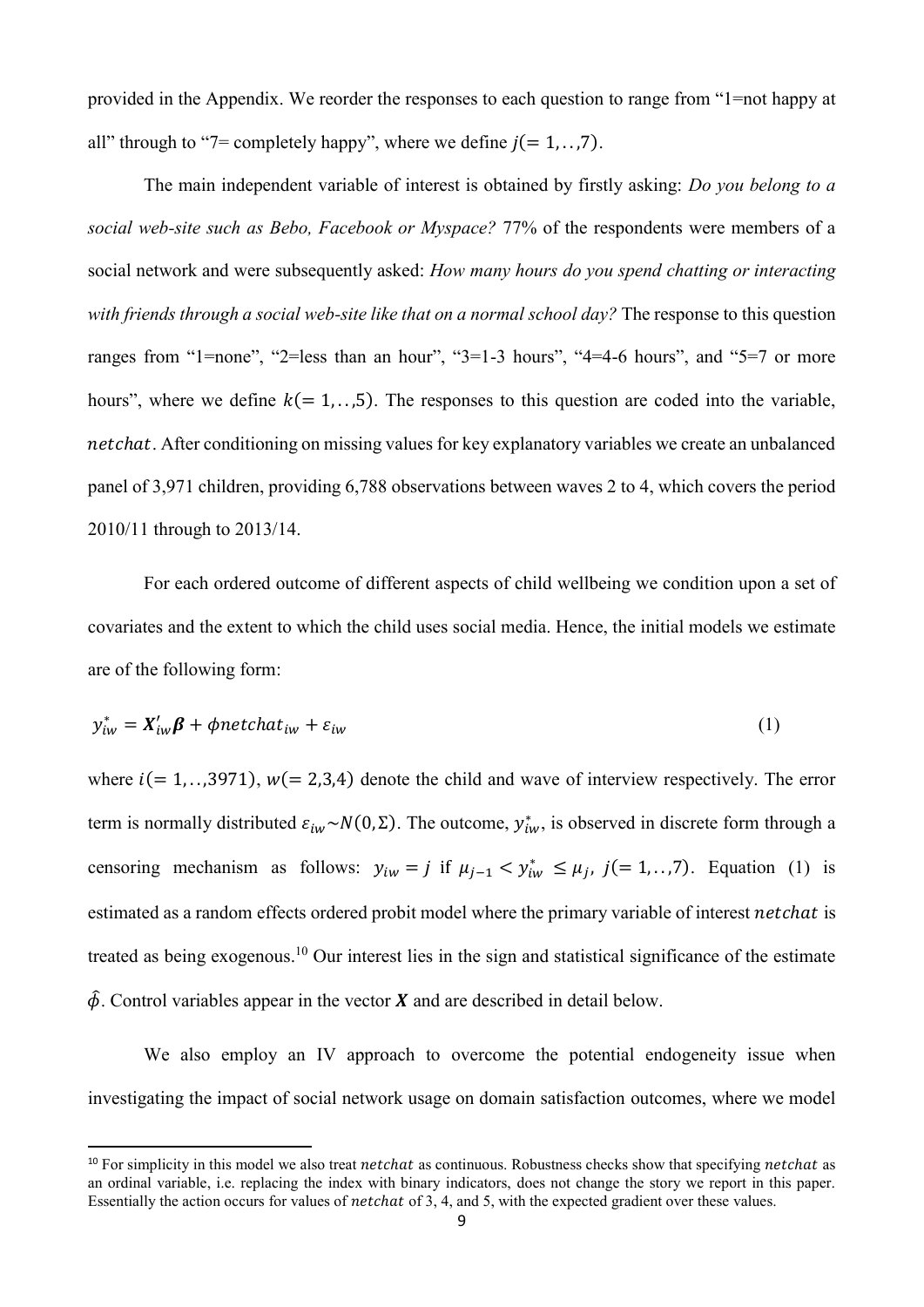the child's social media use and the outcome of interest simultaneously via a bivariate random effects ordered probit model, see Maddala (1983), as follows:

$$
netchat_{iw}^* = X_{iw}'\beta_1 + \gamma Z_{iw} + \varepsilon_{1iw}
$$
\n(2a)

$$
y_{iw}^* = X_{iw}' \beta_2 + \theta netchat_{iw}^* + \varepsilon_{2iw}
$$
 (2b)

Where *netchat*<sup>\*</sup><sub>*iw*</sub> and  $y^*_{iw}$ , are observed in discrete form through a censoring mechanism as follows:  $y_{iw} = j$  if  $\mu_{j-1} < y_{iw}^* \leq \mu_{j}$ ,  $j (= 1, \ldots, 7)$  and  $netchat_{iw} = k$  if  $\psi_{k-1} < netchat_{iw}^* \leq \psi_k$ ,  $k (=$ 1, ..., 5). The vector of covariates, in  $X$ , influence both the outcome of interest and social media use. The equation for social media use is identified by the instrumental variable  $Z_{iw}$  (discussed in detail below). The error terms are jointly normally distributed,  $\varepsilon_{1iw}, \varepsilon_{2iw} \sim N(0, \Sigma)$ , and are allowed to be correlated across the two equations revealing whether there is interdependency between the child's wellbeing and social media use. If the correlation is statistically significant this endorses the joint modelling approach and provides efficient parameter estimates. We use a Conditional Mixed Process (CMP) estimator available in Stata v14 (see Roodman, 2011), to jointly estimate equations (2a) and (2b). CMP is an appropriate estimator in this context given that there is simultaneity between social media use and the outcome(s) of interest, but the availability of instruments allows the construction of a recursive set of equations, similar to a two-stage least squares (2SLS) regression. In the estimation of equations (2a) and (2b), CMP is a limited information maximum likelihood (LIML) estimator where the first stage parameters are structural and the second stage parameters are reduced form. In the context of the above IV model the estimated parameter of interest in terms of sign and statistical significance is  $\hat{\theta}$ .

An alternative approach is also adopted in order to examine the robustness of our results. In particular, the above models are based upon ordered random effects panel estimators and hence a potential criticism might be that there are unobservable fixed effects (FE), e.g. either at the household level or child specific, which we are not allowing for and could potentially influence the parameter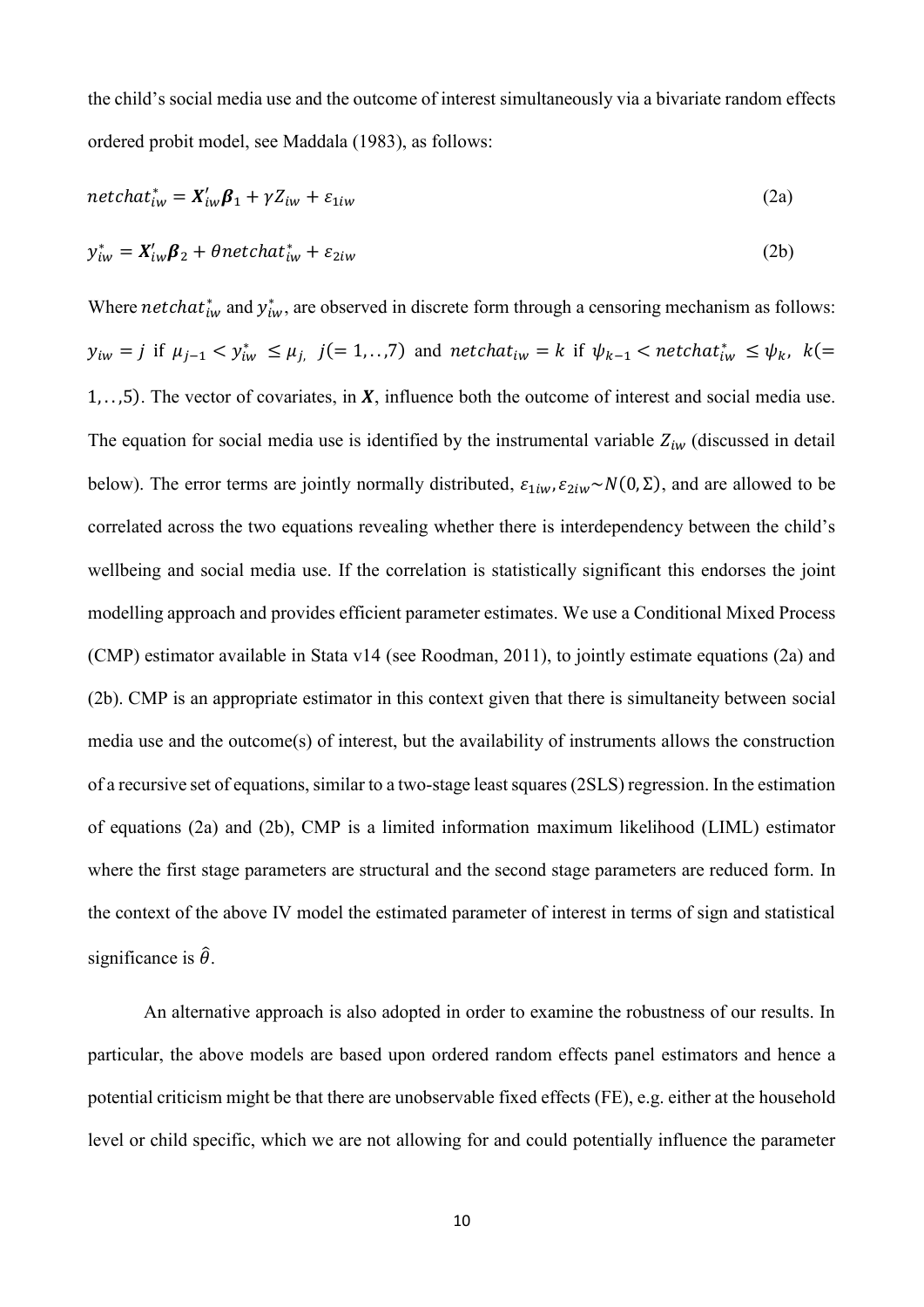estimates. We therefore seek to control for unobserved child heterogeneity, or omitted variable bias, by employing a difference estimator as follows:

$$
\Delta y_i^{(w4-w2)} = \Delta X_i^{(w4-w2)'} \pi^{FD} + \mu^{FD} \Delta netchat_i^{(w4-w2)} + \nu_i
$$
 (3a)

The change in each measure of the child's wellbeing between wave 4 and wave 2,  $\Delta y_i^{(w_4-w_2)}$ , is conditioned on the change in time varying covariates,  $\Delta X_i^{(w4-w2)}$ , and the change in social media use,  $\Delta$ netchat $i^{(w4-w2)}$ . Each measure of wellbeing is measured on a scale of 1 to 7 and hence the difference ranges from  $-6$  to  $+6$ ; the distribution is approximately normal and we treat the outcome as continuous. The first difference model in equation (3a) is equivalent to a FE estimator (given the focus on just two periods), as follows:

 = ′ + ℎ + + (3b)

where  $w (= 2,4)$ ,  $\alpha_i$  is a child fixed effect,  $v_{iw} \sim N(0, \Sigma)$ ,  $\pi^{FD} = \pi^{FE}$  and  $\mu^{FD} = \mu^{FE}$ . Our focus in estimating equation (3b) is on the sign and statistical significance of the estimate  $\hat{\mu}$ . The advantage of the outcome being continuous is that the analysis can also be extended to an IV setting as follows:

$$
y_{iw} = X'_{iw} \lambda + \delta netchat_{iw} + \alpha_i + \nu_{iw} = Q'_{iw} \psi + \alpha_i + \nu_{iw}
$$
 (4)

where  $\mathbf{Q}_{iw} = [\mathbf{G}_{iw}, \text{netchat}_{iw}]$  and  $\mathbf{G}_{iw} = [X_{iw}, Z_{iw}]$ , with  $Z_{iw}$  being the potential instrument(s), defined below, which satisfy the following condition  $E[Z_{iw}, v_{iw}] = 0$ . Equation (4) is an IV FE estimator which with two periods (waves 2 and 4 only) is equivalent to an IV first difference approach. Using the within group transformation, which eradicates the child fixed effect,  $\alpha_i$ , from the model, a two stage least squares estimator can be used by regressing,  $\tilde{y}_{iw}$ , on  $\tilde{Q}_{iw}$  with instruments  $\tilde{G}_{iw}$ .<sup>11</sup> We estimate equation (4) using the xtivreg command in Stata v14. Hence this approach simultaneously controls for unobserved child fixed effects and endogeneity.

**.** 

<sup>&</sup>lt;sup>11</sup> Note that  $\tilde{y}_{iw} = y_{iw} - \bar{y}_{i.} + \bar{y}$ , where  $\bar{y}_{i.} = [1/n \sum_{t=1}^{2} y_{it}]$  and  $\bar{y} = [(1/n) \sum_{i=1}^{n} \sum_{t=1}^{2} y_{it}]$ .  $\tilde{Q}_{iw}$  and  $\tilde{G}_{iw}$  are based upon corresponding transformations.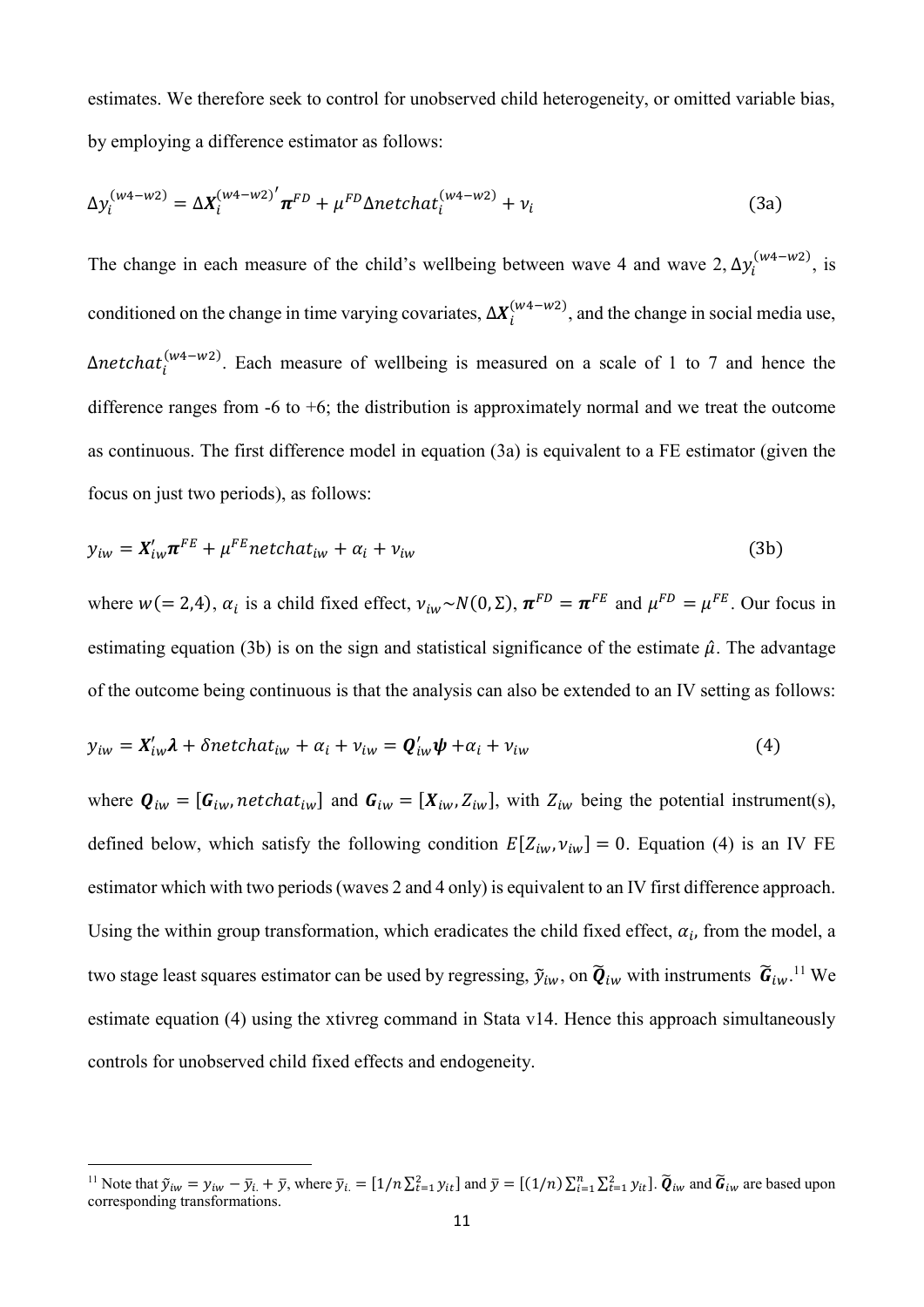The covariates included in vector  $\boldsymbol{X}$  control for individual child, parent, household and local area characteristics and comprise: age controls, specifically whether aged 10, 11, 12, 13 or 14 (with aged 15 as the omitted category); whether male; whether white ethnicity; the number of hours spent watching television; the number of friends that the child has; whether the child's parent is employed; whether the child's parent has a degree or equivalent qualification; the natural logarithm of real equivalised net household income; the number of children aged 0-2, 3-4, 5-11 or 12-15 in the household;<sup>12</sup> whether the child's parent(s) own the house; the number of times in last 7 days the child has eaten an evening meal with their family; whether the child wants to go college or university after finishing school; whether the child has played truant from school in the past year; whether the child has ever smoked; whether during the past month the child has stayed out after 9pm without their parent(s) knowing their whereabouts; whether the household lives in an urban area; and the local area district unemployment rate to attempt to proxy for local economic conditions.<sup>13</sup> We also include wave and Government office regional dummies.

Data are available from Ofcom, the communications regulator in the UK, for the potential instruments,  $Z$ , which are measures of the speed of internet access in the local area.<sup>14</sup> The first two variables are measures of broadband connection speeds; these are the average synchronisation speed of existing broadband connections (*avsyncspeed*), and the percentage of homes with broadband currently not achieving a download speed of 2 megabits per second (Mbit/s) (*notrec2mb*). The third variable is a measure of how easy it is to connect to the internet via a mobile phone signal; the percentage of landmass with 'third generation' (3G) mobile signal outdoor coverage from all phone operators (*signal3G*). <sup>15</sup> 3G technology was introduced in the UK in 2004 and offered substantially higher download speeds than older mobile communication protocols. The Ofcom data are available

 $\overline{\phantom{a}}$ 

<sup>&</sup>lt;sup>12</sup> For the categories 5-11 and 12-15 the number of children excludes the respondent, given that the child interviews cover those individuals aged 10 to 15.

<sup>&</sup>lt;sup>13</sup> Local area district unemployment rates are obtained from [www.nomisweb.co.uk](http://www.nomisweb.co.uk/) which is a service provided by the Office for National Statistics containing official labour market statistics.

<sup>&</sup>lt;sup>14</sup> The data are available from [www.ofcom.org.uk.](http://www.ofcom.org.uk/)

<sup>&</sup>lt;sup>15</sup> We do not use information on 'fourth generation' (4G) mobile signal technology because this was not widely available in the UK until after the time period covered by our data.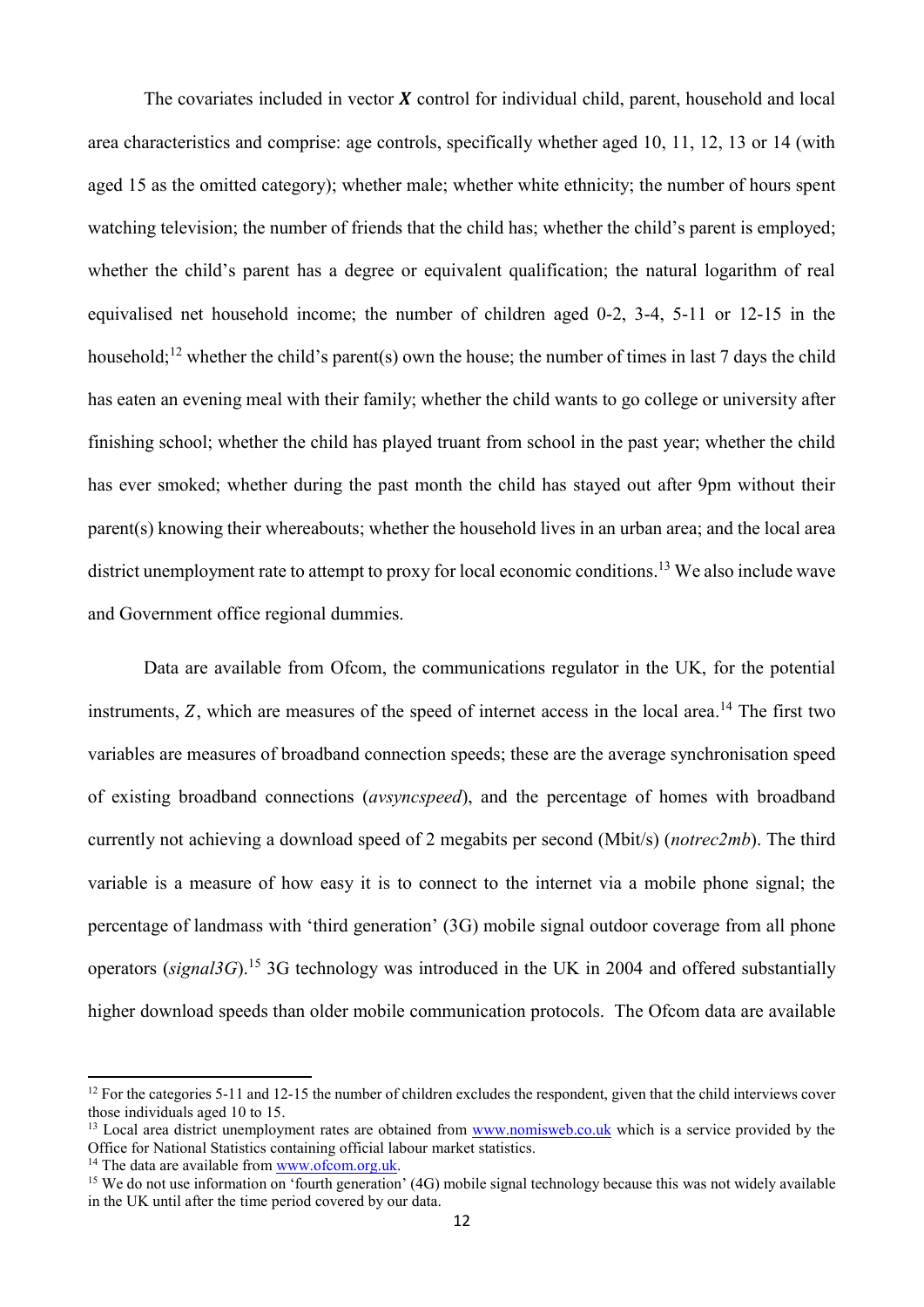both at the local authority level, and in some areas within England, at the unitary authority level.<sup>16</sup> The UKHLS provides detailed information on the Local Authority District (LAD) in which an individual resides,<sup>17</sup> allowing us to merge in the instruments from the Ofcom data (and the local unemployment rate control variable). The instrument data are available across all years from 2011 to 2013; the data are therefore matched to the corresponding waves of the UKHLS survey with the 2011 data merged with wave 2 of the survey, 2012 with wave 3 and finally, 2013 Ofcom data merged with wave  $4^{18}$ . The assumption for the use of Z as instruments, is that conditional on the vector of covariates  $X$ ,  $Z$  has no direct influence on children's wellbeing outcomes; the effect of  $Z$  on these outcomes operates only indirectly through *netchat*. This seems like a reasonable assumption, and we investigate it empirically below. Firstly, the children in our sample live with their parents, hence do not choose the location of their home; thus we can assume they do not choose to live in areas of good broadband and 3G coverage. Secondly, we have a rich set of control variables in  $X$  that reflect individual, household and local area characteristics, and thus can be expected to purge any remaining correlation between Z and  $y$ .<sup>19</sup>

Full variable definitions are given in the Appendix. Summary statistics for the dependent variables,  $y_{iw}$ , key explanatory variable, *netchat<sub>iw</sub>*, other control variables,  $\boldsymbol{X}$ , and the instrumental variables,  $Z$ , are shown in Table 1. Figures 1 and 2 provide histograms of the distribution of each dependent variable and social media usage respectively; Figure 3 shows the distribution of each alternative instrumental variable. Clearly, across each of the wellbeing questions on average children report towards the upper of the scale, although for feelings about their *school work* and *appearance* the mean response is lower and the standard deviation is higher in comparison to the other domains. This is also reflected in less than 20% of respondents stating that they are 'completely happy' with

 $\overline{\phantom{a}}$ 

<sup>&</sup>lt;sup>16</sup> Where possible LAD data are merged with the LAD identifiers given in the UKHLS; where the LAD is unavailable, the local area broadband data are based on the larger area level unitary authority.

<sup>&</sup>lt;sup>17</sup> UKHLS LAD identifiers are available under Special Licence. There are 355 LADs represented in UKHLS.

<sup>&</sup>lt;sup>18</sup> Only 32 individuals fail to be matched to the Ofcom data and these individuals are predominantly from the Outer Hebrides (Western Isles) council area of Scotland.

 $19$  This identification strategy is similar to that used by Sabatini and Sarracino (2015) in their study of social networking and trust in Italy.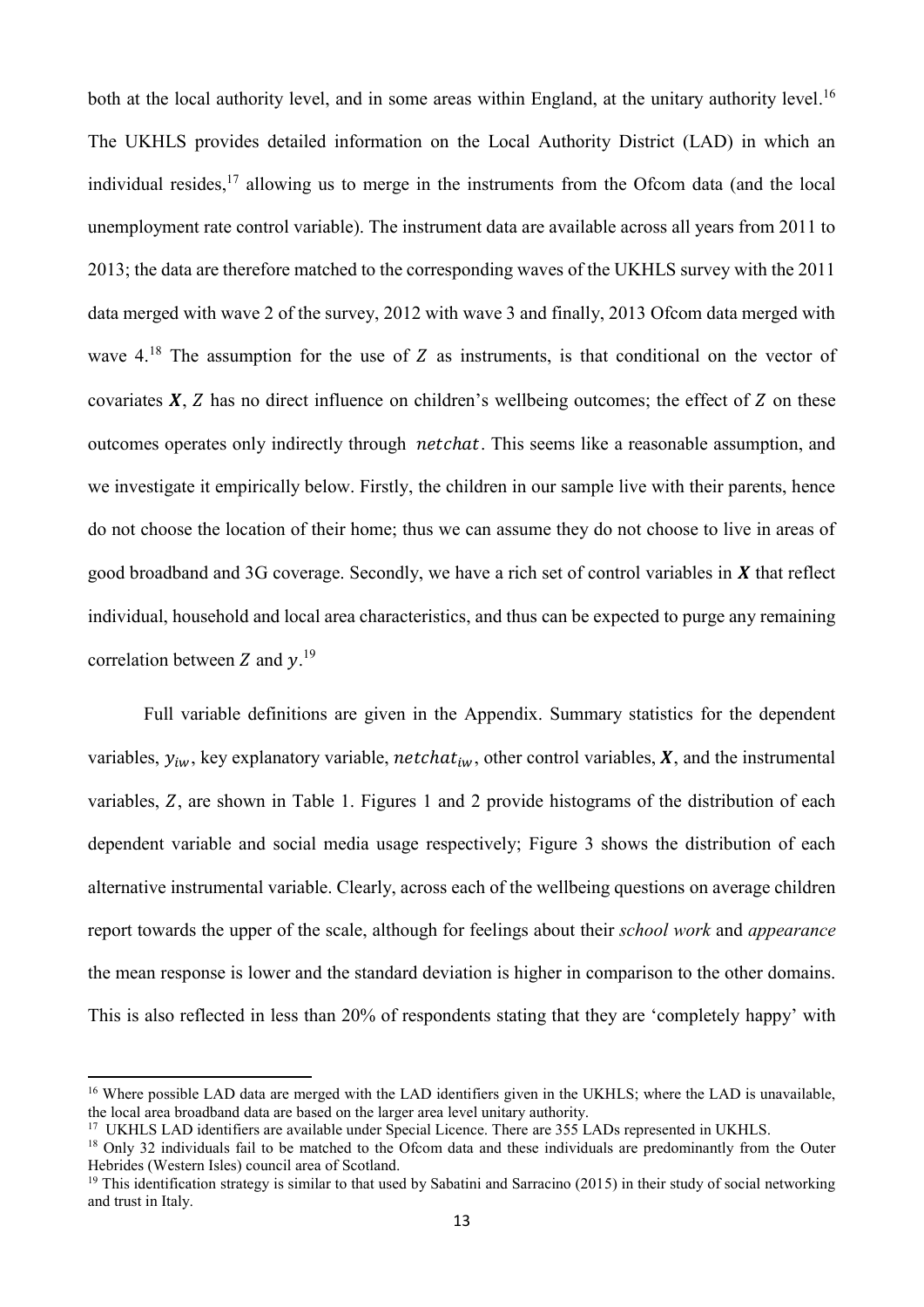their *school work* and/or *appearance,* which is much lower than the other wellbeing domains. Approximately 45% of children report spending less than 1 hour per school day using social media, although perhaps worryingly around 10% of respondents spend 4 or more hours.

On average children have 5-6 close friends, 42% are aged 13 or 14 (the two dominant age groups),  $47\%$  are male, and children spend an average of 3 hours watching television per day.<sup>20</sup> In terms of family background 84% of children have at least one parent who is either an employee or self-employed, 26% live in a single parent household and the average real net equivalised family income is £624 per month; 68% of parents own their home either outright or with a mortgage; on average children eat an evening meal together with the rest of your family on 3 to 5 occasions during the week; 70% of children aspire to either go to college or university after finishing school; and 9% of children reporting have played truant from school in the last year. In terms of the instrumental variables at the local level 52% have 3G outdoor coverage from all operators whilst 12% of homes have a broadband connection speed below 2Mbits per second.

Table 2a provides the raw correlation coefficient between the child's social media usage, *netchat<sub>iw</sub>*, and each of the instrumental variables,  $Z$ , whilst in Table 2b the average value of each instrumental variable is given by each category of  $netchat_{iw}$ . Clearly, social media usage is correlated with each of the instruments at the 1% level of statistical significance and is negatively associated with both the average synchronisation speed and 3G outdoor coverage, i.e. children spend less time on the using social networks the better the connection. This is also confirmed in the raw data by positive correlation with the percentage of households not achieving broadband speeds of 2Mbits per second. However, interestingly Table 2b reveals that there is not a monotonic relationship between the mean value of the instruments and the time spent on social media. The mean value of each instrument also varies by the categories of  $netchat_{iw}$ , i.e. both the aggregate mean and the LAD

<sup>&</sup>lt;sup>20</sup> Both the number of friends the child has and the number of hours that they spend watching TV are positively and significantly correlated with *netchat*, where the correlation coefficients are 0.071 and 0.171 respectively.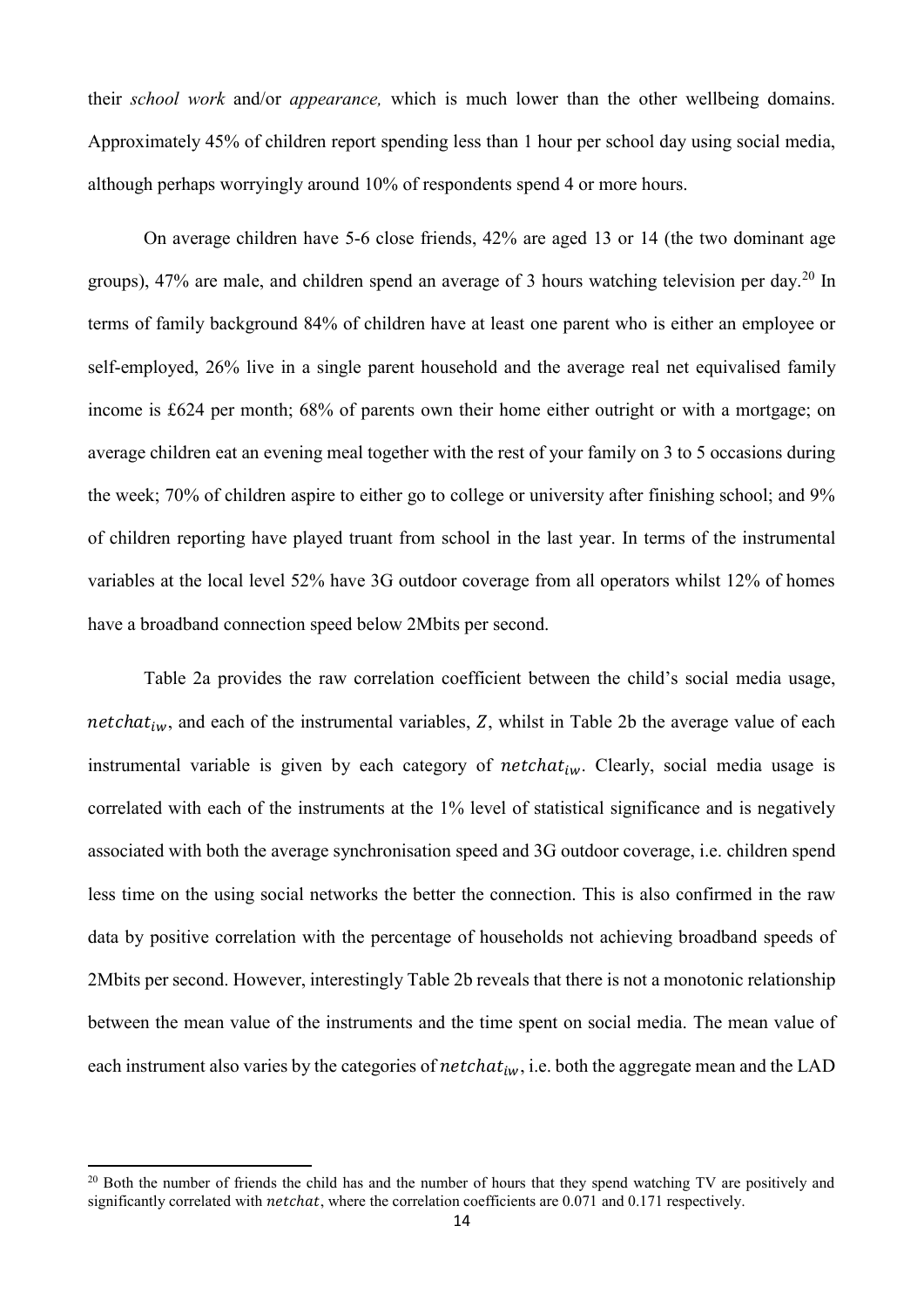mean over time, hence the null hypothesis of a constant mean across the values of the endogenous variable is always rejected which suggests that the instruments are appropriate.

#### **4. RESULTS**

**.** 

Table 3a presents the coefficients from estimation of equation (1), a random effects ordered probit model where *netchat* is treated as an exogenous influence on each of the outcome variables. Before discussing the role of social networks we initially look at the results for some of the control variables. Each column in Table 3a reports a different child wellbeing outcome. Interestingly, where statistically significant younger children feel happier than those aged 15 (the omitted category), this is true, with the exception of *school attended* for children aged between 10 and 12. Boys feel less happy than girls about *school work*, but conversely, are happier about their general *appearance* and *life overall*. Interestingly, there is little role for hours spent watching television, with the exception of how children feel about their *school work*, a finding which is at odds with Frey et al. (2007). There is no association between household income and how children feel across the different domains. This finding is consistent with Anand and Roope (2016) who consider child wellbeing employing a random sample survey from Germany, the German Socio-Economic Panel (GSOEP).<sup>21,22</sup> Those UK children residing in a single parent household have lower wellbeing across the majority of outcomes. Children who frequently eat an evening meal with their parents and/or aspire to go to university are happier across each outcome, whilst conversely those that have played truant, smoked and/or stay out late at night are less happy.<sup>23</sup> Interestingly, across the majority of domains – including how children feel about their lives as a whole – the local level unemployment rate does not influence subjective wellbeing, the exceptions to this are how they feel about their *friends* and the *school attended*.

<sup>&</sup>lt;sup>21</sup> It should be noted that the children in the GSOEP analysis are much younger than the ones in the UKHLS, aged just 2 or 3.

 $^{22}$  Analysis from the US reveals that parental earnings are positively associated with childhood wellbeing, Mazumder and Davis (2013). However, their study is not based upon measures of children's subjective wellbeing but reported health outcomes such as current health status, hospital admission, and whether health limits school work, and so is quite different from the analysis herein.

<sup>&</sup>lt;sup>23</sup> Recent evidence has revealed that in the US smoking is associated with lower adult subjective wellbeing, see Weinhold and Chaloupka (2016).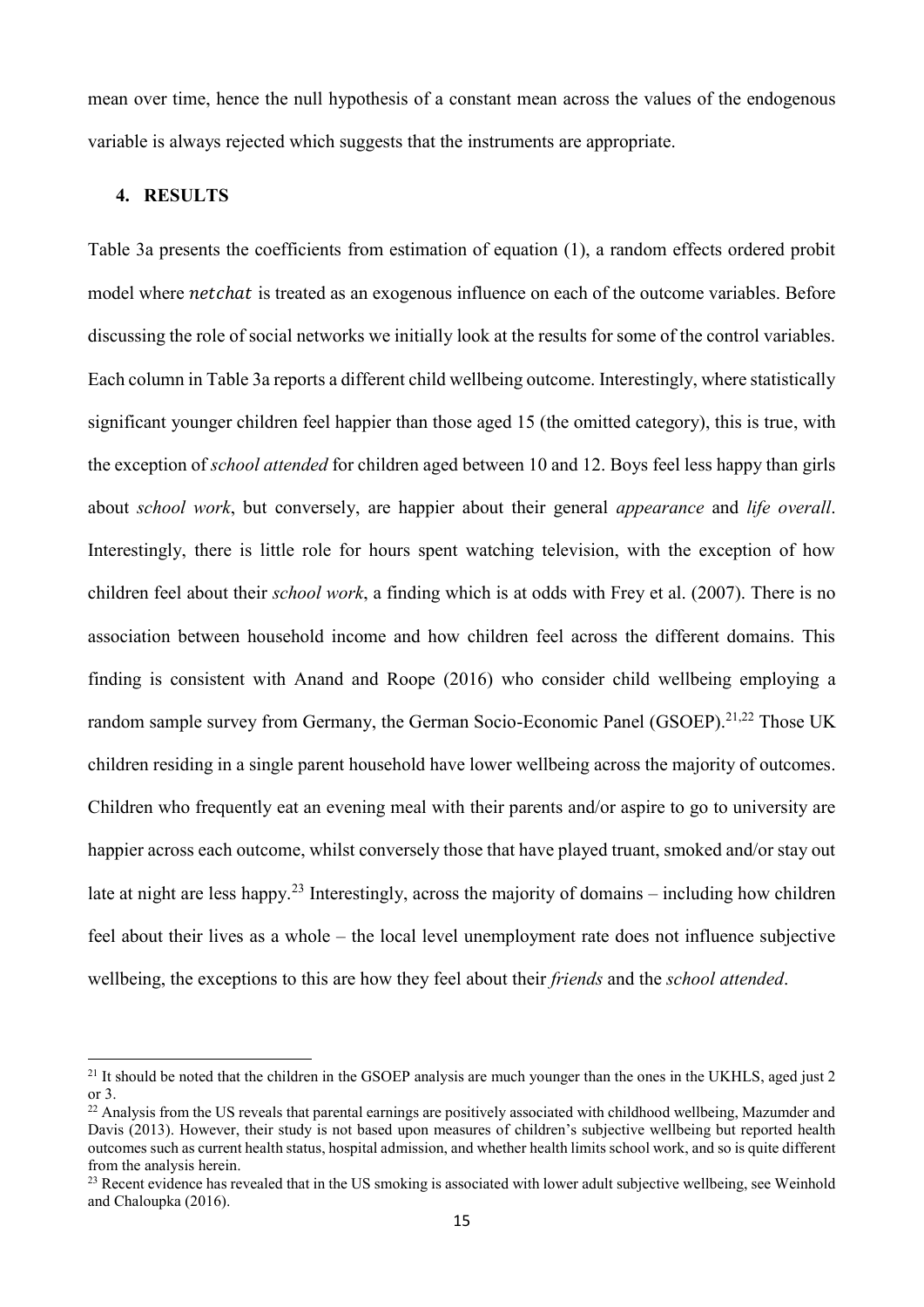We now turn our key explanatory variable *netchat*, focusing upon the estimates of  $\phi$  from equation (1). The first row of results in columns (1) to (6) shows that time spent chatting on social networks is negatively associated with how children feel about their *school work, appearance, family, school attended* and *life overall*, but it has no significant association with how they feel about their *friends*. The finding that internet use has a detrimental effect upon children's wellbeing is consistent with the analysis of Kraut et al. (1998). Looking at the marginal effects reported in Table 3b we can see that for all outcomes except *friends*, spending more time chatting on social networks increases the probability of not being happy with the outcome and decreases the probability of being happy with it. In Table 3b column (6), for example, spending an hour a day chatting on social networks (the average time in our data) reduces the probability of being completely happy with *life overall* by approximately 3 percentage points. 24,25

Turning to Table 4a, this reports coefficient estimates for equation (2b), where *netchat* is treated as endogenous, and this is dealt with using an IV approach via simultaneous estimation of equations (2a) and (2b). In particular our focus is upon the estimate of  $\theta$ . We have three alternative instruments all derived from Ofcom data on the quality of internet access in the local area. The main results in Table 4a Panel A use average synchronisation speed (*avsyncspeed*); Panel B in the bottom part of the table shows the coefficient for *netchat* where the percentage of homes with broadband currently not achieving 2 megabits per second (*notrec2mb*) is used as an instrument; Panel C uses percentage of landmass with 3G outdoor coverage from all operators (*signal3G*). There is a large degree of consistency in the results regardless of which instrument is used. In all cases the results suggest that spending more time on social networks reduces the extent of happiness with five of the six outcome measures. However, for *friends* (column 4) the findings are not always consistent. Only using *signal3G* to instrument *netchat* shows a negative relationship with the way children feel about

<sup>&</sup>lt;sup>24</sup> From Table 1 the mean value of *netchat* is 2.4 this equates to approximately 1 hour based upon the definition of this ordinal variable, see Section 3 and the Appendix. Hence, the size of the effect is calculated as follows:  $-0.029 \times 1 \times 100 = 2.9$ .  $^{25}$  In robustness checks we have estimated these models excluding children aged below 13, since most sites stipulate this as the minimum user age. This results in a sample of NT=4,250 comprising 2,844 children. The estimates are very similar to those reported here for the full sample of children aged 10 to 15, full details are available upon request.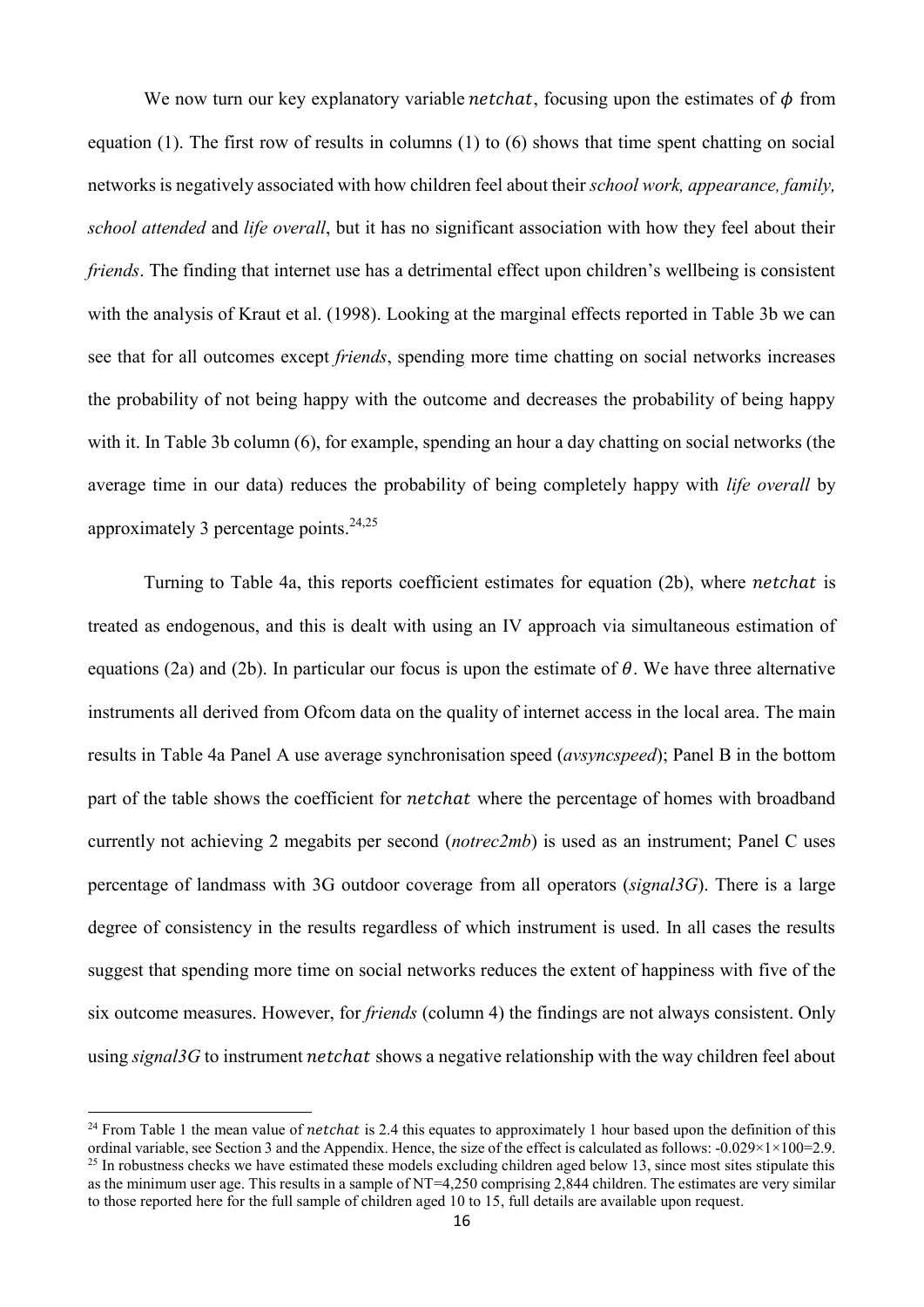their *friends*; using *avsyncspeed* suggests that *netchat* causes an increase in happiness with *friends*; and using *notrec2mb* suggests no significant association with the outcome. Pre-empting some of the later discussion it is worth noting here that while in general our instruments are valid for the other five outcome measures; they do not perform as well for the *friends* outcome.

Turning to the marginal effects in Table 4b; as in Table 3b, where *netchat* was treated as exogenous, for all outcomes except *friends*, spending more time chatting on social networks increases the probability of not being happy with the outcome and decreases the probability of being very happy with it. Looking in more detail at Panel A, where *avsyncspeed* is used as the instrument, there is some variation in where the 'tipping point' occurs on the outcome scale that ranges from '1=not at all happy' to '7=completely happy'. For *school work, appearance* and *school attended*, netchat increases the chance of giving a happiness response of 1 to 5, and decreases the chance of the highest responses (6 or 7); whereas for *family* and *life overall*, the tipping point is only for the completely happy response (7). <sup>26</sup> Quantitatively, looking at Panel A, where *avsyncspeed* is the instrument, spending an hour a day chatting on social networks (the average time in our data) reduces the probability of being completely happy with *school work* and *appearance* by approximately 7 percentage points; for *family* and *school attended* and effect is larger at 13 percentage points*.*  Focusing upon how children feel about their *life overall* spending an hour a day chatting on social networks reduces the probability of being completely satisfied with life overall by approximately 14 percentage points. This is a substantial effect; it is three times as large as the estimated adverse effect on wellbeing of being in a single parent household (4.6 percentage points) and is also larger than the effect of playing truant (10.3 percentage points). These effects are similar when the other instruments are used as reported in Panels B and C*.* 

 $26$  No clear pattern emerges if we relate this to the distribution of the outcome measures shown in Figure 1. The outcomes have similar distributions. For *school work, appearance* and *life overall*, the modal response is 6, for *family* and *friends*  it is 7, and for *school attended* 6 and 7 are equally popular.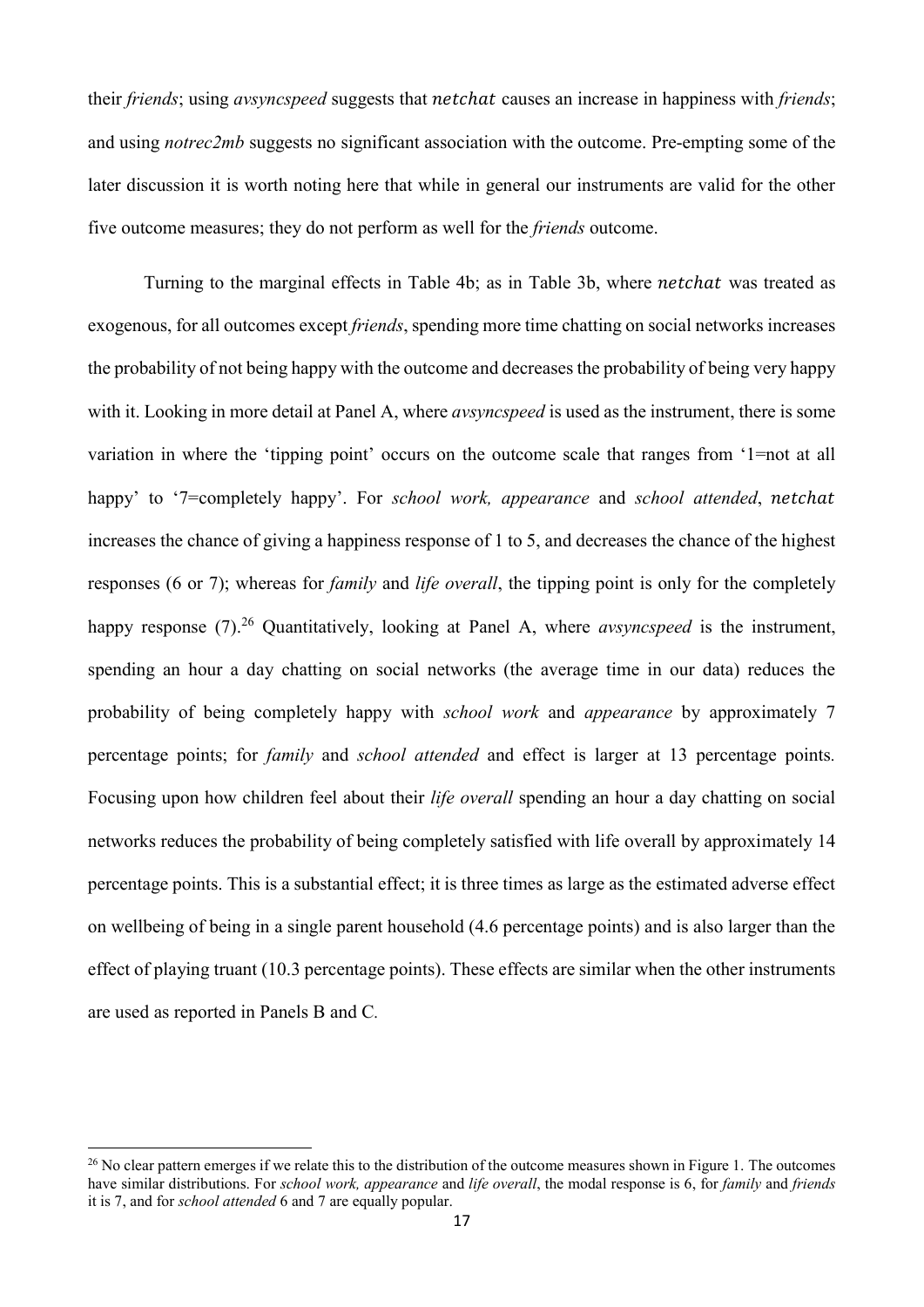Table 5 reports diagnostic statistics for the main models to help judge the validity of our instruments. The random effects ordered probit models presented in Table 4a are estimated via simultaneous estimation of equations (2a) and (2b) and the cross-equation correlation statistics in the first row of Panels A to C in Table 5 show the correlation in the error terms from these two equations,  $\varepsilon_{1iw}$  and  $\varepsilon_{2iw}$ . For all outcomes except *friends* this correlation is positive and significant, showing interdependency between the outcome (happiness with the domain) and social media use. This is true for all three instruments, and endorses our joint modelling approach. For *friends*, the correlation is only positive and significant if  $signal3G$  is used to instrument  $netchat$ . In the first stage regressions (equation 2a) all instruments are significant at p<0.001 with the expected sign, meaning that the instruments are significant predictors of *netchat*, even after conditioning on the full set of individual, household and area level controls in **X**. *Avsyncspeed* and *signal*3G are negatively related to *netchat* and *notrec2b* is positively related.<sup>27</sup> The next two rows of Panels A to C report the coefficients on each instrument,  $Z$ , and *netchat* if we include the instrument in the main outcome equation; this is single equation estimation of equation (2b) but with  $Z$  also included as an explanatory variable. As we would expect for a good instrument, in all cases, except for *friends*, and for all three instruments, they are not statistically significant in the outcome equation, but *netchat* remains significant when Z is included. However, it appears that two of the instruments, *avsyncspeed* and *notrec2mb*, have a statistically significant direct association with how children feel about their *friends*; this is negative for the former instrument and positive for the latter. These results cast doubt on the validity of these instruments in the *friends* model. The results of the Sargan (1958) test when pairs of instruments are used together are shown in Panel D. For all outcomes, using *signal3G* paired with either *avsynchspeed* or *notrec2b*,<sup>28</sup> the null hypothesis that the over-identifying restrictions are valid cannot be rejected. In addition the F-tests for joint significance of the instruments in the first stage are all highly

<sup>&</sup>lt;sup>27</sup> These results are not reported here for conciseness.

<sup>&</sup>lt;sup>28</sup> These pairs were chosen to represent access to the internet over a broadband (*avsyncspeed/notrec2mb*) or phone connection (*signal3G*).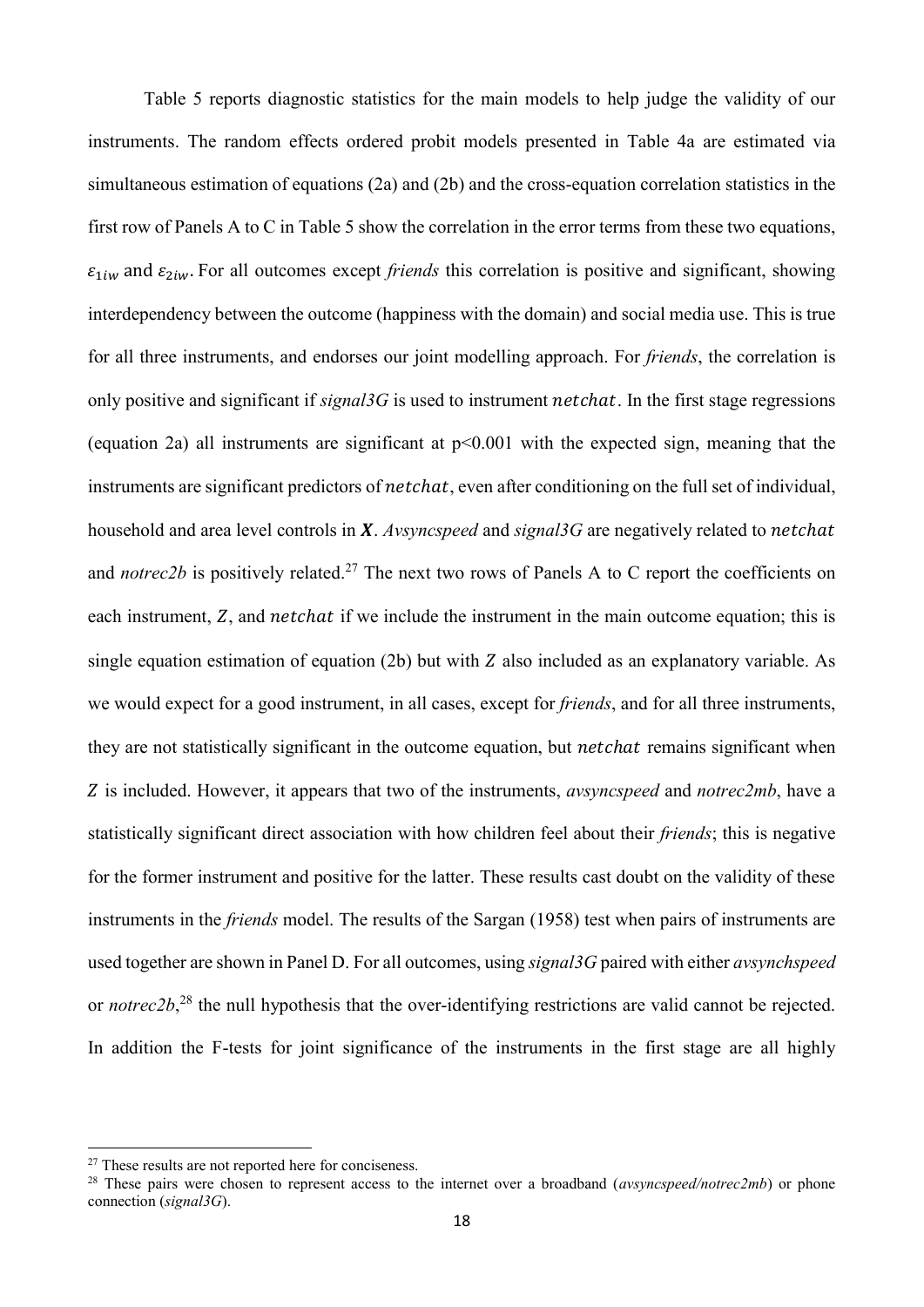significant and exceed the minimum threshold suggested by Stock et al. (2002).<sup>29</sup> Overall then, apart from for the *friends* outcome, our instruments appear to be valid, providing support for the results reported in Tables 4a and 4b.

An alternative approach to examine the robustness of our results is presented in Table 6. In Panel A *netchat* is treated as exogenous and the results show the coefficient estimates from a FE model (difference model) to control for unobserved child heterogeneity, as specified in equations (3a, b), where our key parameter of interest is  $\mu$ . The significant negative association of *netchat* with how children feel about the different domains still exists for *appearance, family, school attended* and *life overall;* in contrast with the results in Table 4a there is no significant association with how children feel about their *friends* or *school work*; this suggests that the association between time spent on social networks and happiness with these two outcomes may have been driven by unobserved confounding effects.<sup>30</sup> We extend this analysis to instrument *netchat* employing an IV FE approach, equation (4). The results are shown in Table 6, Panels B to D, which report specifications based upon our three alternative instruments; and the results are similar regardless of which is used. There is a negative relationship between most of the dimensions of wellbeing and social media use, even after controlling for unobserved effects and endogeneity issues; for *school work*, the significant relationship exists only when *notrec2mb* is used as the instrument.

In Section 2 we outlined three theories that can help to explain why social media use may have a negative effect on children's wellbeing. Table 7 presents results which explore whether there is any support for these theories in our data, by carrying out analysis on a number of sub-groups where we re-estimate equation (1) and equations (2a, b). In all the panels we report the coefficient on netchat, and we include the same control variables as in Tables 3a and 4a and we also report results assuming both exogeneity of *netchat* and using our IV strategy. As explained above, we have

<sup>29</sup> These results are not reported here for conciseness.

<sup>&</sup>lt;sup>30</sup> However, the p-value for  $\alpha_i$  in the *friends* model suggests that the individual effects are not significant.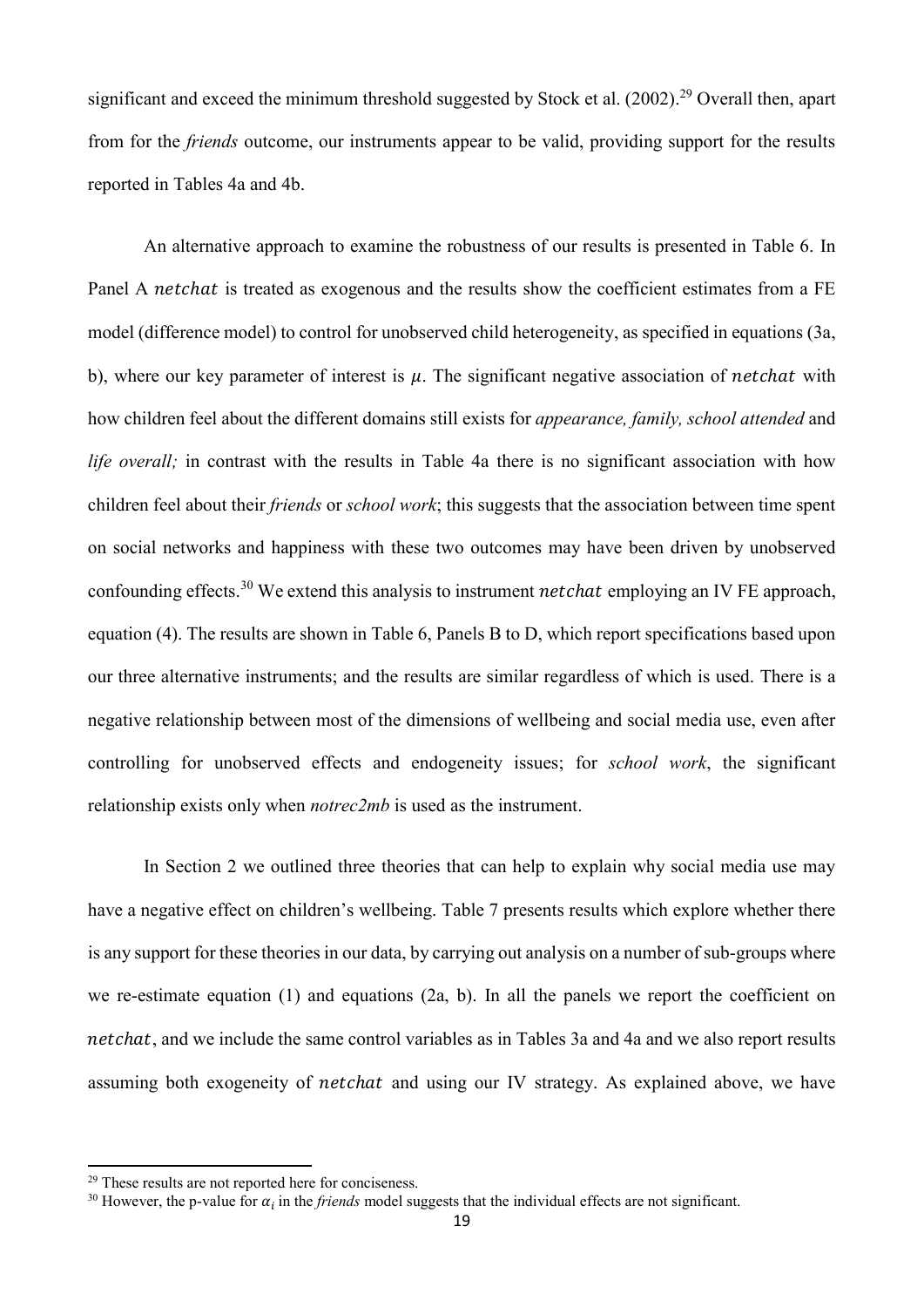confidence in our IV results, except possibly for the *friends* outcome so we focus largely on the IV results here.

In order to explore the social comparisons theory outlined in Section 2, in Panel A we explore the effects of time spent on chatting on social media for children with high (above mean) vs. low (below or equal to mean) self-esteem defined using a psychological measure called the Rosenberg self-esteem scale. There are more adverse effects of social network use for those with lower selfesteem. For those with high self-esteem, more time on social media decreases satisfaction only with *friends* and *school attended*; whereas for those with low self-esteem there are adverse effects on all aspects of life, except *friends*. These results provide some support for the social comparisons theory as those with lower self-esteem are more prone to make negative social comparisons (Gibbons and Buunk, 1999).

Panel B explores the finite resources theory by classifying children according to how many other activities they are engaged in. We split the sample according to high (above mean) vs. low (below or equal to mean) participation in other activities, such as going to the cinema, watching sport, or 'hanging out' with friends. There are more adverse effects for those with higher involvement in other activities, and at first this may appear contrary to the theoretical predictions, which suggest that time spent on social media encroaches on other activities known to be beneficial for wellbeing. However, looking at the results across the different domains we see that, for example, if children are engaged in lots of other activities, increased *netchat* decreases their satisfaction with their *school work*; this could be a result of time pressures. While our instruments may be in doubt for the *friends* outcome, the IV results suggest that for those who have high engagement in other activities, social media use decreases satisfaction with *friends*, whereas the opposite is true for those with low engagement with other activities. This asymmetric effect may suggest that the latter group is relying more on online friends, and the former group is socialising more with 'real' friends via their other activities, and that increased time on social networks detracts from this. Finally, Panel C explores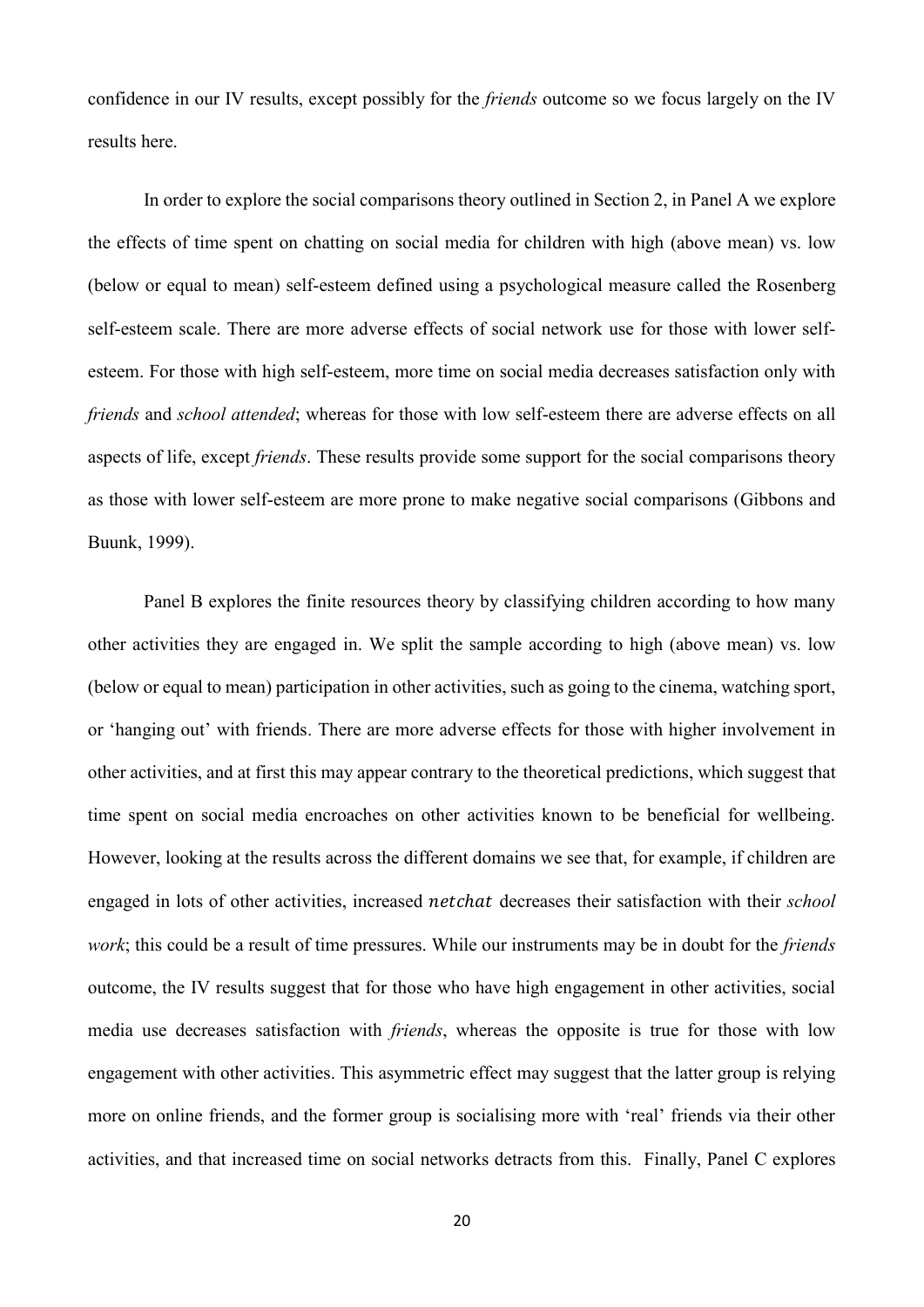the cyberbullying theory. The UKHLS does not ask children separately about cyberbullying, so instead we split the sample according to whether or not children report general experience of being bullied, which will include cyberbullying. There are more adverse effects for those who report being bullied; those who are bullied feel worse about their *school work*, *family* and *life overall* if they spend more time on social networks and this provides some indirect support for the cyberbullying theory.

In one final piece of analysis in Table 8 we investigate gender differences in the relationship between social media use and wellbeing in the different domains. The results from four different specifications are presented, and the results vary across specifications. If *netchat* is assumed to be exogenous, with FE (Panel C) or without (Panel A), then the majority of adverse effects are seen for girls, and there are no significant effects for boys, except for the *family* outcome in Panel A. However, once we instrument *netchat* using *avsyncspeed*,<sup>31</sup> then without FE (Panel B) the ways that boys feel about their *school work*, *appearance*, *school attended* and *life overall* is adversely affected by the time they spend chatting on social networks. For girls adverse effects are seen for *school work*, *family*, *school attended* and *life overall*, but more time on social networks has a positive effect on how girls feel about their friends. When we include FE (Panel D), the adverse effects for girls are seen across all life domains, including *friends;* while for boys there are adverse effects for *family* and *friends,* but a positive effect on how they feel about their *school work.* Panel D is our preferred specification because it employs an instrument for *netchat* to deal with endogeneity and controls for unobserved time invariant individual characteristics that might affect both *netchat* and the wellbeing outcome in question.<sup>32</sup> These results suggest that girls are more adversely affected by time spent chatting on social networks than boys. For boys it makes them feel less happy with their *friends*, but happier about their *school work*; whereas for girls it makes them feel less happy about all six domains, and in particular about their *appearance* and the *school* they attend.

 $31$  The results are similar regardless of which of our three instruments we use, so for conciseness we only report one set of results here.

 $32$  Caution should be taken when considering these results due to the small sample sizes.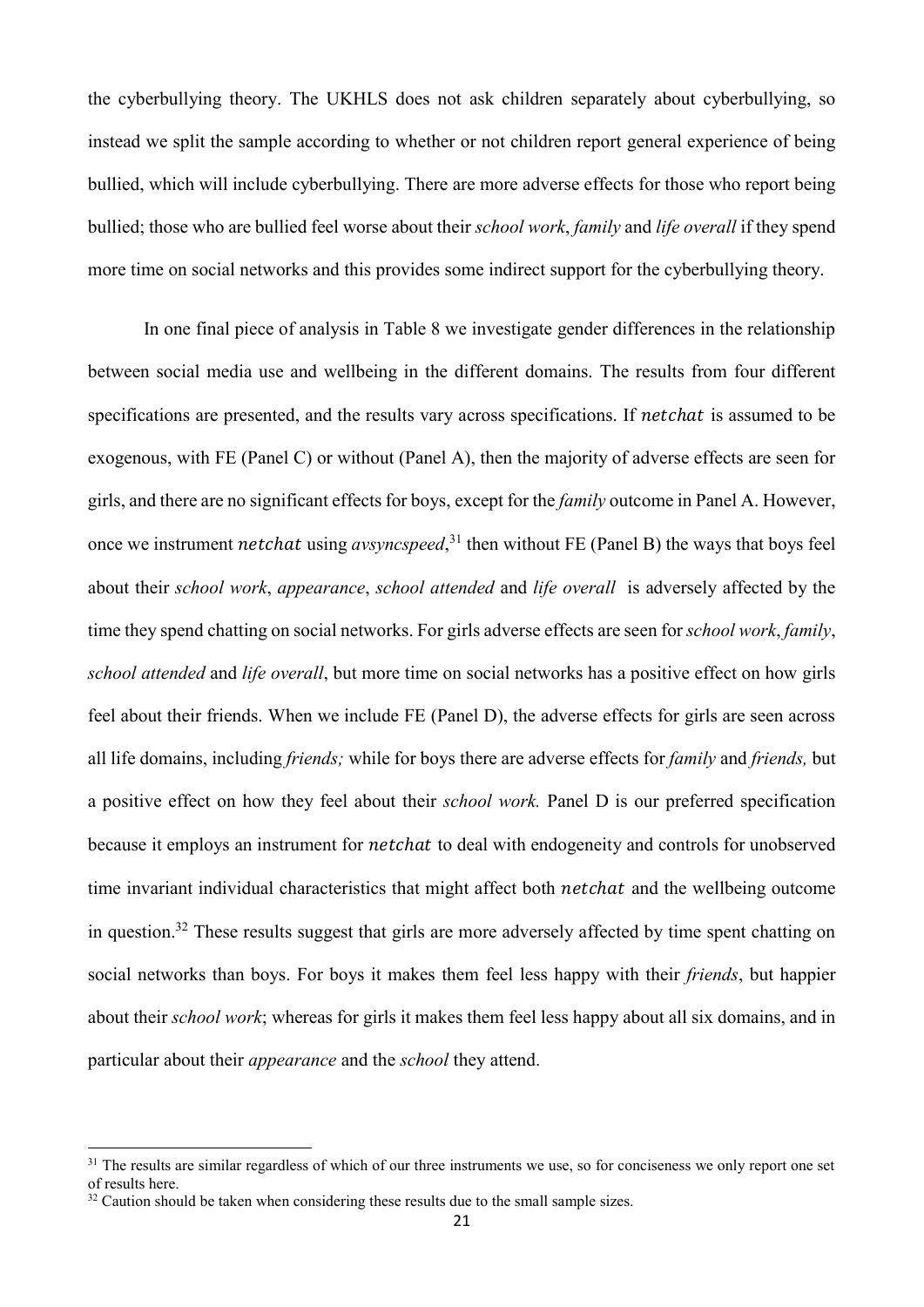#### **5. CONCLUSION**

Social media are a hugely important phenomenon of the past decade and children have been heavy adopters. Today's teenagers have grown up with online social networking; social media are a core part of their lives, providing their primary interface with the internet, and often used in an 'always on' state, via smartphones and tablets, permanently connecting them to their virtual social network. In this paper we have explored the effect of time spent on social networks on the wellbeing of children aged 10 to 15, measured by the way they feel about five different aspects of their life, plus life overall. We employ an IV strategy based on speed of access to the internet in local areas, in order to deal with the potential endogeneity of time spent on social networks in our model. In general, our instruments perform well statistically and seem valid intuitively, but there is some doubt on the instruments when looking at how children feel about their *friends*.

Overall we find that spending more time on social networks reduces the satisfaction that children feel with all aspects of their lives, except for their friendships. Spending one hour a day chatting on social networks reduces the probability of being completely satisfied with *life overall* by approximately 14 percentage points. This is not a trivial effect – being three times as large as the estimated adverse effect on wellbeing of being in a single parent household and is also larger than the effect of playing truant. Looking at the different aspects of life, the largest effects are for satisfaction with *family* and *school attended* and the smallest effects are for *appearance* and *school work*. We also explore three possible explanations for why social media use may have a negative effect on children's wellbeing. We find some support for all three explanations; 'social comparisons', 'finite resources' and 'cyberbullying', suggesting multiple channels through which these adverse effects may operate. Further, we find that girls suffer more adverse effects than boys and in particular feel less happy with their *appearance* and *school attended* the more time they spend chatting on social networks. One shortcoming of this work is that our data do not allow us to identify what children are doing when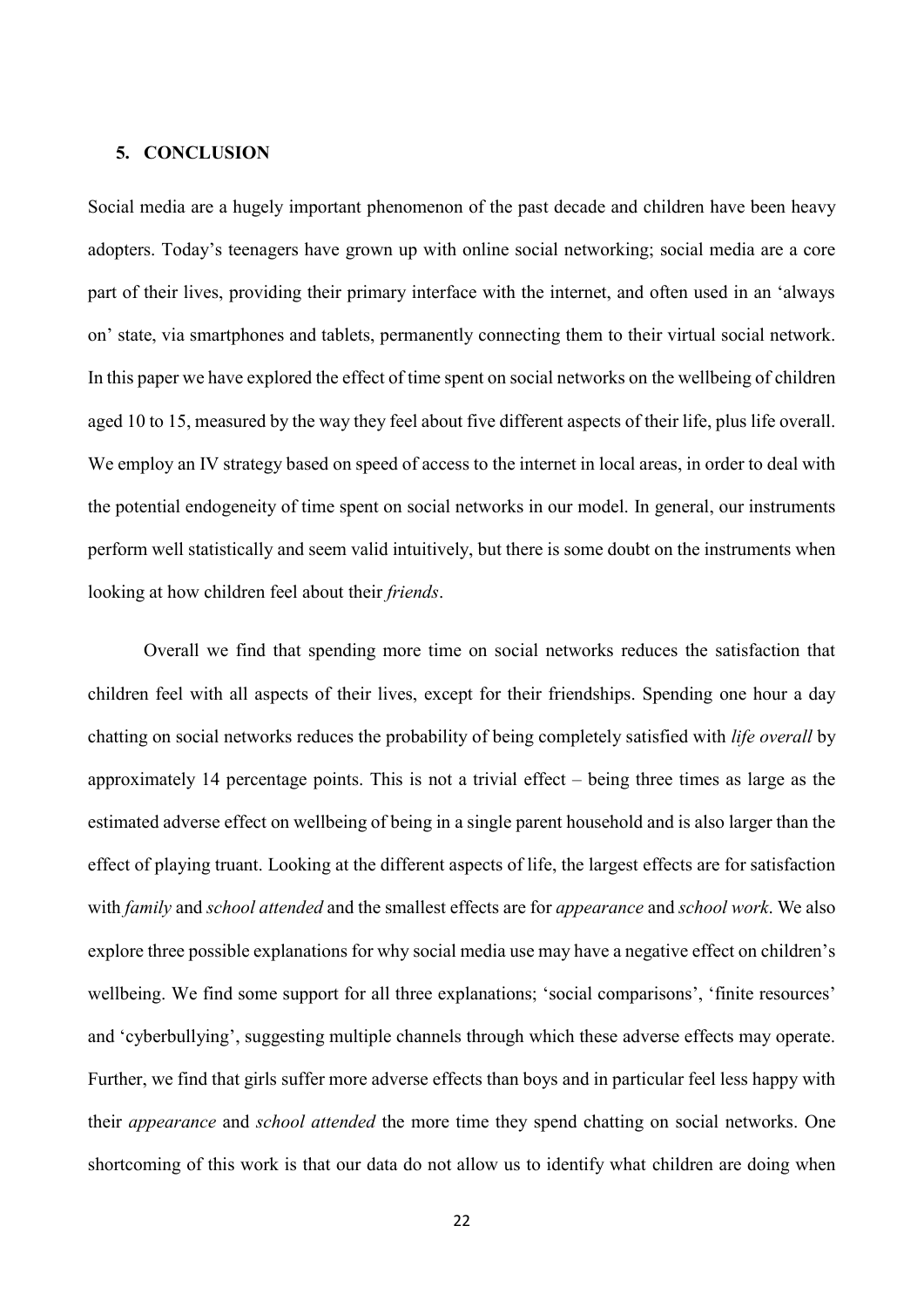they are accessing social networks and given the multiplicity of uses of these sites it is possible that the effects on wellbeing will vary. Chatting online, for example, has been associated with increased empathic concern for others, while use of photographic media has been linked to narcissism and social comparisons (e.g., Alloway et al., 2014).

These are important findings given the central role of social media and social networking in children's lives, and the fact that childhood wellbeing has been shown in previous research to have persistent effects into adult life. Our results suggest that interventions to limit social media uses during childhood may help to improve wellbeing. As well as addressing policy makers' concerns about the effects of digital technology on children, we have also contributed to wider debates about the socioeconomic consequences of the internet and digital technologies more generally, a debate which to date has largely been based on evidence from outside of the UK.

### **REFERENCES**

- Almond, D., and Currie, J. (2011). Human capital development before age five. In Ashenfelter, O. and D., Card (Eds.), *Handbook of Labor Economics*, *Volume 4B* (pp.1315-486). Amsterdam: Elsevier, North-Holland.
- Alloway, T., Runac, R., Qureshi, M., and Kemp, G. (2014). Is Facebook linked to selfishness? Investigating the relationships among social media use, empathy, and narcissim. *Social Networking*, 3, 150-58.
- Anand, P., and Roope, L. (2016). The development and happiness of very young children. IZA Discussion Paper, 10218.
- Antoci, A., Sabatini, F., and Sodini, M. (2012). See You on Facebook! A framework for analyzing the role of computer-mediated interaction in the evolution of social capital. *Journal of Socio-Economics*, 41, 541-47.
- Beardsmore, R. (2015). *Measuring National Well-being: Insights into Children's Mental Health and Well-being*. London: Office for National Statistics.
- Best, P., Manktelow. R., and Taylor, B. (2014). Online communication, social media and adolescent wellbeing: A systematic narrative review. *Children and Youth Services Review*, 41, 27-36
- Boyd, D. (2014). It's Complicated: The Social Lives of Networked Teens. Yale University Press.
- Brown, S., and Taylor, K. (2008). Bullying, education and earnings: Evidence from the National Child Development Study. *Economics of Education Review*, 27, 387-401.
- Bruni, L., and Stanca, L. (2006). Income aspirations, television and happiness: Evidence from the World Values Survey. *Kyklos*, 59, 209-25.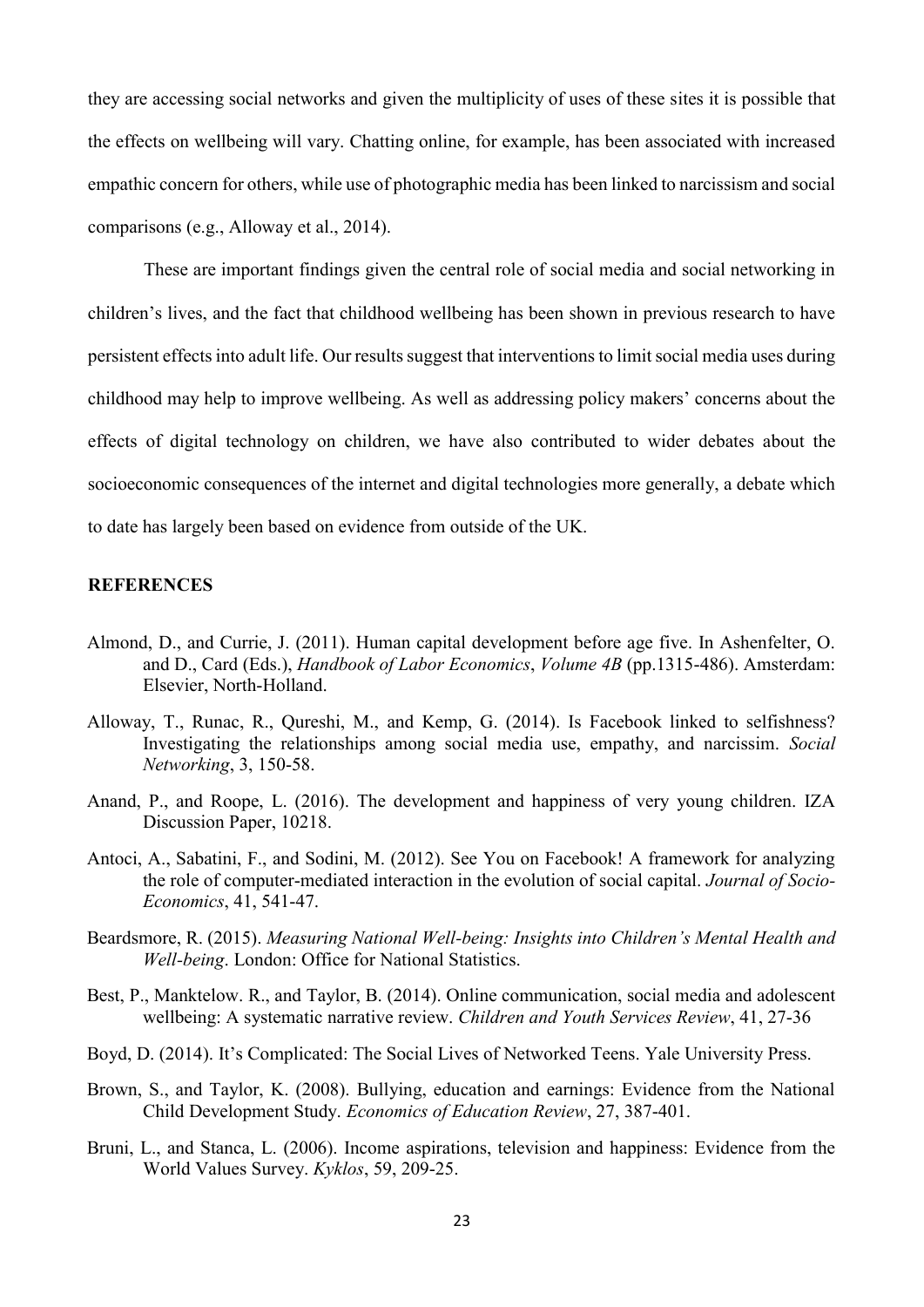- Bryson, A., and MacKerron, G. (2016). Are you happy while you work? *The Economic Journal* [In Press].
- Card, D., Mas, A., Moretti, E., and Saez, E. (2012). Inequality at work: The effect of peer salaries on job satisfaction. *American Economic Review*, 102, 2981-3003.
- Case, A., and Paxson, C. (2011) The long reach of childhood health and circumstance: Evidence from the Whitehall II study. *The Economic Journal*, 121(554), F183-204
- Chou, H. G., and Edge, N. (2012). "They are happier and having better lives than I am": The impact of using Facebook on perceptions of others' lives. *Cyberpsychology, Behavior, and Social Networking*, 15, 117-21.
- Clark, A. E., and Oswald, A. J. (1996). Satisfaction and comparison income. *Journal of Public Economics*, 61, 359-81.
- Clark, A. E., and Senik, C. (2010). Who compares to whom? The anatomy of income comparisons in Europe. *The Economic Journal*, 120, 573-94.
- Conti, G., and Heckman, J. J. (2014). Economics of child well-being. In A. Ben-Arieh, F. Casas, I. Frones and J. E. Korbin (Eds.), *Handbook of Child Well-Being: Theories, Methods and Policies in Global Perspective* (pp.363-401). Springer.
- Cowie, H. (2013). Cyberbullying and its impact on young people's emotional health and well-being. *The Psychiatrist*, 37, 167-70.
- Diener, E., Suh, E. M., Lucas, R. E., and Smith, H.L. (1999). Subjective well-being: Three decades of progress. *Psychological Bulletin*, 125, 276-302.
- Ellison, N. B., Steinfield, C., and Lampe, C. (2007). The benefits of Facebook "friends:" Social capital and college students' use of online social network sites. *Journal of Computer- Mediated Communication*, 12, 1143-68.
- Eriksen, T., Nielsen, H., and Simonsen, M. (2014). Bullying in Elementary School. *Journal of Human Resources*, 49, 839-71.
- Feinstein, B. A., Hershenberg, R., Bhatia, V., Latack, J.A., Meuwly, N., and Davila, J. (2013). Negative social comparison on Facebook and depressive symptoms: Rumination as a mechanism. *Psychology of Popular Media Culture*, 2, 161-70.
- Ferrer-i-Carbonell, A. (2005). Income and well-being: An empirical analysis of the comparison income effect. *Journal of Public Economics*, 89, 997-1019.
- Frey, B. S., Benesch, C., and Stutzcr, A. (2007). Does watching TV make us happy? *Journal of Economic Psychology*, 28(3), 283-313.
- Frijters, P., Johnston, D., and Shields, M. (2014). Does childhood predict adult life satisfaction? Evidence from British cohort surveys. *The Economic Journal*, 124, 688-719.
- Gibbons, F. X. F., and Buunk, B. P. B. (1999). Individual differences in social comparison: Development of a scale of social comparison orientation. *Journal of Personality and Social Psychology*, 76, 129-42.
- Gonzales, A. L., and Hancock, J. T. (2011). Mirror, mirror on my Facebook wall: Effects of exposure to Facebook on self-esteem. *Cyberpsychology, Behavior, and Social Networking*, 14, 79-83.
- Heckman, J. J. (2008). Schools, skills, and synapses. *Economic Inquiry*, 46(3), 289-324.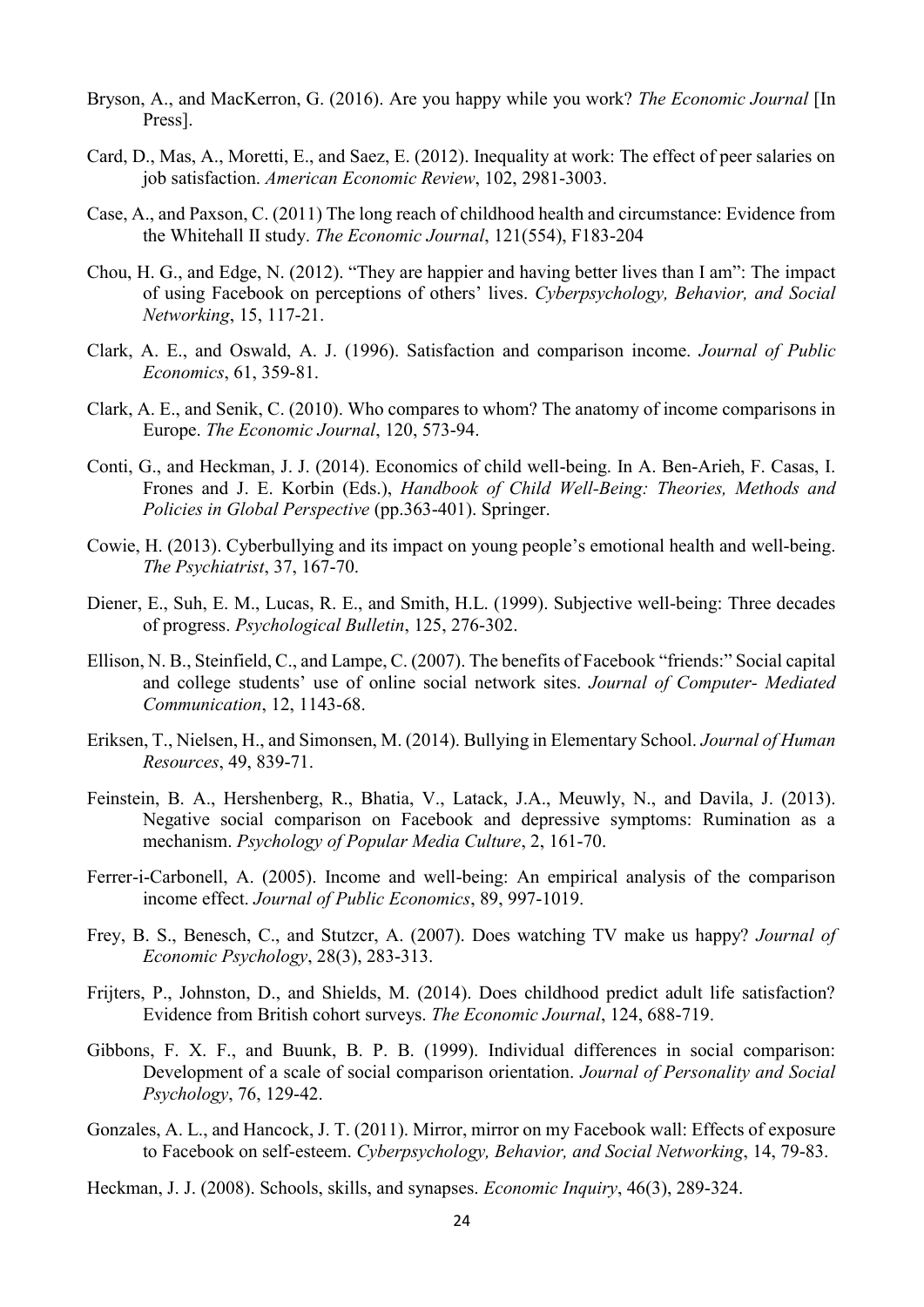- Helliwell, J., and Huang, H. (2013). Comparing the happiness effects of real and on-line friends. *PLoS One*, 8, 1-17.
- Hinduja, S. and Patchin, J. W. (2010). Bullying, cyberbullying, and suicide. *Archives of Suicide Research*, 14(3), 206-21.
- Hyll, W., and Schneider, L. (2013). The causal effect of watching TV on material aspirations: Evidence from the 'valley of the innocent'. *Journal of Economic Behavior and Organization*, 86, 37-51.
- Jacobsen, W. C., and Forste, R. (2011). The wired generation: Academic and social outcomes of electronic media use among university students. *Cyberpsychology, Behavior, and Social Networking*, 14, 275-80.
- Johnston, D., Propper, C., Pudney, S. and Shields, M. (2014). Child mental health and educational attainment: Multiple observers and the measurement error problem. *Journal of Applied Econometrics*, 29, 880-900.
- Kalmus, V., Siibak, A. and Blinka, L. (2014). Internet and child well-being. In A. Ben-Arieh, F. Casas, I. Frones and J. E. Korbin (Eds.), *Handbook of Child Well-Being: Theories, Methods and Policies in Global Perspective* (pp.2093-2133). Springer.
- Kraut, R., Patterson, M., Lundmark, V., Kiesler, S., Mukophadhyay, T., and Scherlis, W. (1998). Internet paradox: A social technology that reduces social involvement and psychological wellbeing? *American Psychologist*, 53(9), 1017-31.
- Kross, E., Verduyn, P., Demiralp, E., Park, J., Lee, D. S., and Lin, N. (2013). Facebook Use Predicts Declines in Subjective Well-Being in Young Adults. *PLoS One*, 8(8), 1-6.
- Levenson, J.C., Shensa, A., Sidani, J. E., Colditz, J. B., and Primack, B.A. (2016). The association between social media use and sleep disturbance among young adults. *Preventive Medicine*, 85, 36-41.
- Lohmann, S. (2015). Information technologies and subjective well-being: Does the internet raise material aspirations? *Oxford Economic Papers*, 67, 740-59.
- Luttmer, E. F. (2005). Neighbours as negatives: Relative earnings and well-being. *The Quarterly Journal of Economics*, 120, 963-1002.
- McBride, M. (2001). Relative-income effects on subjective well-being in the cross-section. *Journal of Economic Behavior and Organisation*, 45, 251-78.
- McKenna, K. Y. A., and Bargh, J. A. (2000). Plan 9 from cyberspace: The implications of the internet for personality and social psychology. *Personality and Social Psychology Review*, 4, 57-75.
- Maddala, G. S. (1983). Limited-Dependent and Qualitative Variables in Economics. New York: Cambridge University Press.
- Mazumder, B. and Davis, J. M. V. (2013). Parental earnings and children's well-being: An analysis of the Survey of Income and Programme Participation matched to social security administrative earnings data. *Economic Inquiry*, 51(3), 1795-808.
- Mendelson, A. L., and Papacharissi, Z. (2010). Look at us: Collective narcissism in college student Facebook photo galleries. In Z. Papacharissi (Ed.), *The Networked Self: Identity, Community and Culture on Social Network Sites* (pp. 251-273). New York: Oxford University Press.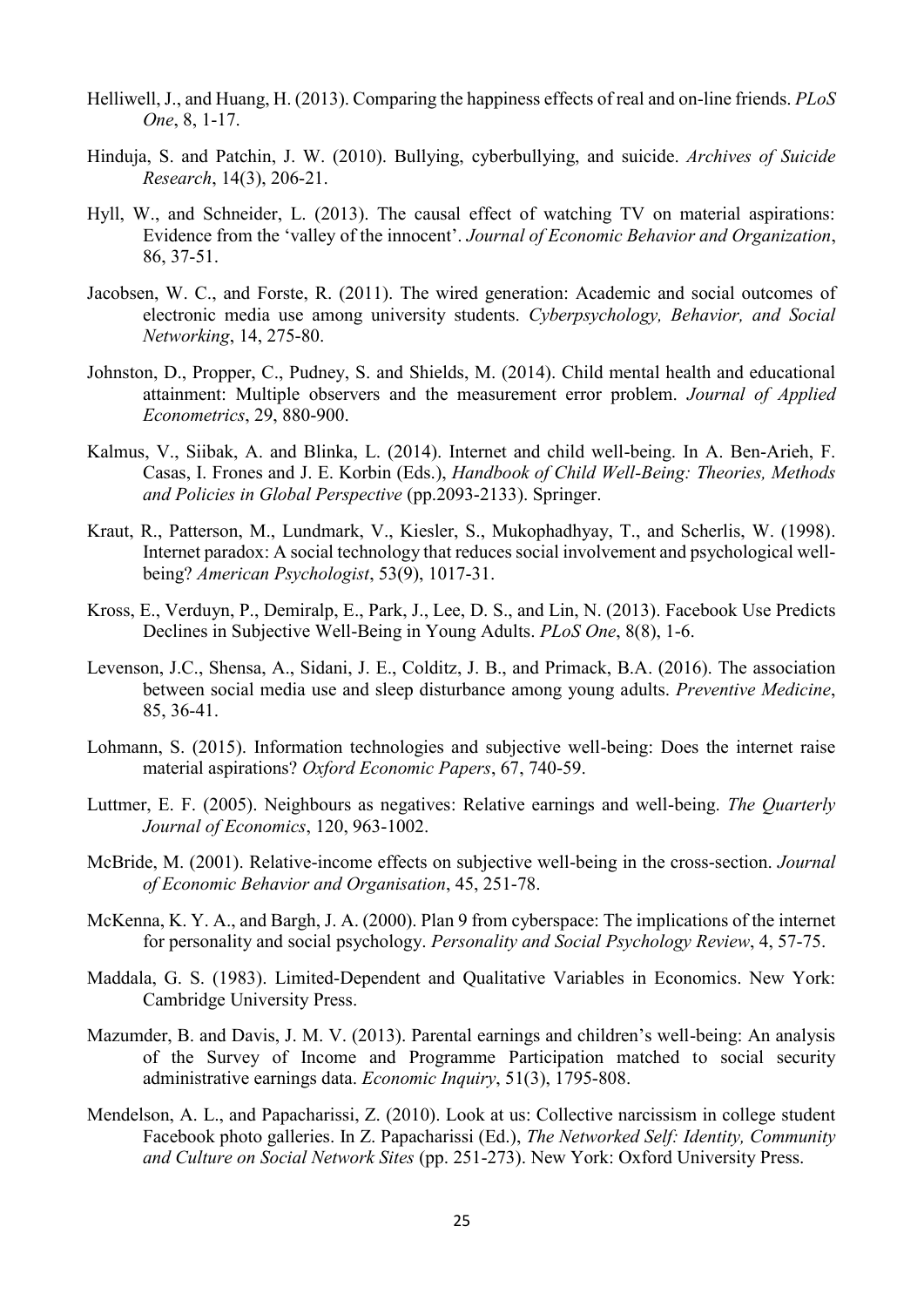- Moreno, M. A., Jelenchick, L. A., Koff, R., Eickhoff, J. C., Goniu, N., Davis, A., Young, H. N., Cox, E. D., and Christakis, D. A. (2013). Associations between internet use and fitness among college students: an experience sampling approach. *Journal of Interaction Science*, 1:4.
- Powdthavee, N. (2012). Resilience to economic shocks and the long reach of childhood bullying. IZA Discussion Paper, 6945.
- Putnam, R. D. (2000). *Bowling alone: America's declining social capital.* Simon & Schuster, New York.
- Roodman, D. (2011). Fitting fully observed recursive mixed-process models with CMP. *Stata Journal*, 11, 159-206.
- Sabatini, F., and Sarracino, F. (2015). Online Social Networks and Trust. Munich Personal RePEc Archive 62506.
- Sabatini, F., and Sarracino, F. (2016). Keeping up with the e-Joneses: Do online social networks raise social comparisons? Munich Personal RePEc Archive 69201.
- Sagioglu, C., and Greitemeyer, T. (2014). Facebook's emotional consequences: Why Facebook causes a decrease in mood and why people still use it. *Computers in Human Behavior*, 35, 359-63.
- Sampasa-Kanyinga, H., and Hamilton, H.A. (2015). Use of social networking sites and risk of cyberbullying victimization: A population-level study of adolescents. *Cyberpsychology, Behavior, and Social Networking*, 18, 704-10.
- Sargan, J. D. (1958). The estimation of economic relationships using instrumental variables. *Econometrica*, 26, 393-415.
- Slonje, R., Smith, P. K., and Frisén, A. (2012). The nature of cyberbullying, and strategies for prevention. *Computers in Human Behavior*, 29, 26-32.
- Solnick, S. J., and Hemenway, D. (1998). Is more always better? A survey on positional concerns. *Journal of Economic Behavior and Organisation* 37(3), 373-83.
- Song, H., Zmyslinski-Seelig, A., Kim, J., Drent, A., Victor, A., Omori, K., and Allen, M. (2014). Does Facebook make you lonely? A meta analysis. *Computers in Human Behavior*, 36, 446- 52.
- Stock, J. H., Wright, J. H., and Yogo, M. (2002). A survey of weak instruments and weak identification in generalized method of moments. *Journal of Business and Economic Statistics*, 20, 518-29.
- Tandoc Jr., E. C., Ferrucci, P., and Duffy, M. (2015). Facebook use, envy, and depression among college students: Is Facebook depressing? *Computers in Human Behavior*, 43, 139-46.
- University of Essex (2015). Institute for Social and Economic Research and NatCen Social Research, Understanding Society: Waves 1-5, 2009-2014 [computer file]. 7th Edition. Colchester, Essex: UK Data Archive [distributor]. SN: 6614.
- Van Praag, B. M., Frijters, P. and Ferrer-i-Carbonell, A. (2003). The anatomy of subjective wellbeing. *Journal of Economic Behavior and Organisation*, 51(1), 29-49.
- Varhama, L., and Björkqvist, K. (2005). Relation between school bullying during adolescence and subsequent long term unemployment in adulthood in a Finnish sample. *Psychological Reports*, 96, 269-72.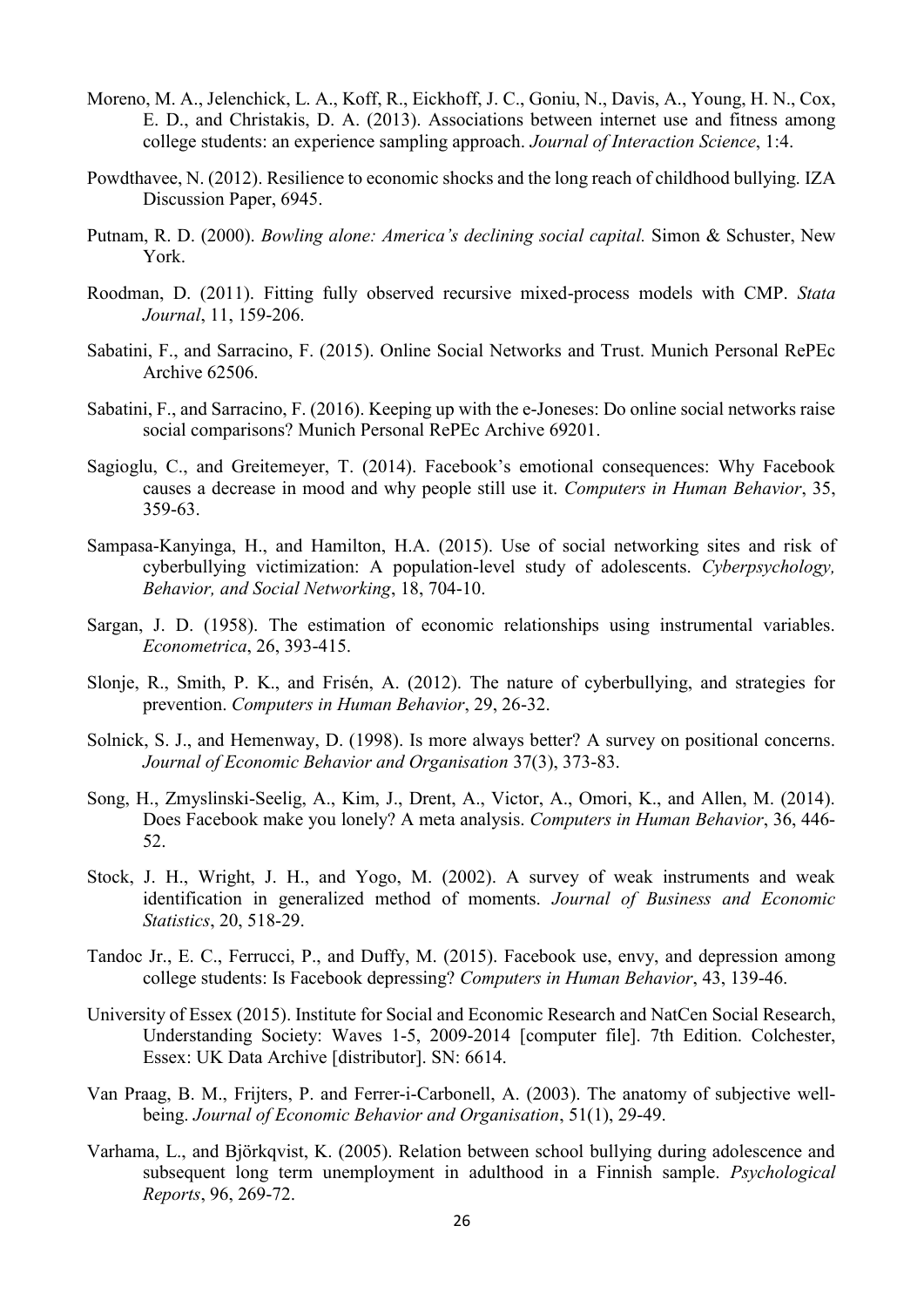- Verduyn, P., Lee, D. S., Park, J., Shablack, H., Orvell, A., Bayer, J., Ybarra, O., Jonides, J., and Kross, E. (2015). Passive Facebook usage undermines affective well-being: Experimental and longitudinal evidence. *Journal of Experimental Psychology: General*, 144, 480-88.
- Wallsten, S. (2013). What are we not doing when we're online? NBER Working Paper No. 19549.
- Weinhold, D. M. and Chaloupka, F. (2016). Smoking status and subjective well-being. *Tobacco Control*. [In Press].
- Wood, M. A., Bukowski, W. M., and Lis, E. (2016). The digital self: How social media serves as a setting that shapes youth's emotional experiences. *Adolescent Research Review*, 1, 163-73.
- Woods, H., and Scott, H. (2016). Sleepyteens: Social media use in adolescence is associated with poor sleep quality, anxiety, depression and low self-esteem. *Journal of Adolescence* 51, 41-9.
- Zuo, A. (2014). *Measuring Up: Social Comparisons on Facebook and Contributions to Self- Esteem and Mental Health* (Unpublished Master's Thesis). University of Michigan [\(https://deepblue.lib.umich.edu/handle/2027.42/107346\)](https://deepblue.lib.umich.edu/handle/2027.42/107346).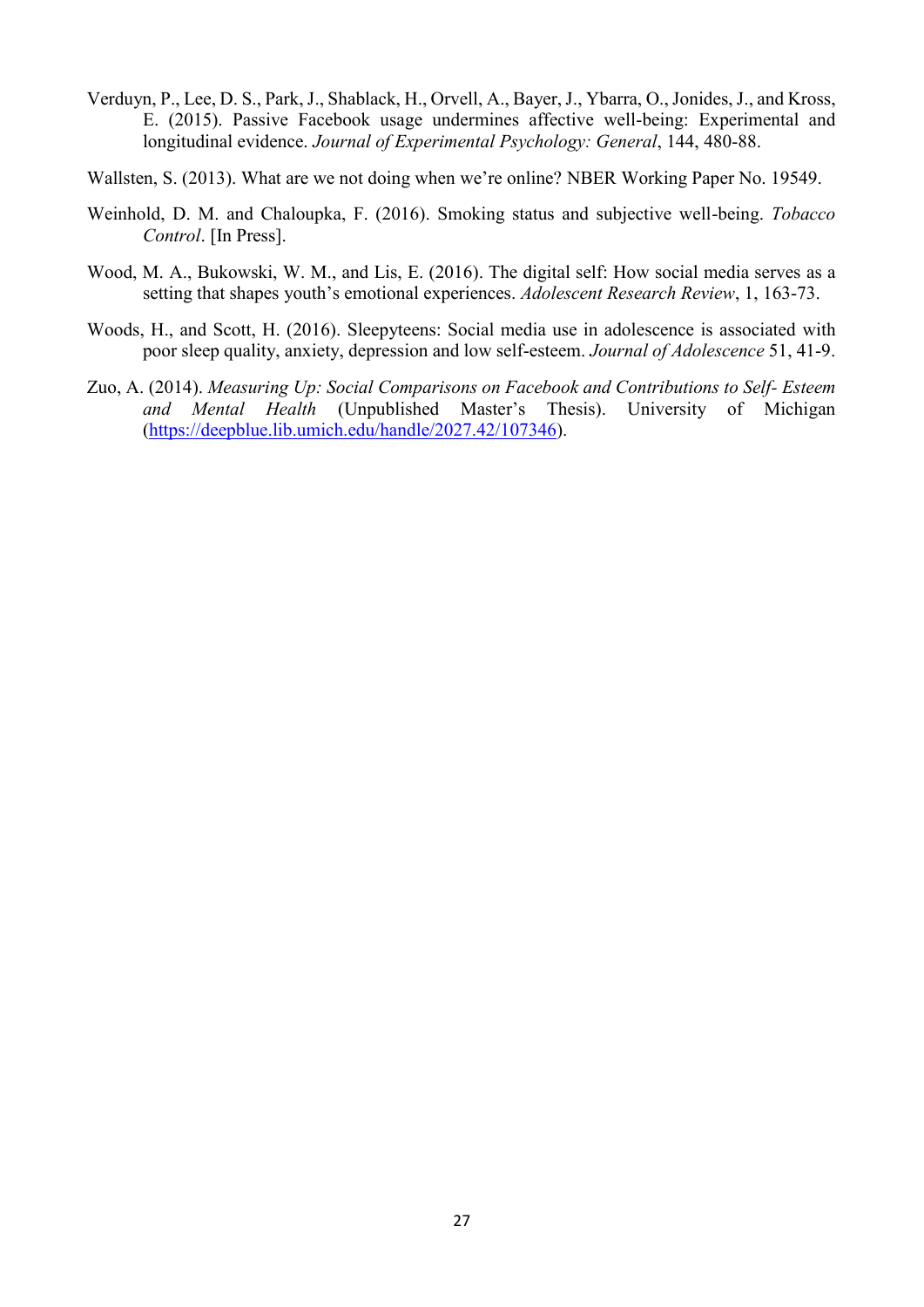

**FIGURE 1:** Distribution of dependent variables

**FIGURE 2:** Distribution of hours spent chatting through social websites (netchat)

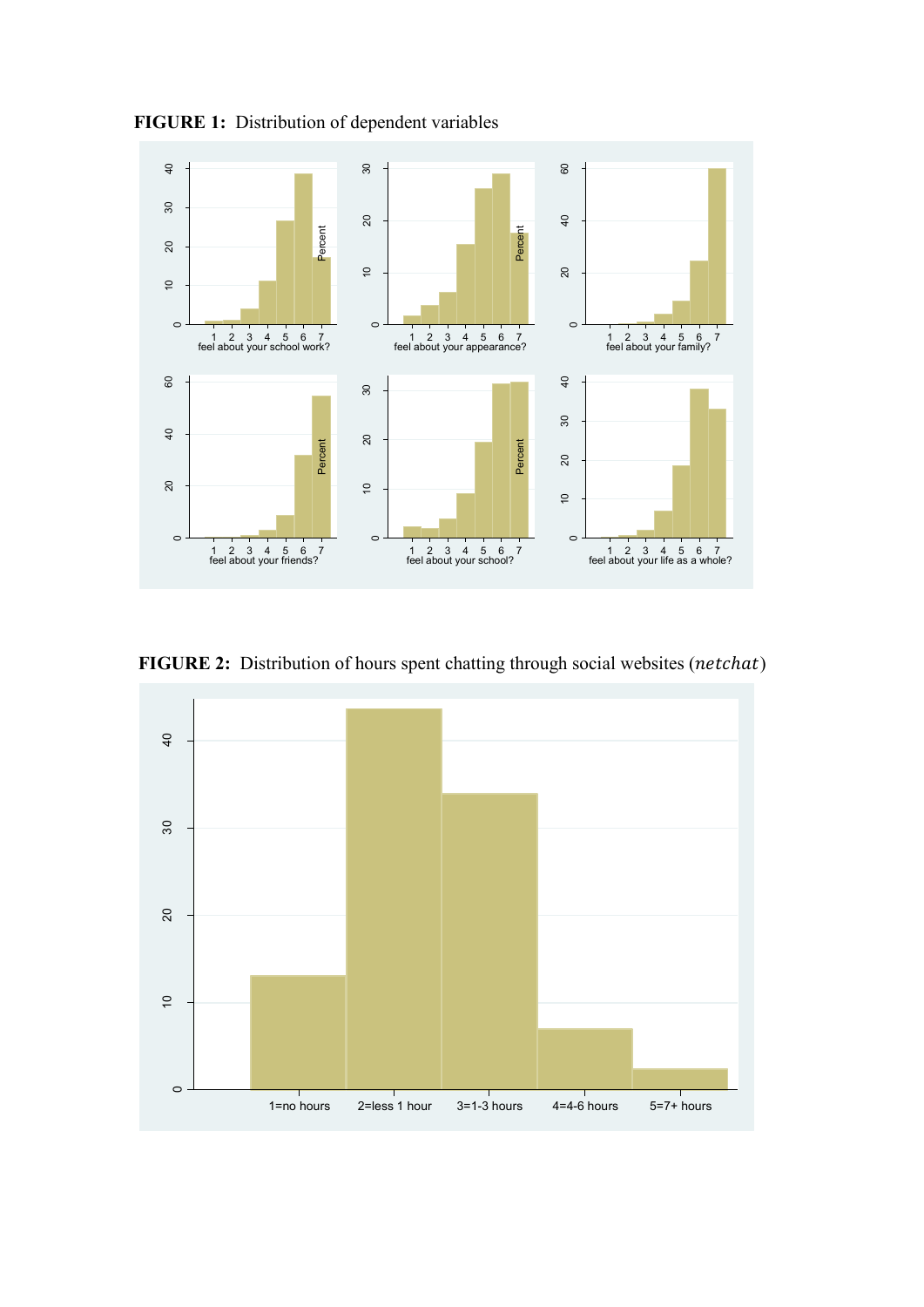**FIGURE 3:** Distribution of instruments

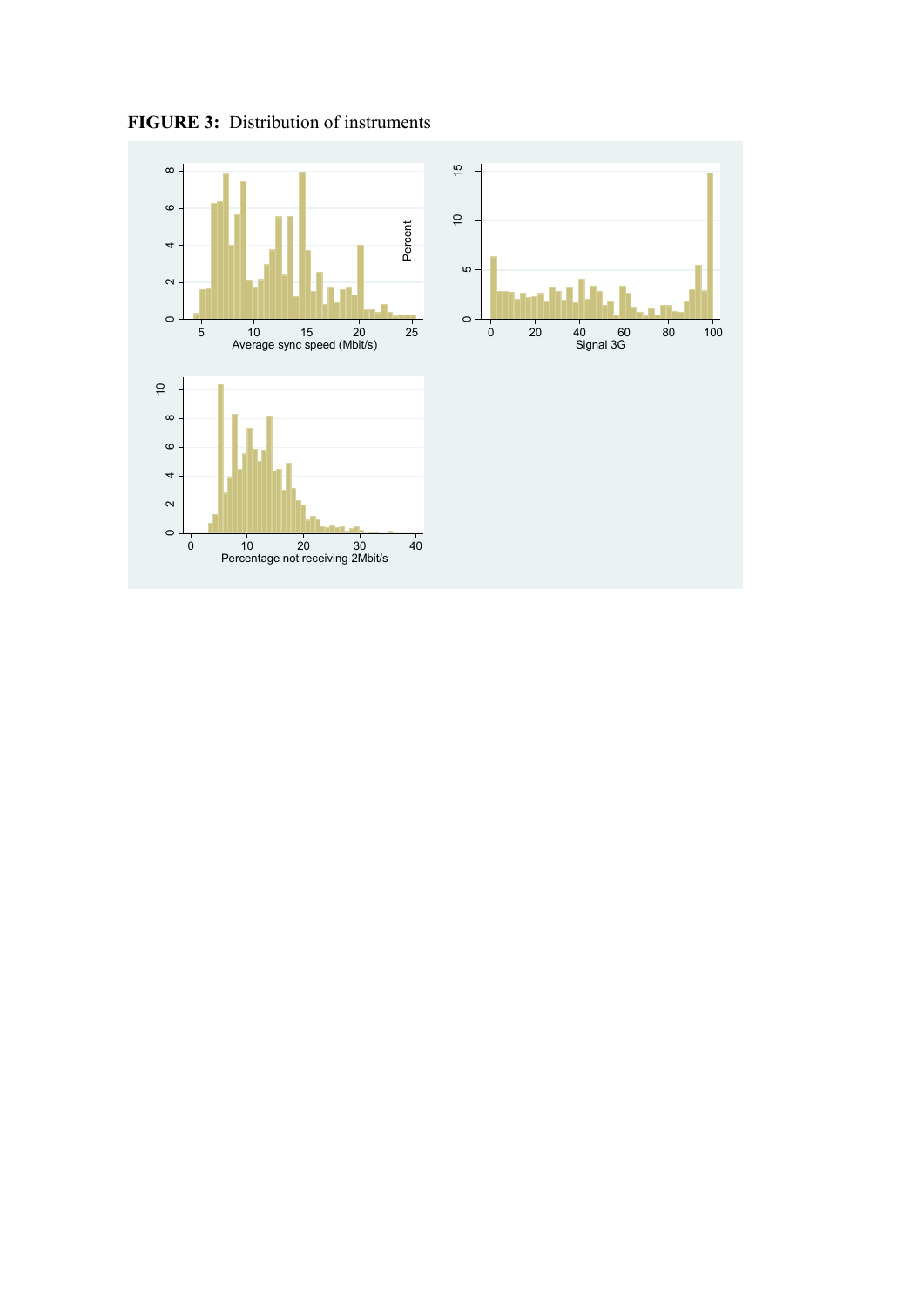|                                                                 | <b>MEAN</b> | ST. DEV. | <b>MIN</b>       | <b>MAX</b>     |
|-----------------------------------------------------------------|-------------|----------|------------------|----------------|
| DEPENDENT VARIABLES, Level of Happiness with:                   |             |          |                  |                |
| School work                                                     | 5.4689      | 1.181    | $\mathbf{1}$     | 7              |
| Appearance                                                      | 5.1796      | 1.413    | 1                | 7              |
| Family                                                          | 6.3528      | 0.995    | 1                | 7              |
| Friends                                                         | 6.3337      | 0.936    | 1                | 7              |
| School                                                          | 5.6196      | 1.418    | 1                | 7              |
| Life                                                            | 5.8934      | 1.088    | $\mathbf{1}$     | $\overline{7}$ |
| <b>EXPLANATORY VARIABLES, X</b>                                 |             |          |                  |                |
| NETCHAT (time spent chatting on social media per school day) #  | 2.4182      | 0.887    | $\mathbf{1}$     | 5              |
| Child Aged<br>10                                                | 0.0738      | 0.262    | $\boldsymbol{0}$ | $\mathbf{1}$   |
| 11                                                              | 0.1294      | 0.336    | $\boldsymbol{0}$ | $\mathbf{1}$   |
| 12                                                              | 0.1703      | 0.376    | $\boldsymbol{0}$ | 1              |
| 13                                                              | 0.2094      | 0.407    | $\boldsymbol{0}$ | $\mathbf{1}$   |
| 14                                                              | 0.2188      | 0.413    | $\boldsymbol{0}$ | $\mathbf{1}$   |
| Child Male                                                      | 0.4717      | 0.499    | 0                | $\mathbf{1}$   |
| Child White                                                     | 0.8217      | 0.383    | 0                | 1              |
| No. close friends                                               | 5.7378      | 3.307    | $\boldsymbol{0}$ | 15             |
| Time spent watching TV (on normal school day) #                 | 2.9754      | 0.705    | 1                | 5              |
| Parent employed                                                 | 0.8388      | 0.368    | $\boldsymbol{0}$ | 1              |
| Parent has degree                                               | 0.3200      | 0.467    | $\boldsymbol{0}$ | $\mathbf{1}$   |
| Single parent household                                         | 0.2558      | 0.436    | $\boldsymbol{0}$ | 1              |
| Real equivalised net household income (log per month)           | 6.3154      | 0.519    | $\boldsymbol{0}$ | 8.78           |
| No. of other children in household aged 0-2                     | 0.0780      | 0.295    | $\boldsymbol{0}$ | 3              |
| $3-4$                                                           | 0.0847      | 0.292    | $\boldsymbol{0}$ | $\overline{c}$ |
| $5-11$                                                          | 0.5359      | 0.726    | $\boldsymbol{0}$ | 6              |
| $12 - 15$                                                       | 0.5765      | 0.694    | $\boldsymbol{0}$ | 5              |
| Home owners                                                     | 0.6777      | 0.467    | $\boldsymbol{0}$ | $\mathbf{1}$   |
| Eve. meal with family (No. in last 7 days) $*$                  | 3.1260      | 0.965    | 1                | $\overline{4}$ |
| Want to go to university                                        | 0.6999      | 0.458    | 0                | 1              |
| Ever played truant                                              | 0.0886      | 0.284    | 0                | 1              |
| Ever smoked                                                     | 0.0968      | 0.296    | 0                | 1              |
| Stayed out after 9pm (in last month)                            | 0.1629      | 0.369    | $\theta$         | 1              |
| Urban area                                                      | 0.2450      | 0.430    | $\boldsymbol{0}$ | -1             |
| Local unemployment rate (log)                                   | 2.0235      | 0.387    | 0.47             | 3.11           |
|                                                                 |             |          |                  |                |
| <b>INSTRUMENTAL VARIABLES, Z, (defined at local area level)</b> |             |          |                  |                |
| avsyncspeed (Average synch speed of broadband connections)      | 11.8719     | 4.654    | 4.3              | 25.4           |
| signal 3G (% of landmass with 3G outdoor coverage)              | 51.5065     | 33.916   | $\boldsymbol{0}$ | 100            |
| notrec2mb (% of homes with broadband not at 2Mbits/second)      | 12.2081     | 5.285    | 3.1              | 35.9           |
| <b>Observations NT</b>                                          |             | 6,788    |                  |                |
| Children N                                                      |             | 3,971    |                  |                |

**TABLE 1:** Summary statistics – dependent variables, key explanatory variable and instruments

# These variables are categorical, see Appendix for full definitions.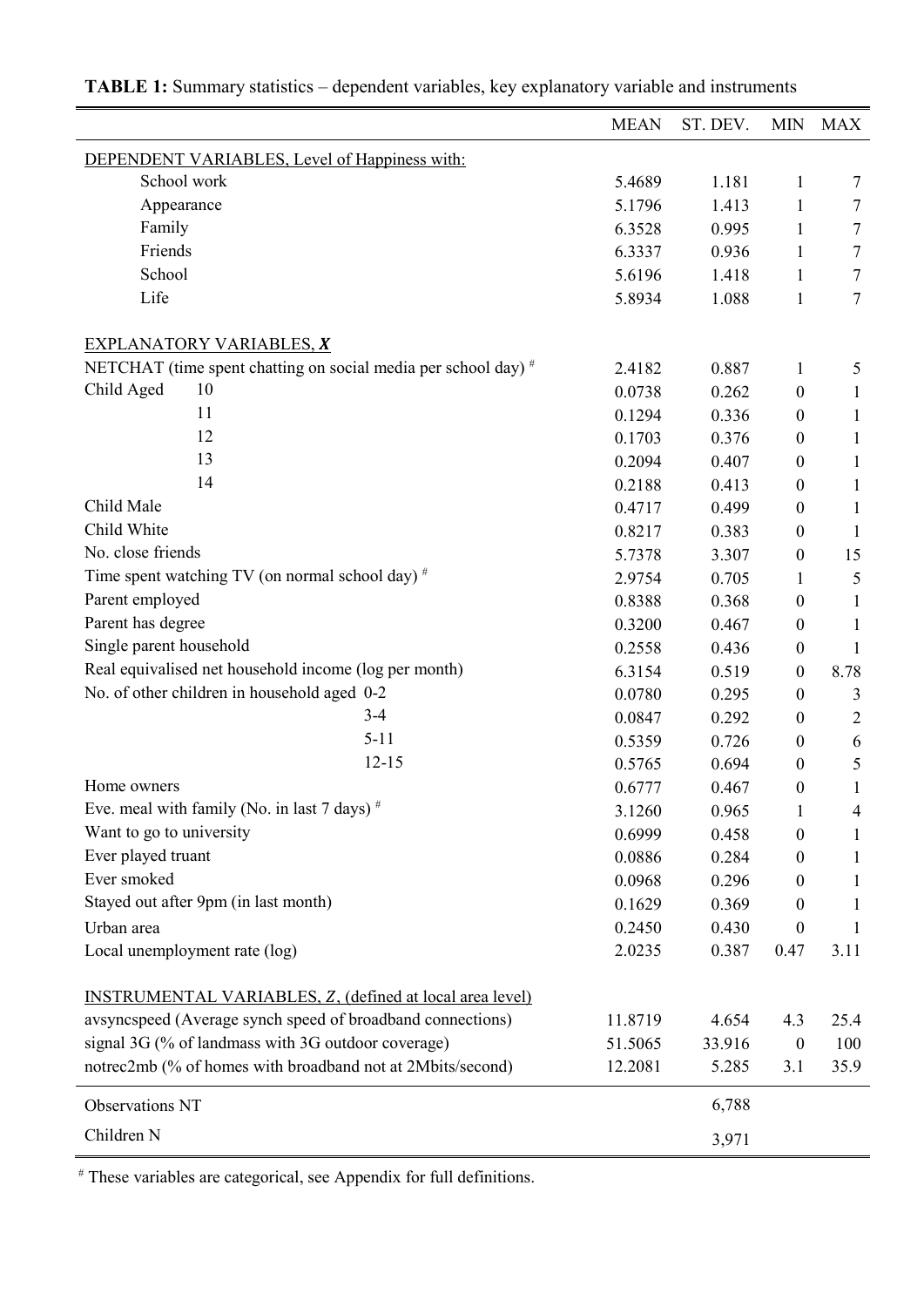### **TABLE 2a:** Correlation between NETCHAT and instruments

| <b>INSTRUMENTAL VARIABLE</b> | <b>CORRELATION COEFFICIENT</b> |
|------------------------------|--------------------------------|
| <b>AVSYNCSPEED</b>           | $-0.0477$ (p-value=0.001)      |
| SIGNAL 3G                    | $-0.0279$ (p-value=0.002)      |
| NOTREC2MB                    | $0.0320$ (p-value= $0.008$ )   |

**TABLE 2b:** Average values of instrumental variables by category of NETCHAT

|                              | $NETCHAT =$ |                   |               |               |              | Test of equality of IV means |                  |  |
|------------------------------|-------------|-------------------|---------------|---------------|--------------|------------------------------|------------------|--|
| <b>INSTRUMENTAL VARIABLE</b> | 1=None      | $2 =$ less 1 hour | $3=1-3$ hours | $4=4-6$ hours | $5=7+ hours$ | Aggregate $2$                | LAD <sup>3</sup> |  |
| AVSYNCSPEED (Mbits/second)   | 12.49       | 11.94             | 11.44         | 11.57         | 12.73        | 0.000                        | 0.000            |  |
| SIGNAL 3G $(\%)$             | 56.06       | 51.19             | 49.99         | 50.16         | 58.02        | 0.000                        | 0.000            |  |
| NOTREC2MB $(\% )$            | 11.48       | 12.23             | 12.56         | 12.25         | 11.29        | 0.000                        | 0.000            |  |

<sup>1</sup> p-values for tests of null hypothesis of the equality of the IV means across NETCHAT.<sup>2</sup> Aggregate IV mean across NETCHAT.<sup>3</sup> LAD IV mean across NETCHAT.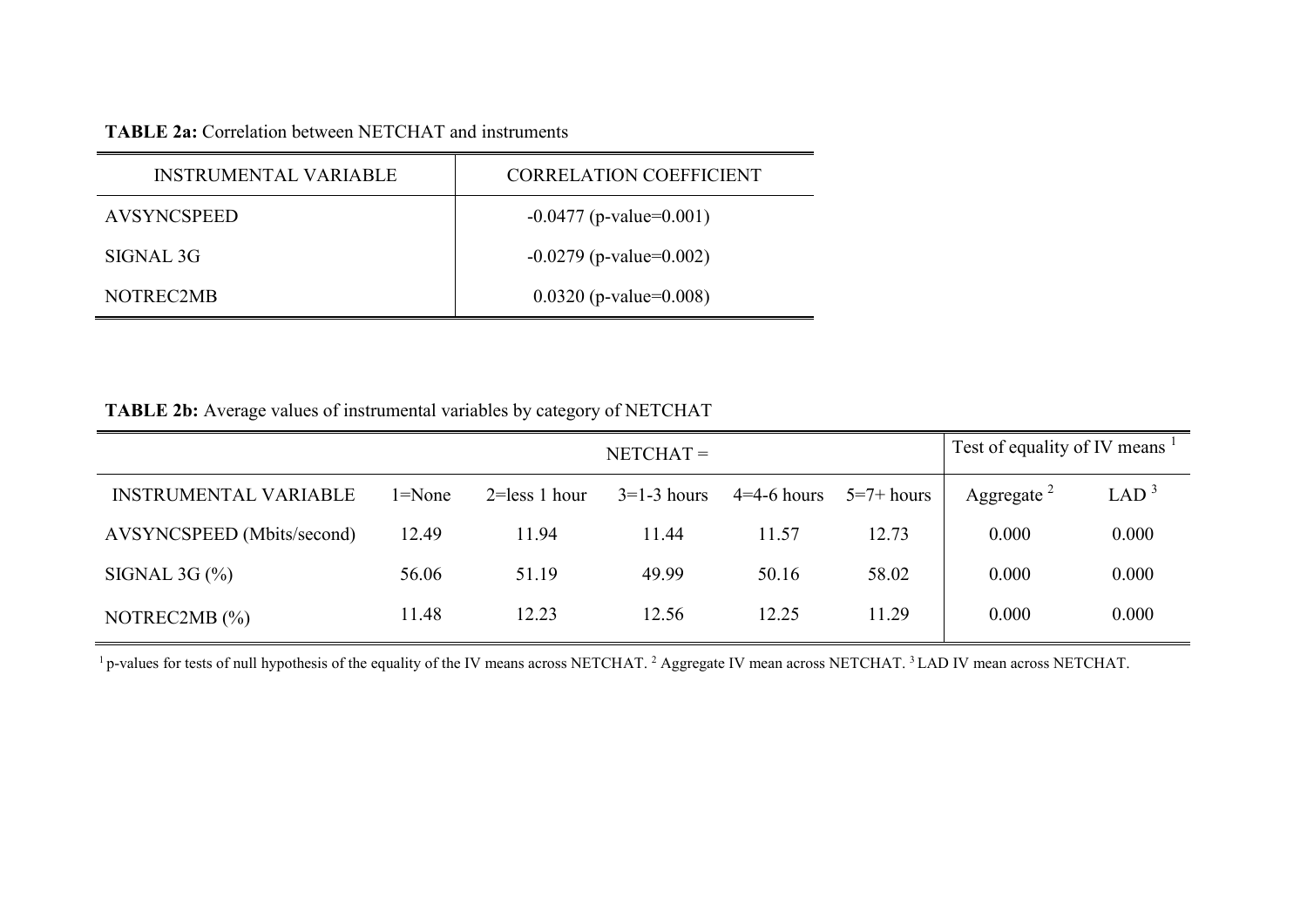| <b>TABLE 3a:</b> Coefficients from a random effects ordered probit model |  |  |  |  |  |  |
|--------------------------------------------------------------------------|--|--|--|--|--|--|
|--------------------------------------------------------------------------|--|--|--|--|--|--|

| $-0.073***$<br>$-0.072***$<br>$-0.129***$<br>0.025<br>$-0.092***$<br><b>NETCHAT</b><br>$-0.050**$<br>(0.022)<br>(0.020)<br>(0.021)<br>(0.026)<br>(0.021)<br>(0.022)<br>$0.030***$<br>$0.030***$<br>$0.026***$<br>$0.088***$<br>$0.034***$<br>$0.045***$<br>No. close friends<br>(0.005)<br>(0.005)<br>(0.006)<br>(0.006)<br>(0.005)<br>(0.005)<br>$0.848***$<br>$1.190***$<br>$0.439***$<br>$0.660***$<br>$0.261***$<br>0.055<br>Age10<br>(0.089)<br>(0.089)<br>(0.081)<br>(0.089)<br>(0.118)<br>(0.091)<br>$0.120*$<br>$0.627***$<br>$0.723***$<br>$0.346***$<br>$0.501***$<br>$0.282***$<br>Age11<br>(0.068)<br>(0.074)<br>(0.090)<br>(0.076)<br>(0.074)<br>(0.074)<br>$0.332***$<br>0.020<br>$0.404***$<br>$0.201***$<br>$0.205***$<br>0.086<br>Age12<br>(0.064)<br>(0.069)<br>(0.082)<br>(0.071)<br>(0.068)<br>(0.069)<br>$-0.029$<br>0.086<br>$0.131*$<br>$0.132**$<br>0.019<br>$-0.054$<br>Age13<br>(0.060)<br>(0.063)<br>(0.074)<br>(0.066)<br>(0.063)<br>(0.064)<br>0.008<br>$-0.009$<br>$-0.011$<br>0.100<br>$-0.099$<br>$-0.132**$<br>Age14<br>(0.059)<br>(0.070)<br>(0.063)<br>(0.057)<br>(0.060)<br>(0.061)<br>$-0.195***$<br>$0.476***$<br>$-0.025$<br>$-0.027$<br>$-0.005$<br>$0.133***$<br>Male<br>(0.039)<br>(0.044)<br>(0.051)<br>(0.042)<br>(0.043)<br>(0.043)<br>$-0.162***$<br>$-0.325***$<br>0.023<br>$-0.146**$<br>White<br>$-0.035$<br>$-0.006$<br>(0.067)<br>(0.078)<br>(0.064)<br>(0.060)<br>(0.065)<br>(0.065)<br>$-0.055**$<br>$-0.017$<br>$-0.041*$<br>Hrs. watching TV<br>$-0.031$<br>$-0.006$<br>$-0.034$<br>(0.024)<br>(0.025)<br>(0.030)<br>(0.026)<br>(0.024)<br>(0.026)<br>$-0.088*$<br>$-0.033$<br>$-0.135**$<br>Parent employed<br>$-0.050$<br>$-0.071$<br>$-0.039$<br>(0.052)<br>(0.060)<br>(0.072)<br>(0.060)<br>(0.059)<br>(0.060)<br>$0.113***$<br>$-0.280***$<br>$0.140***$<br>$-0.113**$<br>$-0.047$<br>$-0.050$<br>Parent degree<br>(0.044)<br>(0.049)<br>(0.058)<br>(0.048)<br>(0.048)<br>(0.048)<br>$-0.312***$<br>$-0.168***$<br>$-0.119***$<br>$-0.110**$<br>$-0.088*$<br>$-0.061$<br>Single parent HH<br>(0.047)<br>(0.052)<br>(0.061)<br>(0.051)<br>(0.051)<br>(0.051)<br>0.022<br>0.025<br>0.077<br>$-0.014$<br>0.010<br>0.014<br>Real equiv. income<br>(0.036)<br>(0.039)<br>(0.046)<br>(0.040)<br>(0.039)<br>(0.039)<br>$0.141**$<br>HH child 0-2<br>$-0.090$<br>$-0.045$<br>$-0.078$<br>$-0.037$<br>$-0.002$<br>(0.061)<br>(0.079)<br>(0.066)<br>(0.066)<br>(0.065)<br>(0.066)<br>0.075<br>0.004<br>$-0.148**$<br>HH child 3-4<br>$-0.003$<br>$-0.120$<br>0.070 | (1)<br><b>School work</b> | (2)<br>Appearance | (3)<br>Family | (4)<br><b>Friends</b> | (5)<br><b>School</b> | (6)<br>Life |
|----------------------------------------------------------------------------------------------------------------------------------------------------------------------------------------------------------------------------------------------------------------------------------------------------------------------------------------------------------------------------------------------------------------------------------------------------------------------------------------------------------------------------------------------------------------------------------------------------------------------------------------------------------------------------------------------------------------------------------------------------------------------------------------------------------------------------------------------------------------------------------------------------------------------------------------------------------------------------------------------------------------------------------------------------------------------------------------------------------------------------------------------------------------------------------------------------------------------------------------------------------------------------------------------------------------------------------------------------------------------------------------------------------------------------------------------------------------------------------------------------------------------------------------------------------------------------------------------------------------------------------------------------------------------------------------------------------------------------------------------------------------------------------------------------------------------------------------------------------------------------------------------------------------------------------------------------------------------------------------------------------------------------------------------------------------------------------------------------------------------------------------------------------------------------------------------------------------------------------------------------------------------------------------------------------------------------------------------------------------------------------------------------------------------------------------------------------------------------------------------------------------------|---------------------------|-------------------|---------------|-----------------------|----------------------|-------------|
|                                                                                                                                                                                                                                                                                                                                                                                                                                                                                                                                                                                                                                                                                                                                                                                                                                                                                                                                                                                                                                                                                                                                                                                                                                                                                                                                                                                                                                                                                                                                                                                                                                                                                                                                                                                                                                                                                                                                                                                                                                                                                                                                                                                                                                                                                                                                                                                                                                                                                                                      |                           |                   |               |                       |                      |             |
|                                                                                                                                                                                                                                                                                                                                                                                                                                                                                                                                                                                                                                                                                                                                                                                                                                                                                                                                                                                                                                                                                                                                                                                                                                                                                                                                                                                                                                                                                                                                                                                                                                                                                                                                                                                                                                                                                                                                                                                                                                                                                                                                                                                                                                                                                                                                                                                                                                                                                                                      |                           |                   |               |                       |                      |             |
|                                                                                                                                                                                                                                                                                                                                                                                                                                                                                                                                                                                                                                                                                                                                                                                                                                                                                                                                                                                                                                                                                                                                                                                                                                                                                                                                                                                                                                                                                                                                                                                                                                                                                                                                                                                                                                                                                                                                                                                                                                                                                                                                                                                                                                                                                                                                                                                                                                                                                                                      |                           |                   |               |                       |                      |             |
|                                                                                                                                                                                                                                                                                                                                                                                                                                                                                                                                                                                                                                                                                                                                                                                                                                                                                                                                                                                                                                                                                                                                                                                                                                                                                                                                                                                                                                                                                                                                                                                                                                                                                                                                                                                                                                                                                                                                                                                                                                                                                                                                                                                                                                                                                                                                                                                                                                                                                                                      |                           |                   |               |                       |                      |             |
|                                                                                                                                                                                                                                                                                                                                                                                                                                                                                                                                                                                                                                                                                                                                                                                                                                                                                                                                                                                                                                                                                                                                                                                                                                                                                                                                                                                                                                                                                                                                                                                                                                                                                                                                                                                                                                                                                                                                                                                                                                                                                                                                                                                                                                                                                                                                                                                                                                                                                                                      |                           |                   |               |                       |                      |             |
|                                                                                                                                                                                                                                                                                                                                                                                                                                                                                                                                                                                                                                                                                                                                                                                                                                                                                                                                                                                                                                                                                                                                                                                                                                                                                                                                                                                                                                                                                                                                                                                                                                                                                                                                                                                                                                                                                                                                                                                                                                                                                                                                                                                                                                                                                                                                                                                                                                                                                                                      |                           |                   |               |                       |                      |             |
|                                                                                                                                                                                                                                                                                                                                                                                                                                                                                                                                                                                                                                                                                                                                                                                                                                                                                                                                                                                                                                                                                                                                                                                                                                                                                                                                                                                                                                                                                                                                                                                                                                                                                                                                                                                                                                                                                                                                                                                                                                                                                                                                                                                                                                                                                                                                                                                                                                                                                                                      |                           |                   |               |                       |                      |             |
|                                                                                                                                                                                                                                                                                                                                                                                                                                                                                                                                                                                                                                                                                                                                                                                                                                                                                                                                                                                                                                                                                                                                                                                                                                                                                                                                                                                                                                                                                                                                                                                                                                                                                                                                                                                                                                                                                                                                                                                                                                                                                                                                                                                                                                                                                                                                                                                                                                                                                                                      |                           |                   |               |                       |                      |             |
|                                                                                                                                                                                                                                                                                                                                                                                                                                                                                                                                                                                                                                                                                                                                                                                                                                                                                                                                                                                                                                                                                                                                                                                                                                                                                                                                                                                                                                                                                                                                                                                                                                                                                                                                                                                                                                                                                                                                                                                                                                                                                                                                                                                                                                                                                                                                                                                                                                                                                                                      |                           |                   |               |                       |                      |             |
|                                                                                                                                                                                                                                                                                                                                                                                                                                                                                                                                                                                                                                                                                                                                                                                                                                                                                                                                                                                                                                                                                                                                                                                                                                                                                                                                                                                                                                                                                                                                                                                                                                                                                                                                                                                                                                                                                                                                                                                                                                                                                                                                                                                                                                                                                                                                                                                                                                                                                                                      |                           |                   |               |                       |                      |             |
|                                                                                                                                                                                                                                                                                                                                                                                                                                                                                                                                                                                                                                                                                                                                                                                                                                                                                                                                                                                                                                                                                                                                                                                                                                                                                                                                                                                                                                                                                                                                                                                                                                                                                                                                                                                                                                                                                                                                                                                                                                                                                                                                                                                                                                                                                                                                                                                                                                                                                                                      |                           |                   |               |                       |                      |             |
|                                                                                                                                                                                                                                                                                                                                                                                                                                                                                                                                                                                                                                                                                                                                                                                                                                                                                                                                                                                                                                                                                                                                                                                                                                                                                                                                                                                                                                                                                                                                                                                                                                                                                                                                                                                                                                                                                                                                                                                                                                                                                                                                                                                                                                                                                                                                                                                                                                                                                                                      |                           |                   |               |                       |                      |             |
|                                                                                                                                                                                                                                                                                                                                                                                                                                                                                                                                                                                                                                                                                                                                                                                                                                                                                                                                                                                                                                                                                                                                                                                                                                                                                                                                                                                                                                                                                                                                                                                                                                                                                                                                                                                                                                                                                                                                                                                                                                                                                                                                                                                                                                                                                                                                                                                                                                                                                                                      |                           |                   |               |                       |                      |             |
|                                                                                                                                                                                                                                                                                                                                                                                                                                                                                                                                                                                                                                                                                                                                                                                                                                                                                                                                                                                                                                                                                                                                                                                                                                                                                                                                                                                                                                                                                                                                                                                                                                                                                                                                                                                                                                                                                                                                                                                                                                                                                                                                                                                                                                                                                                                                                                                                                                                                                                                      |                           |                   |               |                       |                      |             |
|                                                                                                                                                                                                                                                                                                                                                                                                                                                                                                                                                                                                                                                                                                                                                                                                                                                                                                                                                                                                                                                                                                                                                                                                                                                                                                                                                                                                                                                                                                                                                                                                                                                                                                                                                                                                                                                                                                                                                                                                                                                                                                                                                                                                                                                                                                                                                                                                                                                                                                                      |                           |                   |               |                       |                      |             |
|                                                                                                                                                                                                                                                                                                                                                                                                                                                                                                                                                                                                                                                                                                                                                                                                                                                                                                                                                                                                                                                                                                                                                                                                                                                                                                                                                                                                                                                                                                                                                                                                                                                                                                                                                                                                                                                                                                                                                                                                                                                                                                                                                                                                                                                                                                                                                                                                                                                                                                                      |                           |                   |               |                       |                      |             |
|                                                                                                                                                                                                                                                                                                                                                                                                                                                                                                                                                                                                                                                                                                                                                                                                                                                                                                                                                                                                                                                                                                                                                                                                                                                                                                                                                                                                                                                                                                                                                                                                                                                                                                                                                                                                                                                                                                                                                                                                                                                                                                                                                                                                                                                                                                                                                                                                                                                                                                                      |                           |                   |               |                       |                      |             |
|                                                                                                                                                                                                                                                                                                                                                                                                                                                                                                                                                                                                                                                                                                                                                                                                                                                                                                                                                                                                                                                                                                                                                                                                                                                                                                                                                                                                                                                                                                                                                                                                                                                                                                                                                                                                                                                                                                                                                                                                                                                                                                                                                                                                                                                                                                                                                                                                                                                                                                                      |                           |                   |               |                       |                      |             |
|                                                                                                                                                                                                                                                                                                                                                                                                                                                                                                                                                                                                                                                                                                                                                                                                                                                                                                                                                                                                                                                                                                                                                                                                                                                                                                                                                                                                                                                                                                                                                                                                                                                                                                                                                                                                                                                                                                                                                                                                                                                                                                                                                                                                                                                                                                                                                                                                                                                                                                                      |                           |                   |               |                       |                      |             |
|                                                                                                                                                                                                                                                                                                                                                                                                                                                                                                                                                                                                                                                                                                                                                                                                                                                                                                                                                                                                                                                                                                                                                                                                                                                                                                                                                                                                                                                                                                                                                                                                                                                                                                                                                                                                                                                                                                                                                                                                                                                                                                                                                                                                                                                                                                                                                                                                                                                                                                                      |                           |                   |               |                       |                      |             |
|                                                                                                                                                                                                                                                                                                                                                                                                                                                                                                                                                                                                                                                                                                                                                                                                                                                                                                                                                                                                                                                                                                                                                                                                                                                                                                                                                                                                                                                                                                                                                                                                                                                                                                                                                                                                                                                                                                                                                                                                                                                                                                                                                                                                                                                                                                                                                                                                                                                                                                                      |                           |                   |               |                       |                      |             |
|                                                                                                                                                                                                                                                                                                                                                                                                                                                                                                                                                                                                                                                                                                                                                                                                                                                                                                                                                                                                                                                                                                                                                                                                                                                                                                                                                                                                                                                                                                                                                                                                                                                                                                                                                                                                                                                                                                                                                                                                                                                                                                                                                                                                                                                                                                                                                                                                                                                                                                                      |                           |                   |               |                       |                      |             |
|                                                                                                                                                                                                                                                                                                                                                                                                                                                                                                                                                                                                                                                                                                                                                                                                                                                                                                                                                                                                                                                                                                                                                                                                                                                                                                                                                                                                                                                                                                                                                                                                                                                                                                                                                                                                                                                                                                                                                                                                                                                                                                                                                                                                                                                                                                                                                                                                                                                                                                                      |                           |                   |               |                       |                      |             |
|                                                                                                                                                                                                                                                                                                                                                                                                                                                                                                                                                                                                                                                                                                                                                                                                                                                                                                                                                                                                                                                                                                                                                                                                                                                                                                                                                                                                                                                                                                                                                                                                                                                                                                                                                                                                                                                                                                                                                                                                                                                                                                                                                                                                                                                                                                                                                                                                                                                                                                                      |                           |                   |               |                       |                      |             |
|                                                                                                                                                                                                                                                                                                                                                                                                                                                                                                                                                                                                                                                                                                                                                                                                                                                                                                                                                                                                                                                                                                                                                                                                                                                                                                                                                                                                                                                                                                                                                                                                                                                                                                                                                                                                                                                                                                                                                                                                                                                                                                                                                                                                                                                                                                                                                                                                                                                                                                                      |                           |                   |               |                       |                      |             |
|                                                                                                                                                                                                                                                                                                                                                                                                                                                                                                                                                                                                                                                                                                                                                                                                                                                                                                                                                                                                                                                                                                                                                                                                                                                                                                                                                                                                                                                                                                                                                                                                                                                                                                                                                                                                                                                                                                                                                                                                                                                                                                                                                                                                                                                                                                                                                                                                                                                                                                                      |                           |                   |               |                       |                      |             |
|                                                                                                                                                                                                                                                                                                                                                                                                                                                                                                                                                                                                                                                                                                                                                                                                                                                                                                                                                                                                                                                                                                                                                                                                                                                                                                                                                                                                                                                                                                                                                                                                                                                                                                                                                                                                                                                                                                                                                                                                                                                                                                                                                                                                                                                                                                                                                                                                                                                                                                                      |                           |                   |               |                       |                      |             |
|                                                                                                                                                                                                                                                                                                                                                                                                                                                                                                                                                                                                                                                                                                                                                                                                                                                                                                                                                                                                                                                                                                                                                                                                                                                                                                                                                                                                                                                                                                                                                                                                                                                                                                                                                                                                                                                                                                                                                                                                                                                                                                                                                                                                                                                                                                                                                                                                                                                                                                                      |                           |                   |               |                       |                      |             |
|                                                                                                                                                                                                                                                                                                                                                                                                                                                                                                                                                                                                                                                                                                                                                                                                                                                                                                                                                                                                                                                                                                                                                                                                                                                                                                                                                                                                                                                                                                                                                                                                                                                                                                                                                                                                                                                                                                                                                                                                                                                                                                                                                                                                                                                                                                                                                                                                                                                                                                                      |                           |                   |               |                       |                      |             |
|                                                                                                                                                                                                                                                                                                                                                                                                                                                                                                                                                                                                                                                                                                                                                                                                                                                                                                                                                                                                                                                                                                                                                                                                                                                                                                                                                                                                                                                                                                                                                                                                                                                                                                                                                                                                                                                                                                                                                                                                                                                                                                                                                                                                                                                                                                                                                                                                                                                                                                                      |                           |                   |               |                       |                      |             |
| (0.058)<br>(0.062)<br>(0.075)<br>(0.064)<br>(0.063)<br>(0.063)                                                                                                                                                                                                                                                                                                                                                                                                                                                                                                                                                                                                                                                                                                                                                                                                                                                                                                                                                                                                                                                                                                                                                                                                                                                                                                                                                                                                                                                                                                                                                                                                                                                                                                                                                                                                                                                                                                                                                                                                                                                                                                                                                                                                                                                                                                                                                                                                                                                       |                           |                   |               |                       |                      |             |
| $-0.025$<br>0.017<br>$-0.066**$<br>0.025<br>0.007<br>HH child 5-11<br>0.011                                                                                                                                                                                                                                                                                                                                                                                                                                                                                                                                                                                                                                                                                                                                                                                                                                                                                                                                                                                                                                                                                                                                                                                                                                                                                                                                                                                                                                                                                                                                                                                                                                                                                                                                                                                                                                                                                                                                                                                                                                                                                                                                                                                                                                                                                                                                                                                                                                          |                           |                   |               |                       |                      |             |
| (0.026)<br>(0.029)<br>(0.033)<br>(0.028)<br>(0.028)<br>(0.028)                                                                                                                                                                                                                                                                                                                                                                                                                                                                                                                                                                                                                                                                                                                                                                                                                                                                                                                                                                                                                                                                                                                                                                                                                                                                                                                                                                                                                                                                                                                                                                                                                                                                                                                                                                                                                                                                                                                                                                                                                                                                                                                                                                                                                                                                                                                                                                                                                                                       |                           |                   |               |                       |                      |             |
| $-0.093***$<br>0.042<br>$-0.073**$<br>$-0.080**$<br>HH child 12-15<br>0.017<br>$-0.058$                                                                                                                                                                                                                                                                                                                                                                                                                                                                                                                                                                                                                                                                                                                                                                                                                                                                                                                                                                                                                                                                                                                                                                                                                                                                                                                                                                                                                                                                                                                                                                                                                                                                                                                                                                                                                                                                                                                                                                                                                                                                                                                                                                                                                                                                                                                                                                                                                              |                           |                   |               |                       |                      |             |
| (0.032)<br>(0.034)<br>(0.040)<br>(0.035)<br>(0.034)<br>(0.034)                                                                                                                                                                                                                                                                                                                                                                                                                                                                                                                                                                                                                                                                                                                                                                                                                                                                                                                                                                                                                                                                                                                                                                                                                                                                                                                                                                                                                                                                                                                                                                                                                                                                                                                                                                                                                                                                                                                                                                                                                                                                                                                                                                                                                                                                                                                                                                                                                                                       |                           |                   |               |                       |                      |             |
| $-0.167***$<br>$0.157***$<br>0.032<br>$-0.011$<br>$-0.073$<br>0.070<br>Home owner                                                                                                                                                                                                                                                                                                                                                                                                                                                                                                                                                                                                                                                                                                                                                                                                                                                                                                                                                                                                                                                                                                                                                                                                                                                                                                                                                                                                                                                                                                                                                                                                                                                                                                                                                                                                                                                                                                                                                                                                                                                                                                                                                                                                                                                                                                                                                                                                                                    |                           |                   |               |                       |                      |             |
| (0.047)<br>(0.052)<br>(0.051)<br>(0.062)<br>(0.051)<br>(0.052)                                                                                                                                                                                                                                                                                                                                                                                                                                                                                                                                                                                                                                                                                                                                                                                                                                                                                                                                                                                                                                                                                                                                                                                                                                                                                                                                                                                                                                                                                                                                                                                                                                                                                                                                                                                                                                                                                                                                                                                                                                                                                                                                                                                                                                                                                                                                                                                                                                                       |                           |                   |               |                       |                      |             |
| $0.198***$<br>$0.096***$<br>$0.122***$<br>$0.080***$<br>$0.120***$<br>$0.161***$<br>Eve. meal family                                                                                                                                                                                                                                                                                                                                                                                                                                                                                                                                                                                                                                                                                                                                                                                                                                                                                                                                                                                                                                                                                                                                                                                                                                                                                                                                                                                                                                                                                                                                                                                                                                                                                                                                                                                                                                                                                                                                                                                                                                                                                                                                                                                                                                                                                                                                                                                                                 |                           |                   |               |                       |                      |             |
| (0.019)<br>(0.018)<br>(0.019)<br>(0.022)<br>(0.020)<br>(0.019)                                                                                                                                                                                                                                                                                                                                                                                                                                                                                                                                                                                                                                                                                                                                                                                                                                                                                                                                                                                                                                                                                                                                                                                                                                                                                                                                                                                                                                                                                                                                                                                                                                                                                                                                                                                                                                                                                                                                                                                                                                                                                                                                                                                                                                                                                                                                                                                                                                                       |                           |                   |               |                       |                      |             |
| $0.326***$<br>$0.083**$<br>$0.138***$<br>$0.092**$<br>$0.197***$<br>$0.112***$<br>Want to go university                                                                                                                                                                                                                                                                                                                                                                                                                                                                                                                                                                                                                                                                                                                                                                                                                                                                                                                                                                                                                                                                                                                                                                                                                                                                                                                                                                                                                                                                                                                                                                                                                                                                                                                                                                                                                                                                                                                                                                                                                                                                                                                                                                                                                                                                                                                                                                                                              |                           |                   |               |                       |                      |             |
| (0.037)<br>(0.040)<br>(0.040)<br>(0.39)<br>(0.047)<br>(0.041)                                                                                                                                                                                                                                                                                                                                                                                                                                                                                                                                                                                                                                                                                                                                                                                                                                                                                                                                                                                                                                                                                                                                                                                                                                                                                                                                                                                                                                                                                                                                                                                                                                                                                                                                                                                                                                                                                                                                                                                                                                                                                                                                                                                                                                                                                                                                                                                                                                                        |                           |                   |               |                       |                      |             |
| $-0.480***$<br>$-0.202***$<br>$-0.395***$<br>$-0.305***$<br>$-0.373***$<br>$-0.434***$<br>Ever played truant                                                                                                                                                                                                                                                                                                                                                                                                                                                                                                                                                                                                                                                                                                                                                                                                                                                                                                                                                                                                                                                                                                                                                                                                                                                                                                                                                                                                                                                                                                                                                                                                                                                                                                                                                                                                                                                                                                                                                                                                                                                                                                                                                                                                                                                                                                                                                                                                         |                           |                   |               |                       |                      |             |
| (0.060)<br>(0.065)<br>(0.063)<br>(0.063)<br>(0.063)<br>(0.072)                                                                                                                                                                                                                                                                                                                                                                                                                                                                                                                                                                                                                                                                                                                                                                                                                                                                                                                                                                                                                                                                                                                                                                                                                                                                                                                                                                                                                                                                                                                                                                                                                                                                                                                                                                                                                                                                                                                                                                                                                                                                                                                                                                                                                                                                                                                                                                                                                                                       |                           |                   |               |                       |                      |             |
| $-0.211***$<br>$-0.195***$<br>$-0.282***$<br>$-0.205***$<br>$-0.105$<br>$-0.113*$<br>Ever smoked                                                                                                                                                                                                                                                                                                                                                                                                                                                                                                                                                                                                                                                                                                                                                                                                                                                                                                                                                                                                                                                                                                                                                                                                                                                                                                                                                                                                                                                                                                                                                                                                                                                                                                                                                                                                                                                                                                                                                                                                                                                                                                                                                                                                                                                                                                                                                                                                                     |                           |                   |               |                       |                      |             |
| (0.060)<br>(0.065)<br>(0.065)<br>(0.064)<br>(0.064)<br>(0.073)                                                                                                                                                                                                                                                                                                                                                                                                                                                                                                                                                                                                                                                                                                                                                                                                                                                                                                                                                                                                                                                                                                                                                                                                                                                                                                                                                                                                                                                                                                                                                                                                                                                                                                                                                                                                                                                                                                                                                                                                                                                                                                                                                                                                                                                                                                                                                                                                                                                       |                           |                   |               |                       |                      |             |
| $-0.217***$<br>$-0.182***$<br>$-0.164***$<br>$-0.109**$<br>0.038<br>$-0.054$<br>Stayed out after 9pm                                                                                                                                                                                                                                                                                                                                                                                                                                                                                                                                                                                                                                                                                                                                                                                                                                                                                                                                                                                                                                                                                                                                                                                                                                                                                                                                                                                                                                                                                                                                                                                                                                                                                                                                                                                                                                                                                                                                                                                                                                                                                                                                                                                                                                                                                                                                                                                                                 |                           |                   |               |                       |                      |             |
| (0.049)<br>(0.051)<br>(0.048)<br>(0.046)<br>(0.056)<br>(0.049)                                                                                                                                                                                                                                                                                                                                                                                                                                                                                                                                                                                                                                                                                                                                                                                                                                                                                                                                                                                                                                                                                                                                                                                                                                                                                                                                                                                                                                                                                                                                                                                                                                                                                                                                                                                                                                                                                                                                                                                                                                                                                                                                                                                                                                                                                                                                                                                                                                                       |                           |                   |               |                       |                      |             |
| $-0.087*$<br>$-0.018$<br>$-0.107*$<br>0.005<br>$-0.004$<br>$-0.031$<br>Urban                                                                                                                                                                                                                                                                                                                                                                                                                                                                                                                                                                                                                                                                                                                                                                                                                                                                                                                                                                                                                                                                                                                                                                                                                                                                                                                                                                                                                                                                                                                                                                                                                                                                                                                                                                                                                                                                                                                                                                                                                                                                                                                                                                                                                                                                                                                                                                                                                                         |                           |                   |               |                       |                      |             |
| (0.048)<br>(0.054)<br>(0.053)<br>(0.053)<br>(0.053)<br>(0.064)                                                                                                                                                                                                                                                                                                                                                                                                                                                                                                                                                                                                                                                                                                                                                                                                                                                                                                                                                                                                                                                                                                                                                                                                                                                                                                                                                                                                                                                                                                                                                                                                                                                                                                                                                                                                                                                                                                                                                                                                                                                                                                                                                                                                                                                                                                                                                                                                                                                       |                           |                   |               |                       |                      |             |
| 0.030<br>$-0.126**$<br>$-0.094*$<br>0.036<br>0.062<br>0.004<br>Unemployment rate                                                                                                                                                                                                                                                                                                                                                                                                                                                                                                                                                                                                                                                                                                                                                                                                                                                                                                                                                                                                                                                                                                                                                                                                                                                                                                                                                                                                                                                                                                                                                                                                                                                                                                                                                                                                                                                                                                                                                                                                                                                                                                                                                                                                                                                                                                                                                                                                                                     |                           |                   |               |                       |                      |             |
| (0.052)<br>(0.056)<br>(0.066)<br>(0.057)<br>(0.055)<br>(0.056)                                                                                                                                                                                                                                                                                                                                                                                                                                                                                                                                                                                                                                                                                                                                                                                                                                                                                                                                                                                                                                                                                                                                                                                                                                                                                                                                                                                                                                                                                                                                                                                                                                                                                                                                                                                                                                                                                                                                                                                                                                                                                                                                                                                                                                                                                                                                                                                                                                                       |                           |                   |               |                       |                      |             |
|                                                                                                                                                                                                                                                                                                                                                                                                                                                                                                                                                                                                                                                                                                                                                                                                                                                                                                                                                                                                                                                                                                                                                                                                                                                                                                                                                                                                                                                                                                                                                                                                                                                                                                                                                                                                                                                                                                                                                                                                                                                                                                                                                                                                                                                                                                                                                                                                                                                                                                                      |                           |                   |               |                       |                      |             |
| $\chi^2(39)$ ; p-value<br>$540.02; p=0.000$<br>548.08; p=0.000 578.25; p=0.000<br>420.88; $p=0.000$<br>$565.69; p=0.000$<br>483.29; $p=0.000$                                                                                                                                                                                                                                                                                                                                                                                                                                                                                                                                                                                                                                                                                                                                                                                                                                                                                                                                                                                                                                                                                                                                                                                                                                                                                                                                                                                                                                                                                                                                                                                                                                                                                                                                                                                                                                                                                                                                                                                                                                                                                                                                                                                                                                                                                                                                                                        |                           |                   |               |                       |                      |             |
| Observations NT<br>6,788<br>6,788<br>6,788<br>6,788<br>6,788<br>6,788                                                                                                                                                                                                                                                                                                                                                                                                                                                                                                                                                                                                                                                                                                                                                                                                                                                                                                                                                                                                                                                                                                                                                                                                                                                                                                                                                                                                                                                                                                                                                                                                                                                                                                                                                                                                                                                                                                                                                                                                                                                                                                                                                                                                                                                                                                                                                                                                                                                |                           |                   |               |                       |                      |             |
| Children N<br>3,971<br>3,971<br>3,971<br>3,971<br>3,971<br>3,971                                                                                                                                                                                                                                                                                                                                                                                                                                                                                                                                                                                                                                                                                                                                                                                                                                                                                                                                                                                                                                                                                                                                                                                                                                                                                                                                                                                                                                                                                                                                                                                                                                                                                                                                                                                                                                                                                                                                                                                                                                                                                                                                                                                                                                                                                                                                                                                                                                                     |                           |                   |               |                       |                      |             |

Notes: (i) standard errors are given in parentheses; (ii) \*\*\* p<0.01, \*\* p<0.05, \* p<0.1; (iii) wave and regional dummies are also included.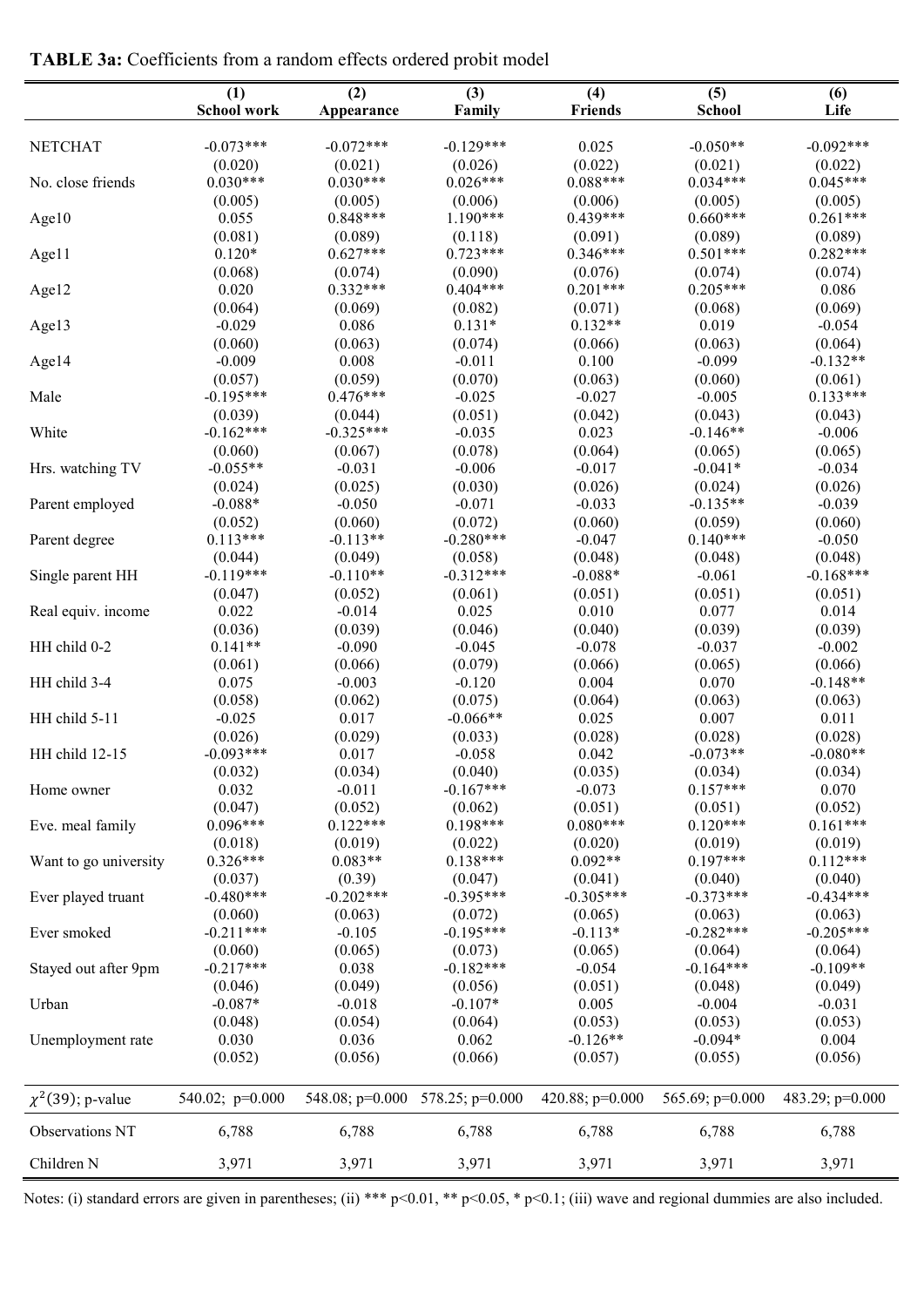|                              | (1)<br><b>School work</b> | (2)<br>Appearance | (3)<br>Family | (4)<br><b>Friends</b> | (5)<br><b>School</b> | (6)<br>Life   |
|------------------------------|---------------------------|-------------------|---------------|-----------------------|----------------------|---------------|
| Outcome=1 (not at all happy) | $0.0004***$               | $0.0004***$       | $0.0000**$    | $-0.0000$             | $0.0006**$           | $0.0001**$    |
|                              | (0.0001)                  | (0.0001)          | (0.0000)      | (0.0000)              | (0.0003)             | (0.0000)      |
| Outcome= $2$                 | $0.0007***$               | $0.0019***$       | $0.0002$ ***  | $-0.0000$             | $0.0008**$           | $0.0003$ ***  |
|                              | (0.0002)                  | (0.0006)          | (0.0000)      | (0.0000)              | (0.0004)             | (0.0001)      |
| Outcome= $3$                 | $0.0030***$               | $0.0048***$       | $0.0006***$   | $-0.0000$             | $0.0019**$           | $0.0013***$   |
|                              | (0.0008)                  | (0.0014)          | (0.0002)      | (0.0001)              | (0.0008)             | (0.0003)      |
| Outcome $=4$                 | $0.0090***$               | $0.0115***$       | $0.0035***$   | $-0.0002$             | $0.0048**$           | $0.0064***$   |
|                              | (0.0025)                  | (0.0034)          | (0.0008)      | (0.0006)              | (0.0021)             | (0.0015)      |
| Outcome=5                    | $0.0132***$               | $0.0071***$       | $0.0119***$   | $-0.0002$             | $0.0080**$           | $0.0174***$   |
|                              | (0.0037)                  | (0.0021)          | (0.0024)      | (0.0006)              | (0.0035)             | (0.0041)      |
| Outcome=6                    | $-0.0128***$              | $-0.0137***$      | $0.0253***$   | $-0.0001$             | $-0.0013**$          | $0.0036***$   |
|                              | (0.0036)                  | (0.0041)          | (0.0050)      | (0.0023)              | (0.0007)             | (0.0011)      |
| Outcome=7 (completely happy) | $-0.0136***$              | $-0.0121***$      | $-0.0415***$  | 0.0015                | $-0.0148**$          | $-0.0290$ *** |
|                              | (0.0038)                  | (0.0036)          | (0.0082)      | (0.0051)              | (0.0064)             | (0.0068)      |
| <b>Observations NT</b>       | 6,788                     | 6,788             | 6,788         | 6,788                 | 6,788                | 6,788         |
| Children N                   | 3,971                     | 3,971             | 3,971         | 3,971                 | 3,971                | 3,971         |

**TABLE 3b:** Marginal effects for NETCHAT from a random effects ordered probit model

Notes: (i) standard errors are given in parentheses; (ii) \*\*\* p<0.01, \*\* p<0.05, \* p<0.1; (iii) wave and regional dummies are also included.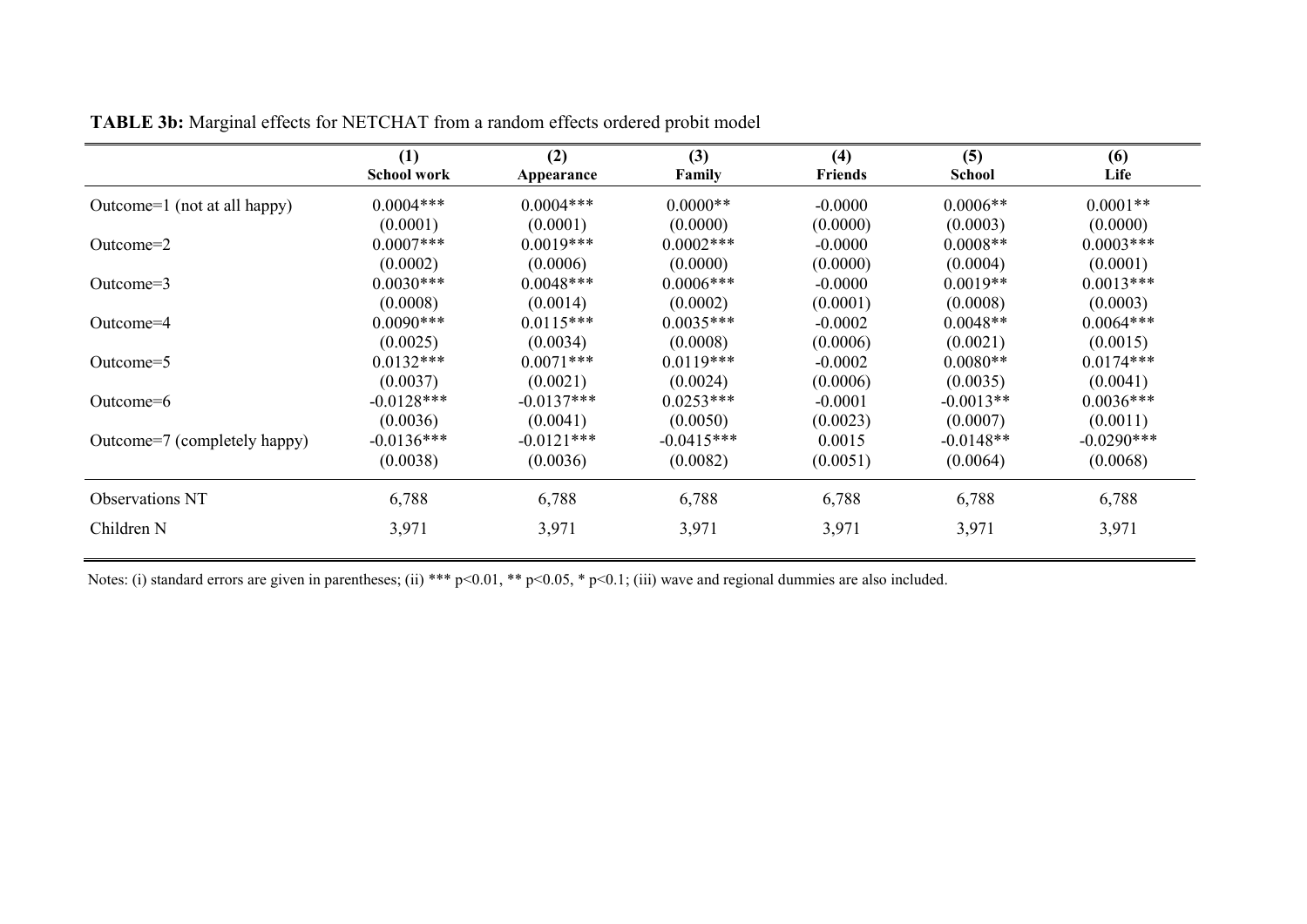|                                | (1)                 | (2)                 | (3)                 | (4)                 | (5)                 | (6)                 |
|--------------------------------|---------------------|---------------------|---------------------|---------------------|---------------------|---------------------|
|                                | <b>School work</b>  | Appearance          | Family              | <b>Friends</b>      | <b>School</b>       | Life                |
| <b>PANEL A:</b> IV=avsyncspeed |                     |                     |                     |                     |                     |                     |
| <b>NETCHAT</b>                 | $-0.384***$         | $-0.405***$         | $-0.402***$         | $0.253**$           | $-0.433***$         | $-0.482***$         |
|                                | (0.068)             | (0.071)             | (0.074)             | (0.065)             | (0.093)             | (0.145)             |
| No. Close friends              | $0.034***$          | $0.034***$          | $0.030***$          | $0.084***$          | $0.038***$          | $0.049***$          |
|                                | (0.006)             | (0.006)             | (0.008)             | (0.007)             | (0.006)             | (0.007)             |
| Age 10                         | $-0.177$            | $0.593***$          | $1.013***$          | $0.727***$          | $0.390***$          | $-0.017$            |
|                                | (0.108)             | (0.123)             | (0.147)             | (0.109)             | (0.146)             | (0.199)             |
| Age 11                         | $-0.022$            | $0.479***$          | $0.611***$          | $0.520***$          | $0.331***$          | 0.113               |
|                                | (0.089)             | (0.100)             | (0.113)             | (0.089)             | (0.116)             | (0.155)             |
| Age 12                         | $-0.079$            | $0.235***$          | $0.332***$          | $0.334***$          | 0.096               | $-0.023$            |
|                                | (0.081)             | (0.090)             | (0.102)             | (0.082)             | (0.101)             | (0.133)             |
| Age 13                         | $-0.076$            | 0.046               | 0.099               | $0.208***$          | $-0.026$            | $-0.097$            |
|                                | (0.074)             | (0.083)             | (0.093)             | (0.076)             | (0.089)             | (0.112)             |
| Age 14                         | 0.018               | 0.003               | $-0.012$            | $0.129*$            | $-0.100$            | $-0.129$            |
|                                | (0.071)             | (0.079)             | (0.089)             | (0.074)             | (0.082)             | (0.098)             |
| Male                           | $-0.283***$         | $0.364***$          | $-0.108*$           | 0.040               | $-0.122**$          | 0.010               |
|                                | (0.044)             | (0.050)             | (0.055)             | (0.046)             | (0.053)             | (0.071)             |
| White                          | $-0.087*$           | $-0.306***$         | 0.113               | 0.016               | $-0.030$            | $0.132**$           |
|                                | (0.053)             | (0.059)             | (0.070)             | (0.057)             | (0.057)             | (0.058)             |
| Hrs. watching TV               | $-0.005$            | 0.024               | 0.032               | $-0.064**$          | 0.016               | 0.031               |
|                                | (0.028)             | (0.032)             | (0.037)             | (0.031)             | (0.032)             | (0.037)             |
| Parent employed                | $-0.068$            | $-0.043$            | $-0.071$            | $-0.053$            | $-0.120*$           | $-0.025$            |
|                                | (0.058)             | (0.064)             | (0.078)             | (0.063)             | (0.062)             | (0.063)             |
| Parent degree                  | $0.074*$            | $-0.140***$         | $-0.307***$         | $-0.020$            | $0.085*$            | $-0.094*$           |
|                                | (0.043)             | (0.049)             | (0.058)             | (0.048)             | (0.048)             | (0.049)             |
| Single parent HH               | $-0.097**$          | $-0.087$            | $-0.302***$         | $-0.100*$           | $-0.041$            | $-0.144**$          |
|                                | (0.049)             | (0.056)             | (0.064)             | (0.052)             | (0.058)             | (0.071)             |
| Real equiv. income             | 0.008               | $-0.017$            | 0.010               | 0.003               | 0.053               | $-0.007$            |
| HH child 0-2                   | (0.062)<br>$0.114*$ | (0.073)<br>$-0.113$ | (0.063)<br>$-0.079$ | (0.049)<br>$-0.075$ | (0.106)<br>$-0.074$ | (0.179)<br>$-0.036$ |
|                                | (0.065)             | (0.073)             | (0.087)             | (0.070)             | (0.072)             | (0.077)             |
| HH child 3-4                   | $0.087**$           | 0.006               | $-0.099$            | 0.001               | 0.080               | $-0.125*$           |
|                                | (0.064)             | (0.072)             | (0.087)             | (0.071)             | (0.071)             | (0.070)             |
| HH child 5-11                  | $-0.035$            | 0.005               | $-0.073**$          | 0.033               | $-0.004$            | $-0.002$            |
|                                | (0.027)             | (0.030)             | (0.035)             | (0.029)             | (0.031)             | (0.036)             |
| HH child 12-15                 | $-0.086**$          | 0.018               | $-0.053$            | 0.046               | $-0.065$            | $-0.071$            |
|                                | (0.035)             | (0.041)             | (0.046)             | (0.038)             | (0.044)             | (0.055)             |
| Home owner                     | 0.017               | $-0.045$            | $-0.179***$         | $-0.054$            | $0.140***$          | 0.051               |
|                                | (0.067)             | (0.052)             | (0.063)             | (0.051)             | (0.051)             | (0.052)             |
| Eve. meal family               | $0.082***$          | $0.107***$          | $0.188***$          | $0.090***$          | $0.104***$          | $0.141***$          |
|                                | (0.021)             | (0.024)             | (0.027)             | (0.022)             | (0.026)             | (0.035)             |
| Want to go university          | $0.317***$          | $0.084*$            | $0.129**$           | $0.090**$           | $0.176***$          | $0.105**$           |
|                                | (0.043)             | (0.047)             | (0.056)             | (0.045)             | (0.047)             | (0.050)             |
| Ever played truant             | $-0.384***$         | $-0.103$            | $-0.326***$         | $-0.370***$         | $-0.260***$         | $-0.316***$         |
|                                | (0.071)             | (0.079)             | (0.089)             | (0.074)             | (0.077)             | (0.81)              |
| Ever smoked                    | $-0.176***$         | $-0.066$            | $-0.162*$           | $-0.119*$           | $-0.221***$         | $-0.153**$          |
|                                | (0.067)             | (0.075)             | (0.085)             | (0.072)             | (0.072)             | (0.073)             |
| Stayed out after 9pm           | $-0.148***$         | $0.098*$            | $-0.107$            | $-0.068$            | $-0.071$            | $-0.015$            |
|                                | (0.053)             | (0.059)             | (0.069)             | (0.058)             | (0.058)             | (0.059)             |
| Urban                          | $-0.103**$          | $-0.039$            | $-0.078$            | 0.072               | 0.025               | $-0.015$            |
|                                | (0.049)             | (0.055)             | (0.062)             | (0.051)             | (0.062)             | (0.082)             |
| Unemployment rate              | 0.068               | 0.085               | $0.145**$           | $-0.008$            | $-0.013$            | 0.080               |
|                                | (0.063)             | (0.072)             | (0.073)             | (0.059)             | (0.091)             | (0.142)             |
| <b>PANEL B:</b> IV=Not rec 2mb | $-0.554***$         | $-0.400***$         | $-0.432***$         | $-0.085$            | $-0.505***$         | $-0.482***$         |
| <b>NETCHAT</b>                 | (0.050)             | (0.071)             | (0.075)             | (0.064)             | (0.052)             | (0.145)             |
|                                |                     |                     |                     |                     |                     |                     |
| <b>PANEL C:</b> IV=Signal 3G   | $-0.699***$         | $-0.461***$         | $-0.519***$         | $-0.156**$          | $-0.539***$         | $-0.546***$         |
| <b>NETCHAT</b>                 | (0.047)             | (0.053)             | (0.102)             | (0.066)             | (0.051)             | (0.053)             |
| Observations NT                | 6,788               | 6,788               | 6,788               | 6,788               | 6,788               | 6,788               |
| Children N                     | 3,971               | 3,971               | 3,971               | 3,971               | 3,971               | 3,971               |
|                                |                     |                     |                     |                     |                     |                     |

**TABLE 4a:** Coefficients from an IV random effects ordered probit model

Notes: (i) standard errors are given in parentheses; (ii) \*\*\* p<0.01, \*\* p<0.05, \* p<0.1; (iii) wave and regional dummies are also included.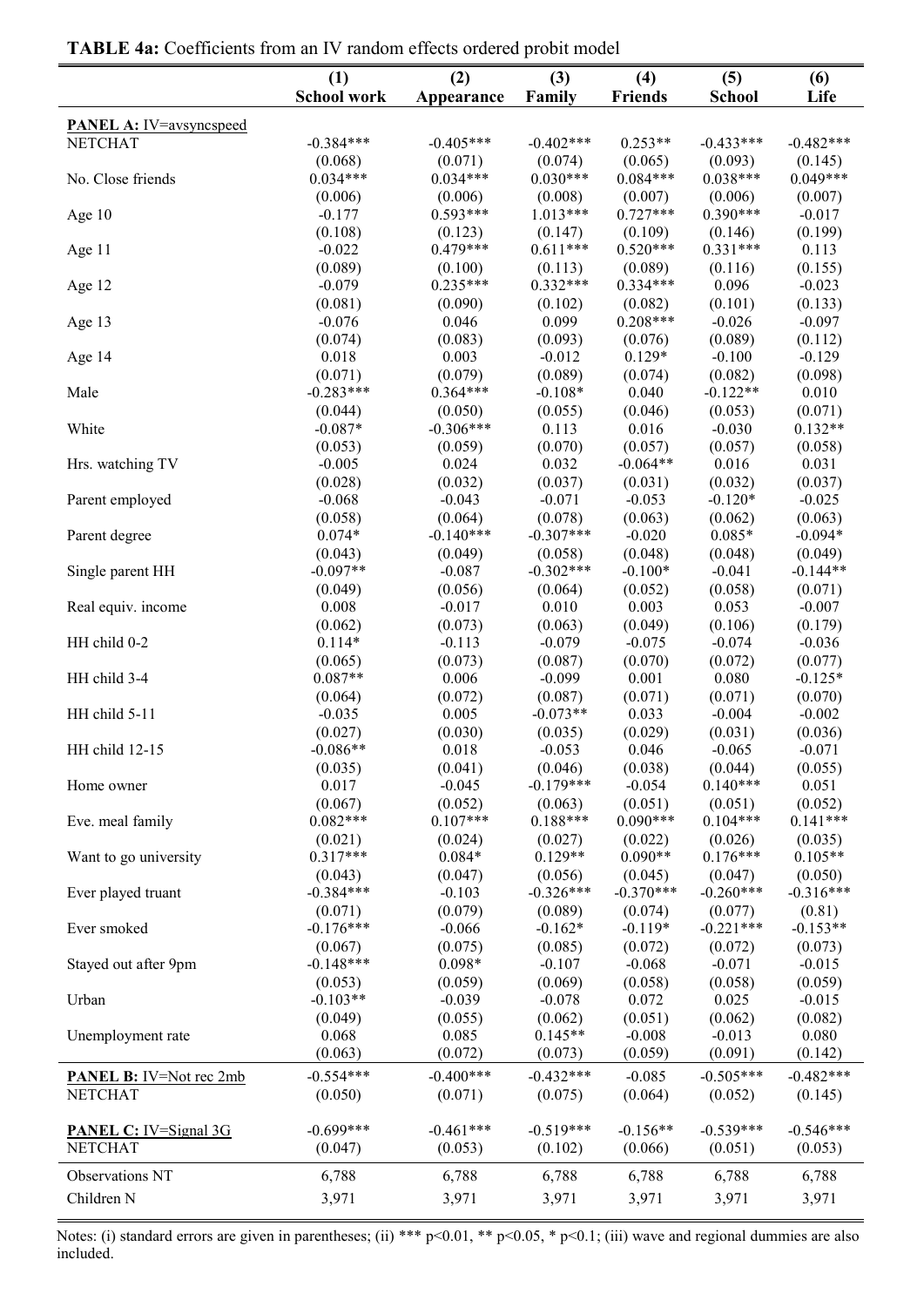|                                | (1)                | (2)         | (3)         | (4)            | (5)           | (6)         |
|--------------------------------|--------------------|-------------|-------------|----------------|---------------|-------------|
|                                | <b>School work</b> | Appearance  | Family      | <b>Friends</b> | <b>School</b> | Life        |
| <b>PANEL A:</b> IV=Avsyncspeed |                    |             |             |                |               |             |
| Outcome=1 (not at all happy)   | $0.003***$         | $0.004***$  | $-0.000*$   | $-0.000*$      | $0.009***$    | $0.001**$   |
|                                | (0.001)            | (0.001)     | (0.000)     | (0.000)        | (0.003)       | (0.000)     |
| Outcome=2                      | $0.005***$         | $0.013***$  | $0.001**$   | $-0.000*$      | $0.009***$    | $0.002**$   |
|                                | (0.001)            | (0.003)     | (0.000)     | (0.000)        | (0.003)       | (0.001)     |
| Outcome=3                      | $0.017***$         | $0.028***$  | $0.003**$   | $-0.002***$    | $0.018***$    | $0.008***$  |
|                                | (0.004)            | (0.005)     | (0.001)     | (0.000)        | (0.004)       | (0.002)     |
| Outcome=4                      | $0.047***$         | $0.060***$  | $0.012***$  | $-0.008***$    | $0.041***$    | $0.032***$  |
|                                | (0.008)            | (0.009)     | (0.003)     | (0.002)        | (0.008)       | (0.006)     |
| Outcome=5                      | $0.063***$         | $0.036***$  | $0.037***$  | $-0.026***$    | $0.062***$    | $0.076***$  |
|                                | (0.009)            | (0.005)     | (0.007)     | (0.007)        | (0.010)       | (0.010)     |
| Outcome=6                      | $-0.061***$        | $-0.069***$ | $0.075***$  | $-0.055***$    | $-0.009***$   | $0.016***$  |
|                                | (0.009)            | (0.010)     | (0.012)     | (0.013)        | (0.003)       | (0.004)     |
| Outcome=7 (completely happy)   | $-0.074***$        | $-0.072***$ | $-0.128***$ | $0.092***$     | $-0.129***$   | $-0.135***$ |
|                                | (0.014)            | (0.014)     | (0.022)     | (0.023)        | (0.027)       | (0.021)     |
| <b>PANEL B:</b> IV=Notrec2mb   |                    |             |             |                |               |             |
| Outcome=1 (not at all happy)   | $0.007***$         | $0.004***$  | $0.000*$    | $-0.000$       | $0.012***$    | 0.001       |
|                                | (0.002)            | (0.001)     | (0.000)     | (0.000)        | (0.003)       | (0.001)     |
| Outcome=7 (completely happy)   | $-0.111***$        | $-0.071***$ | $-0.137***$ | 0.031          | $-0.151***$   | $-0.149***$ |
|                                | (0.011)            | (0.013)     | (0.022)     | (0.023)        | (0.015)       | (0.043)     |
| <b>PANEL C:</b> IV=Signal 3G   |                    |             |             |                |               |             |
| Outcome=1 (not at all happy)   | $0.014***$         | $0.005***$  | 0.000       | 0.000          | $0.014***$    | $0.002**$   |
|                                | (0.003)            | (0.002)     | (0.000)     | (0.000)        | (0.003)       | (0.001)     |
| Outcome=7 (completely happy)   | $-0.148***$        | $-0.084***$ | $-0.162***$ | $-0.057**$     | $-0.161***$   | $-0.168***$ |
|                                | (0.012)            | (0.012)     | (0.029)     | (0.024)        | (0.014)       | (0.015)     |
| <b>Observations NT</b>         | 6,788              | 6,788       | 6,788       | 6,788          | 6,788         | 6,788       |
| Children N                     | 3,971              | 3,971       | 3,971       | 3,971          | 3,971         | 3,971       |
|                                |                    |             |             |                |               |             |

**TABLE 4b:** Marginal effects for NETCHAT from an IV random effects ordered probit model

Notes: (i) standard errors are given in parentheses; (ii) \*\*\* p<0.01, \*\* p<0.05, \* p<0.1; (iii) wave and regional dummies are also included.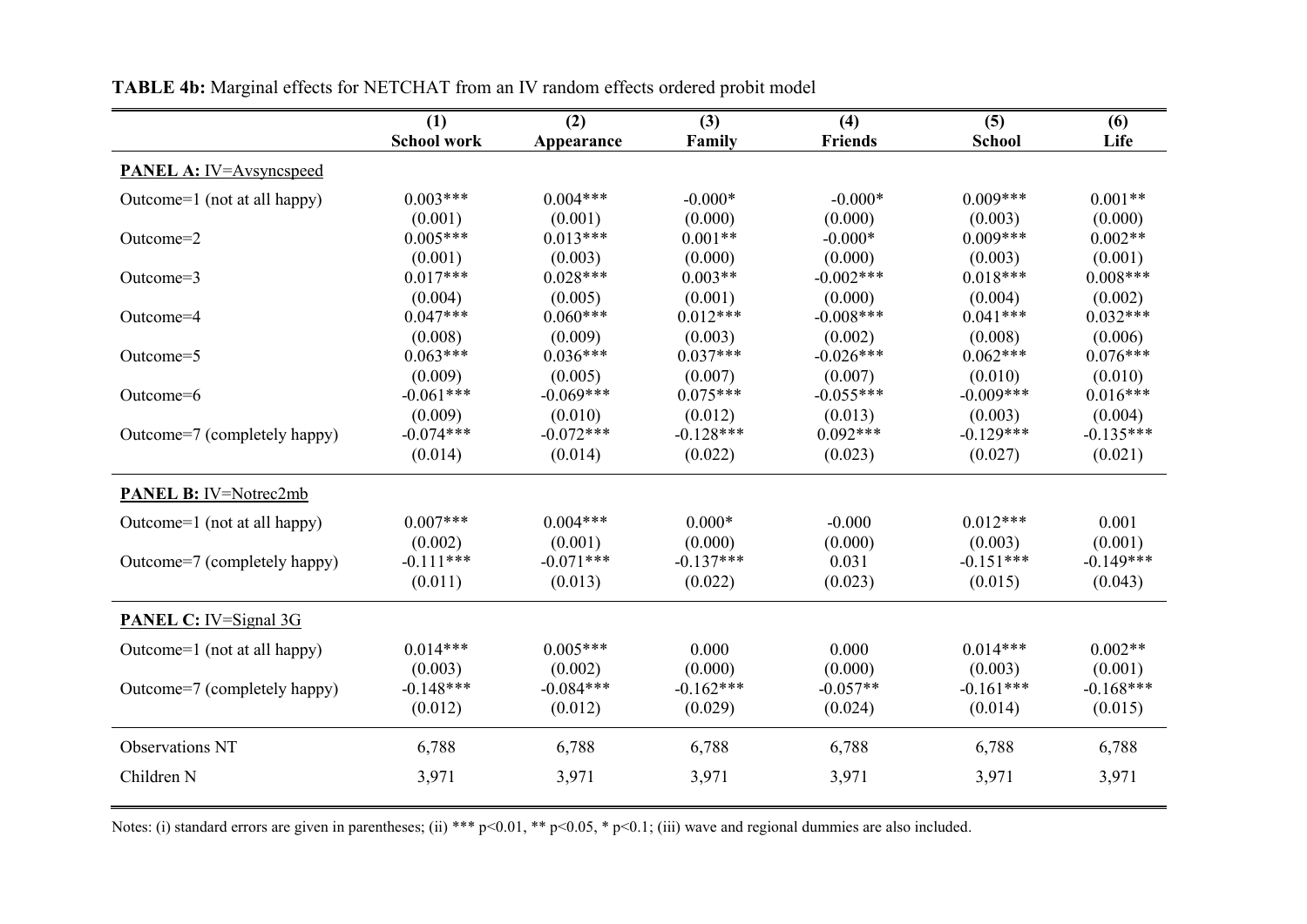|                                | (1)                | (2)               | (3)               | (4)              | (5)                  | (6)               |
|--------------------------------|--------------------|-------------------|-------------------|------------------|----------------------|-------------------|
|                                | <b>School work</b> | Appearance        | Family            | <b>Friends</b>   | <b>School</b>        | Life              |
| <b>PANEL A:</b> IV=Avsyncspeed |                    |                   |                   |                  |                      |                   |
| Cross-equation correlation     | $0.252***$         | $0.253***$        | $0.186***$        | $-0.185$         | $0.311***$           | $0.281***$        |
|                                | (0.032)            | (0.029)           | (0.035)           | (0.136)          | (0.036)              | (0.032)           |
| Instrument in outcome equation |                    |                   |                   |                  |                      |                   |
| Avsyncspeed                    | 0.005              | 0.003             | 0.001             | $-0.011***$      | 0.002                | 0.001             |
|                                | (0.004)            | (0.004)           | (0.005)           | (0.004)          | (0.004)              | (0.004)           |
| <b>NETCHAT</b>                 | $-0.074***$        | $-0.072***$       | $-0.134***$       | 0.022            | $-0.053**$           | $-0.094***$       |
|                                | (0.020)            | (0.021)           | (0.026)           | (0.022)          | (0.021)              | (0.022)           |
| PANEL B: IV=Notrec2mb          |                    |                   |                   |                  |                      |                   |
| Cross-equation correlation     | $0.278***$         | $0.248***$        | $0.209***$        | 0.057            | $0.366***$           | $0.315***$        |
|                                | (0.027)            | (0.029)           | (0.035)           | (0.035)          | (0.027)              | (0.051)           |
| Instrument in outcome equation |                    |                   |                   |                  |                      |                   |
| Notrec2mb                      | $-0.001$           | $-0.003$          | 0.004             | $0.011***$       | 0.002                | 0.003             |
|                                | (0.004)            | (0.004)           | (0.005)           | (0.004)          | (0.004)              | (0.004)           |
| <b>NETCHAT</b>                 | $-0.075***$        | $-0.072***$       | $-0.135***$       | 0.023            | $-0.054**$           | $-0.095***$       |
|                                | (0.020)            | (0.021)           | (0.026)           | (0.022)          | (0.021)              | (0.022)           |
| <b>PANEL C:</b> IV=Signal 3G   |                    |                   |                   |                  |                      |                   |
| Cross-equation correlation     | $0.491***$         | $0.296***$        | $0.276***$        | $0.126***$       | $0.392***$           | $0.365***$        |
|                                | (0.026)            | (0.026)           | (0.041)           | (0.036)          | (0.026)              | (0.028)           |
| Instrument in outcome equation |                    |                   |                   |                  |                      |                   |
| Signal 3G                      | 0.001              | 0.001             | 0.001             | $-0.001$         | 0.000                | 0.000             |
|                                | (0.001)            | (0.001)           | (0.001)           | (0.001)          | (0.001)              | (0.001)           |
| <b>NETCHAT</b>                 | $-0.075***$        | $-0.072***$       | $-0.134***$       | 0.025            | $-0.054**$           | $-0.094***$       |
|                                | (0.020)            | (0.021)           | (0.026)           | (0.022)          | (0.021)              | (0.022)           |
| <b>PANEL D:</b> Sargan tests   |                    |                   |                   |                  |                      |                   |
| Avsyncspeed $&$ Signal 3G      |                    |                   |                   |                  |                      |                   |
| $\chi^2(1)$ ; p-value          | $3.305$ ; p=0.581  | $3.343$ ; p=0.168 | $0.027$ ; p=0.868 | $0.198; p=0.657$ | $0.441$ ; p= $0.507$ | $0.067$ ; p=0.796 |
| Notrec2mb & Signal 3G          |                    |                   |                   |                  |                      |                   |
| $\chi^2(1)$ ; p-value          | $0.891$ ; p=0.345  | $0.962; p=0.327$  | 2.259; $p=0.133$  | 1.436; $p=0.231$ | $0.310$ ; p= $0.578$ | 1.388; $p=0.239$  |

**TABLE 5:** Model diagnostics for IV random effects ordered probit models

Notes: (i) standard errors are given in parentheses; (ii) \*\*\* p<0.01, \*\* p<0.05, \* p<0.1; (iii) Sargan  $\chi^2$  tests are based upon linear 2SLS specifications.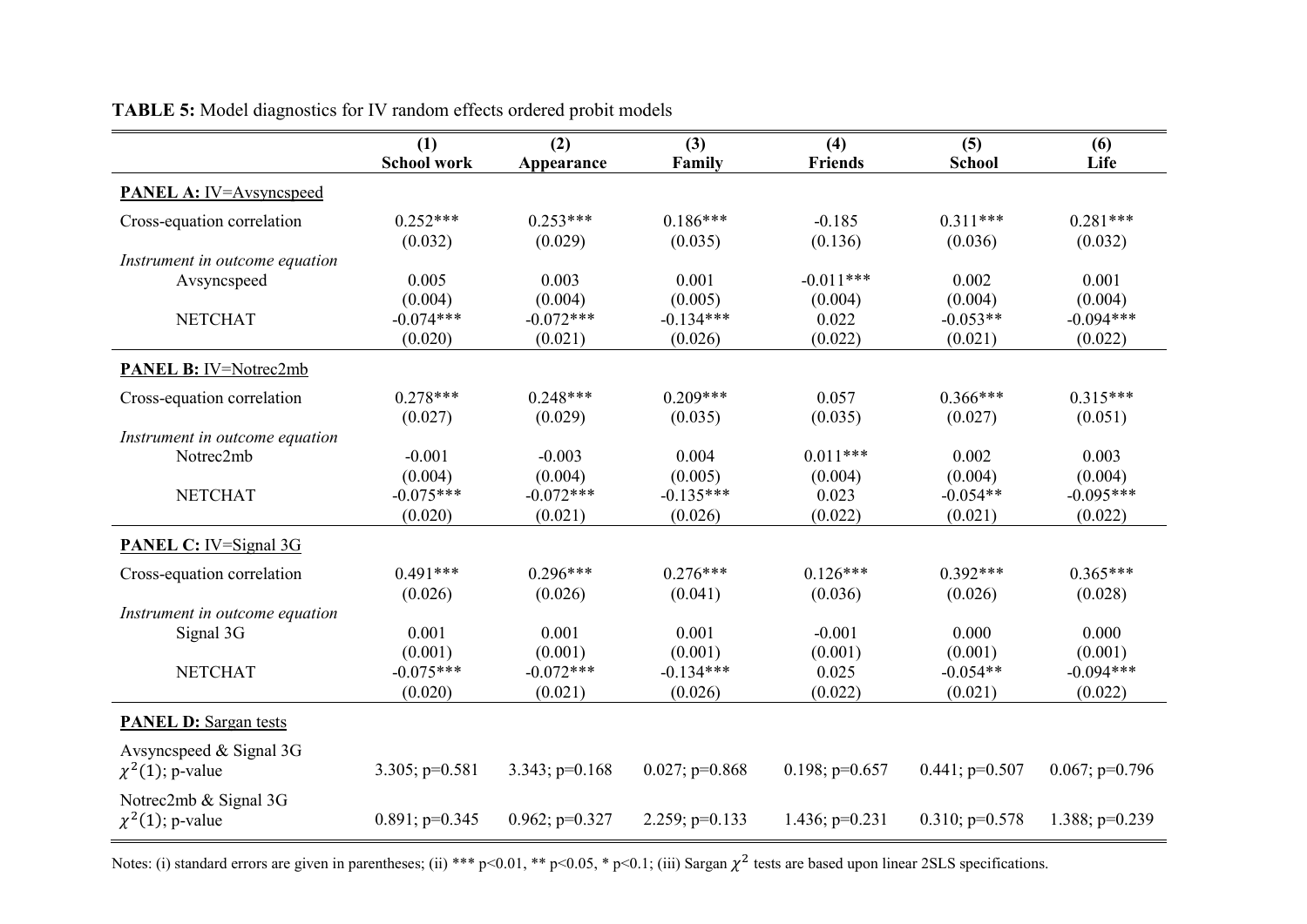|                                     | (1)<br>School work    | (2)<br>Appearance      | (3)<br>Family          | (4)<br><b>Friends</b>  | (5)<br><b>School</b>   | (6)<br>Life            |
|-------------------------------------|-----------------------|------------------------|------------------------|------------------------|------------------------|------------------------|
| PANEL A:<br><b>Exogenous</b>        |                       |                        |                        |                        |                        |                        |
| <b>NETCHAT</b>                      | $-0.051$<br>(0.045)   | $-0.096**$<br>(0.046)  | $-0.089**$<br>(0.036)  | $-0.011$<br>(0.040)    | $-0.079***$<br>(0.005) | $-0.087**$<br>(0.041)  |
| $\alpha_i = 0$ ; p-value            | $p=0.000$             | $p=0.000$              | $p=0.000$              | $p=0.428$              | $p=0.000$              | $p=0.000$              |
| <b>PANEL B:</b><br>IV=Avsyncspeed   |                       |                        |                        |                        |                        |                        |
| <b>NETCHAT</b>                      | $-0.255$<br>(0.204)   | $-1.559***$<br>(0.309) | $-1.035***$<br>(0.209) | $-0.955***$<br>(0.228) | $-1.469***$<br>(0.307) | $-0.949***$<br>(0.225) |
| $\alpha_i = 0$ ; p-value            | $p=0.000$             | $p=0.000$              | $p=0.000$              | $p=0.373$              | $p=0.000$              | $p=0.000$              |
| <b>PANEL C:</b><br>IV=Notrec2mb     |                       |                        |                        |                        |                        |                        |
| <b>NETCHAT</b>                      | $-0.572**$<br>(0.235) | $-1.798***$<br>(0.363) | $-1.059***$<br>(0.230) | $-1.119***$<br>(0.264) | $-1.536***$<br>(0.339) | $-1.038***$<br>(0.253) |
| $\alpha_i = 0$ ; p-value            | $p=0.000$             | $p=0.000$              | $p=0.000$              | $p=0.950$              | $p=0.000$              | $p=0.001$              |
| <b>PANEL D:</b><br>$IV = Signal 3G$ |                       |                        |                        |                        |                        |                        |
| <b>NETCHAT</b>                      | $-0.399$<br>(0.250)   | $-1.775***$<br>(0.397) | $-1.059***$<br>(0.254) | $-1.021***$<br>(0.279) | $-1.532***$<br>(0.374) | $-1.068***$<br>(0.281) |
| $\alpha_i = 0$ ; p-value            | $p=0.000$             | $p=0.000$              | $p=0.000$              | $p=0.677$              | $p=0.000$              | $p=0.004$              |
| Children N                          | 1,010                 | 1,010                  | 1,010                  | 1,010                  | 1,010                  | 1,010                  |

**TABLE 6:** Coefficients for NETCHAT from fixed effect (difference) models

Notes: (i) controls include all time varying covariates from Table 3A; (ii) standard errors are given in parentheses; (iii) \*\*\* p<0.01, \*\* p<0.05, \* p<0.1; (iv) regional dummies are also included; (v) results in Panel A are from a fixed effects (FE) regression treating NETCHAT as exogenous; (vi) in Panels B-D results are based upon an instrumental variables FE model using a different instrument in each panel; (vii)  $\alpha_i = 0$  tests the null hypothesis that the child fixed effects are jointly equal to zero.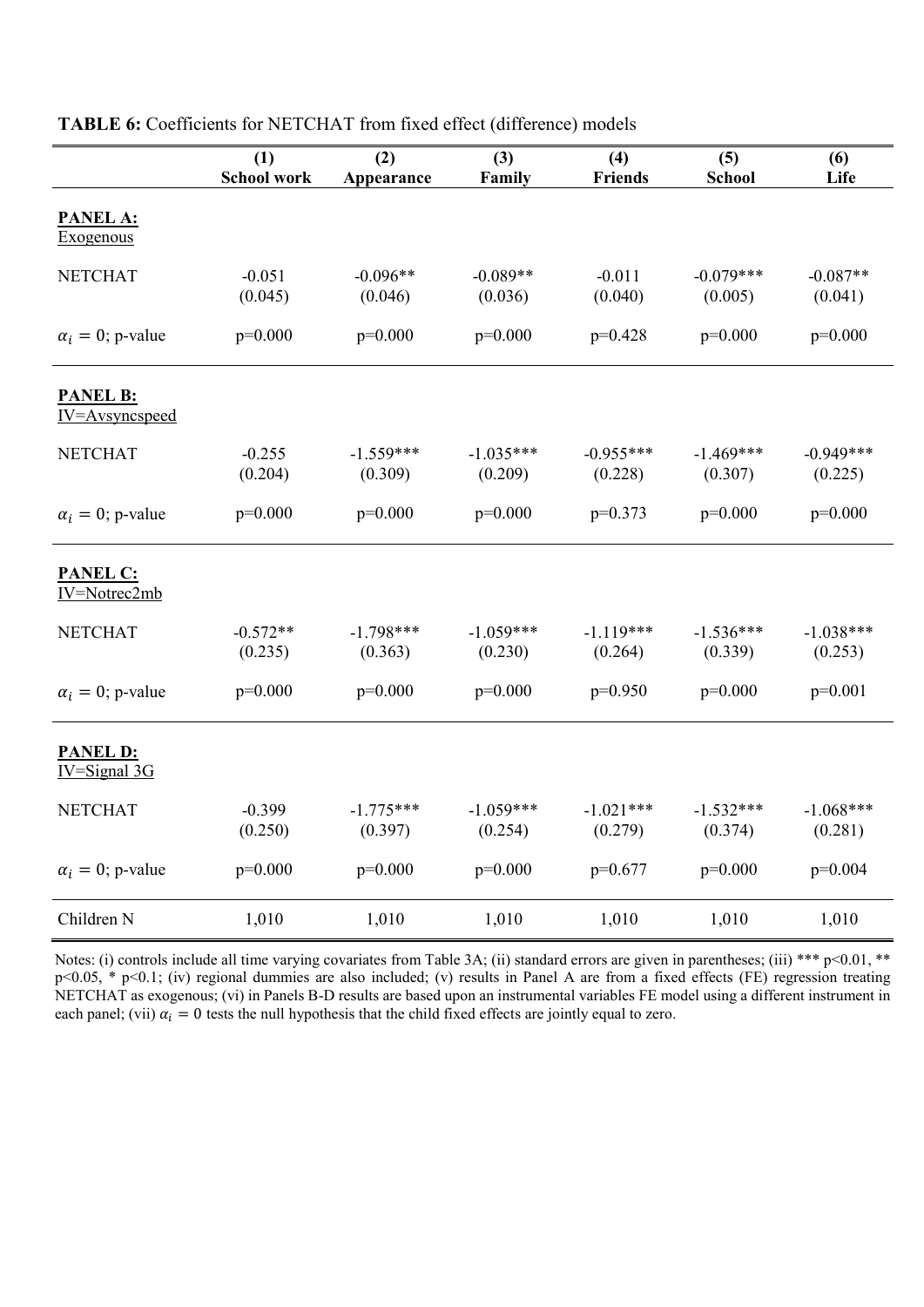#### **TABLE 7:** Sub-group analysis – coefficients reported on NETCHAT

| <b>PANEL A: Self Esteem</b> | <b>EXOGENOUS</b>   |                    | <b>IV ANALYSIS</b> |                     |  |
|-----------------------------|--------------------|--------------------|--------------------|---------------------|--|
|                             | <b>BELOW MEAN</b>  | <b>ABOVE MEAN</b>  | <b>BELOW MEAN</b>  | <b>ABOVE MEAN</b>   |  |
| School Work                 | $-0.087**$ (0.038) | $-0.103***(0.037)$ | $-0.446***(0.119)$ | $-0.020(0.272)$     |  |
| Appearance                  | $-0.079**$ (0.036) | $-0.014(0.037)$    | $-0.806***(0.099)$ | 0.045(0.158)        |  |
| Family                      | $-0.093**$ (0.041) | $-0.084(0.056)$    | $-0.903***(0.115)$ | 0.092(0.313)        |  |
| Friends                     | $-0.075**$ (0.036) | 0.005(0.040)       | 0.041(0.169)       | $-0.732***(0.123)$  |  |
| School                      | $-0.093**$ (0.039) | $-0.055(0.047)$    | $-0.923***(0.101)$ | $-0.828***$ (0.124) |  |
| Life                        | $-0.094***(0.035)$ | $-0.058(0.040)$    | $-0.479***(0.110)$ | $-0.062(0.169)$     |  |

Observations NT (Children N)  $NT_{below}=1,920$ ;  $NT_{above}=2,126$  ( $N_{below}=1,679$ ;  $N_{above}=1,852$ )

| <b>PANEL B:</b> Number of activities |                    | <b>EXOGENOUS</b>       | <b>IV ANALYSIS</b> |                    |  |
|--------------------------------------|--------------------|------------------------|--------------------|--------------------|--|
|                                      | <b>BELOW MEAN</b>  | <b>ABOVE MEAN</b>      | <b>BELOW MEAN</b>  | <b>ABOVE MEAN</b>  |  |
| School Work                          | $-0.068**$ (0.034) | $-0.137***$ $(0.041)$  | $-0.089(0.148)$    | $-0.437***(0.128)$ |  |
| Appearance                           | $-0.065*(0.037)$   | $-0.069*(0.039)$       | $-0.283*(0.155)$   | $-0.532***(0.118)$ |  |
| Family                               | $-0.087**$ (0.038) | $-0.152**$ (0.063)     | $-0.545***(0.118)$ | $-0.540***(0.201)$ |  |
| Friends                              | 0.009(0.040)       | 0.062(0.044)           | $0.282**$ (0.128)  | $-0.902***(0.118)$ |  |
| School                               | $-0.038(0.037)$    | $-0.123$ *** $(0.042)$ | $-0.012(0.148)$    | $-0.808***(0.109)$ |  |
| Life                                 | $-0.066**$ (0.031) | $-0.143***$ (0.042)    | $-0.411***(0.107)$ | $-0.616***(0.131)$ |  |

Observations NT (Children N)  $NT_{below}=2,163; NT_{above}=1,883 (N_{below}=1,892; N_{above}=1,658)$ 

| <b>PANEL C:</b> Ever bullied by other children | <b>EXOGENOUS</b>   |                                                                      | <b>IV ANALYSIS</b> |                     |
|------------------------------------------------|--------------------|----------------------------------------------------------------------|--------------------|---------------------|
|                                                | <b>NEVER</b>       | <b>SOMETIMES</b>                                                     | <b>NEVER</b>       | <b>SOMETIMES</b>    |
| School Work                                    | $-0.064**$ (0.031) | $0.066**$ (0.032)                                                    | $-0.005(0.039)$    | $-0.665***(0.208)$  |
| Appearance                                     | $-0.021(0.031)$    | $-0.081**$ (0.040)                                                   | $-0.356(0.266)$    | $-0.210(0.432)$     |
| Family                                         | $-0.065*(0.037)$   | $-0.112**$ (0.047)                                                   | 0.379(0.372)       | $-0.595**$ (0.287)  |
| Friends                                        | 0.043(0.036)       | 0.022(0.045)                                                         | 0.064(0.342)       | $0.558*(0.309)$     |
| School                                         | $-0.041(0.032)$    | 0.053(0.043)                                                         | $-0.509*(0.269)$   | 0.550(0.349)        |
| Life                                           | $-0.061*(0.032)$   | $-0.147**$ (0.062)                                                   | 0.127(0.372)       | $-0.787***$ (0.142) |
| Children N                                     |                    | $N_{\text{never building}}=1,819; N_{\text{sometimes building}}=923$ |                    |                     |

Notes: (i) each row is a different model, i.e. wellbeing outcome; (ii) standard errors are given in parentheses; (iii) \*\*\* p<0.01, \*\* p<0.05, \* p<0.1; (iv) controls as in Tables 3A and 4A; (v) due to data availability Panels A and B are based on waves 2 and 4 only and Panel C is based upon the wave 3 cross section only; (vi) for the IV analysis the instrument used is the average synchronisation speed.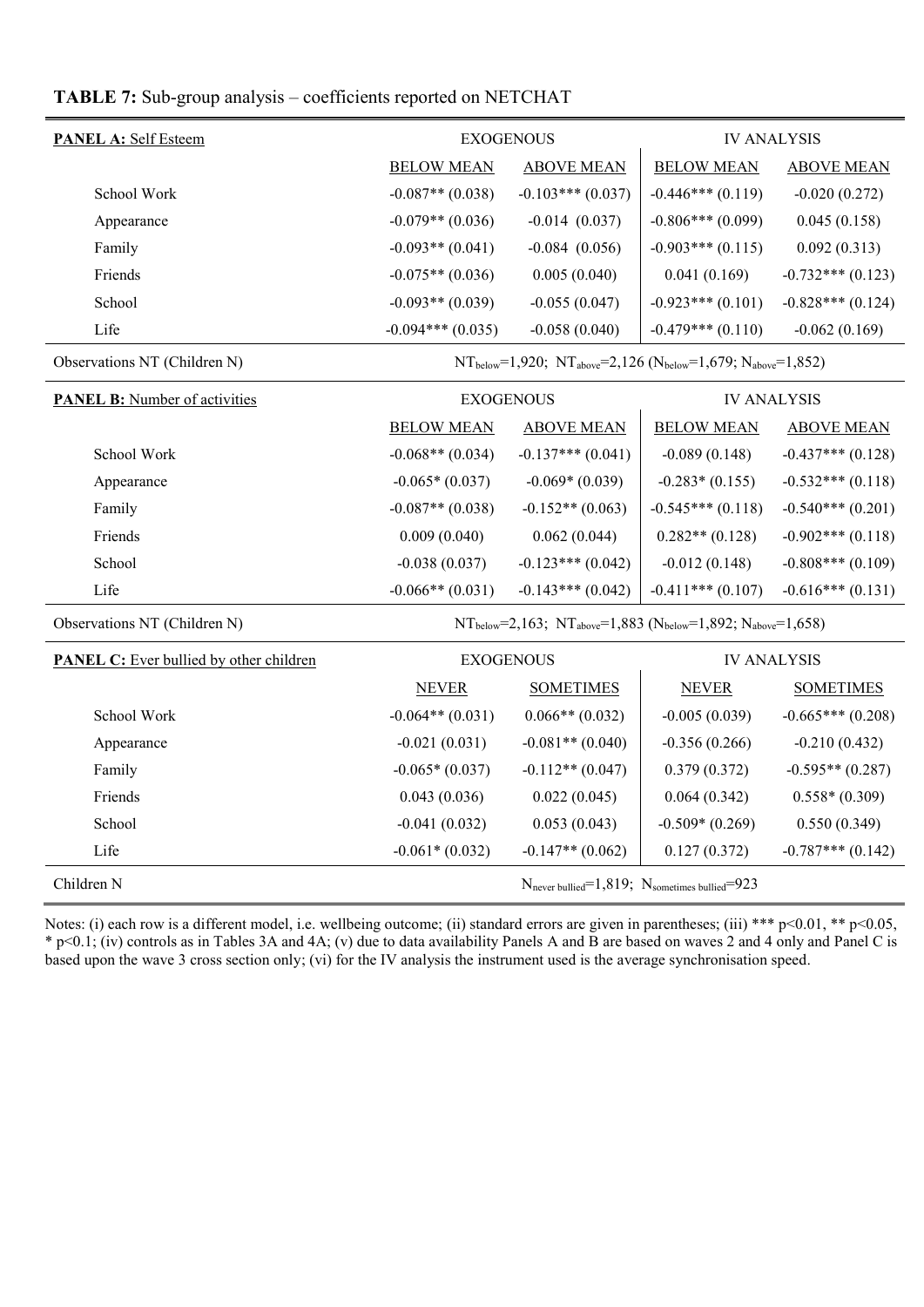|                                                            | (1)                | (2)         | $(3)$       | (4)         | (5)           | (6)         |
|------------------------------------------------------------|--------------------|-------------|-------------|-------------|---------------|-------------|
|                                                            | <b>School work</b> | Appearance  | Family      | Friends     | <b>School</b> | Life        |
| <b>PANEL A:</b> Exogenous random effects ordered probit    |                    |             |             |             |               |             |
| BOYS ( $NT = 3,202$ )                                      | $-0.030$           | $-0.039$    | $-0.076**$  | 0.023       | $-0.009$      | $-0.005$    |
|                                                            | (0.030)            | (0.032)     | (0.032)     | (0.032)     | (0.033)       | (0.033)     |
| GIRLS (NT= $3,586$ )                                       | $-0.092***$        | $-0.084**$  | $-0.158***$ | 0.026       | $-0.068**$    | $-0.149***$ |
|                                                            | (0.028)            | (0.029)     | (0.034)     | (0.032)     | (0.029)       | (0.029)     |
| <b>PANEL B:</b> IV random effects ordered probit           |                    |             |             |             |               |             |
| BOYS (NT = $3,202$ )                                       | $-0.791***$        | $-0.565***$ | $-0.156$    | $-0.088$    | $-0.181**$    | $-0.258***$ |
|                                                            | (0.062)            | (0.075)     | (0.106)     | (0.091)     | (0.089)       | (0.09)      |
| GIRLS (NT= $3,586$ )                                       | $-0.617***$        | $-0.049$    | $-0.342***$ | $0.799***$  | $-0.541**$    | $-0.392***$ |
|                                                            | (0.072)            | (0.086)     | (0.095)     | (0.076)     | (0.082)       | (0.082)     |
| <b>PANEL C:</b> Exogenous fixed effect (difference) models |                    |             |             |             |               |             |
| BOYS ( $N = 462$ )                                         | 0.095              | $-0.070$    | $-0.026$    | $-0.033$    | 0.030         | $-0.035$    |
|                                                            | (0.068)            | (0.068)     | (0.049)     | (0.053)     | (0.069)       | (0.057)     |
| GIRLS $(N=548)$                                            | $-0.082$           | $-0.141**$  | $-0.133***$ | 0.057       | $-0.056$      | $-0.117**$  |
|                                                            | (0.060)            | (0.058)     | (0.052)     | (0.059)     | (0.072)       | (0.059)     |
| <b>PANEL D:</b> IV fixed effect (difference) models        |                    |             |             |             |               |             |
| BOYS ( $N = 462$ )                                         | $1.724**$          | $-0.561$    | $-1.114**$  | $-0.941*$   | $-0.384$      | $-0.260$    |
|                                                            | (0.816)            | (0.578)     | (0.563)     | (0.548)     | (0.565)       | (0.465)     |
| GIRLS $(N=548)$                                            | $-1.039***$        | $-2.117***$ | $-1.126***$ | $-0.869***$ | $-2.044***$   | $-1.235***$ |
|                                                            | (0.326)            | (0.414)     | (0.303)     | (0.323)     | (0.510)       | (0.346)     |

### **TABLE 8:** Sub-group analysis by gender – Coefficients reported on NETCHAT

Notes: (i) controls include all covariates from Table 3A (time varying only in the case of Panels C and D); (ii) standard errors are given in parentheses; (iii) \*\*\* p<0.01, \*\* p<0.05, \* p<0.1; (iv) regional dummies are also included; (v) for the IV analysis in Panels B and D the instrument used is the average synchronisation speed.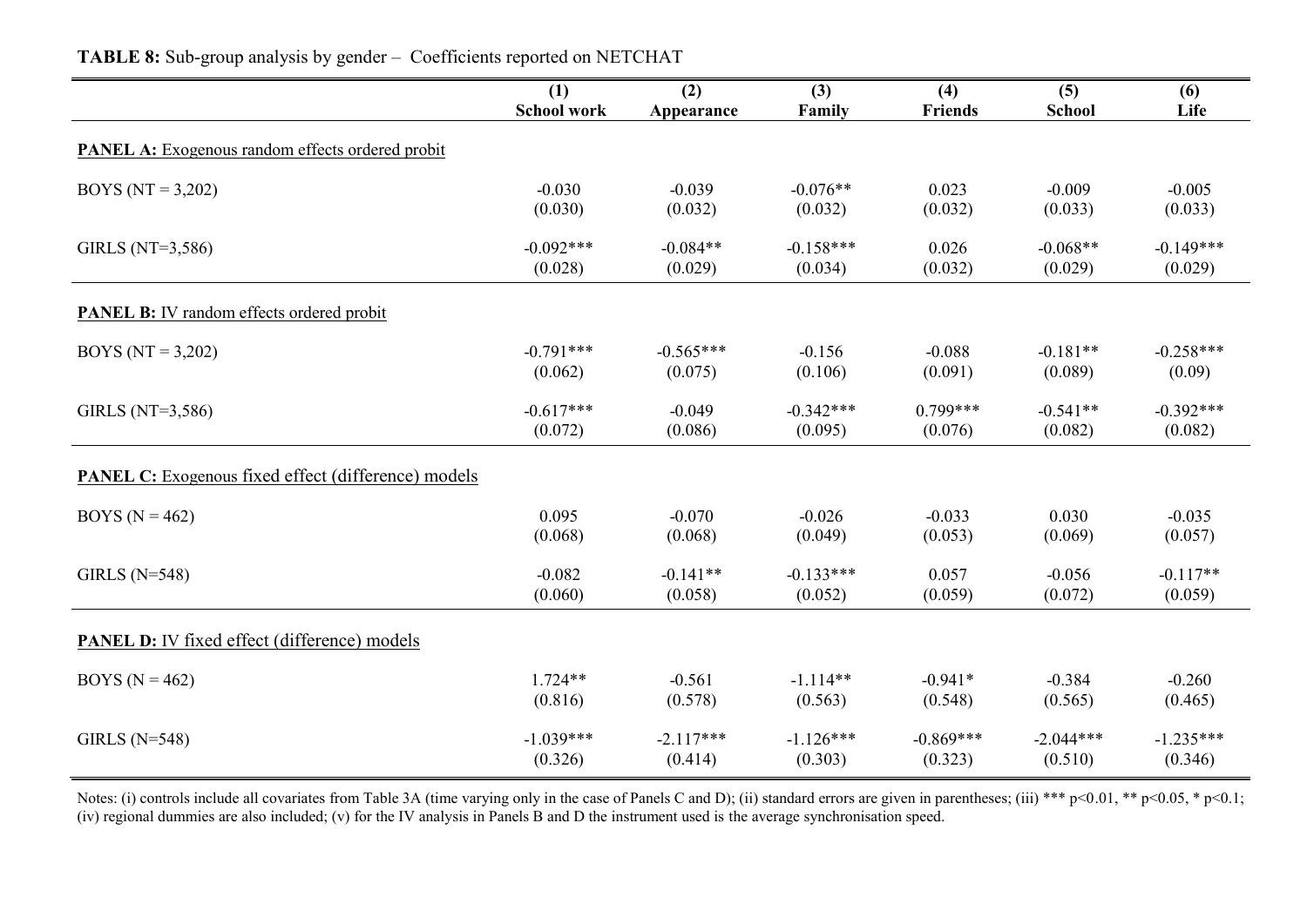### **APPENDIX:** Variable definitions

| <b>VARIABLE NAME</b>                                                                                                                                                                                                                                                                                                                                          | <b>DEFINITION</b>                                                                                                                                                                                                                                                                            |  |  |  |
|---------------------------------------------------------------------------------------------------------------------------------------------------------------------------------------------------------------------------------------------------------------------------------------------------------------------------------------------------------------|----------------------------------------------------------------------------------------------------------------------------------------------------------------------------------------------------------------------------------------------------------------------------------------------|--|--|--|
| The next few questions are about how you feel about different aspects of your life. The faces<br>DEPENDENT VARIABLES<br>express various types of feelings. Below each face is a number where '1' is completely happy and<br>'7' is not at all happy. Please tick the box which comes closest to expressing how you feel about<br>each of the following things |                                                                                                                                                                                                                                                                                              |  |  |  |
|                                                                                                                                                                                                                                                                                                                                                               | ۵<br>œ.<br>o.<br>Θ<br>. .<br>Φ<br>െ<br>00<br>31<br>5.<br>6<br>7.                                                                                                                                                                                                                             |  |  |  |
|                                                                                                                                                                                                                                                                                                                                                               | We reorder this variable so that it is increasing in happiness, i.e. '1=not at all happy' and<br>'7=completely happy'                                                                                                                                                                        |  |  |  |
| YPHSW (School)                                                                                                                                                                                                                                                                                                                                                | Your school work?                                                                                                                                                                                                                                                                            |  |  |  |
| YPHAP (Appearance)                                                                                                                                                                                                                                                                                                                                            | Your appearance?                                                                                                                                                                                                                                                                             |  |  |  |
| YPHFM (Family)                                                                                                                                                                                                                                                                                                                                                | Your family?                                                                                                                                                                                                                                                                                 |  |  |  |
| YPHFR (Friends)                                                                                                                                                                                                                                                                                                                                               | Your friends?                                                                                                                                                                                                                                                                                |  |  |  |
| YPHSC (School)                                                                                                                                                                                                                                                                                                                                                | The school you go to?                                                                                                                                                                                                                                                                        |  |  |  |
| YPHLF (Life)                                                                                                                                                                                                                                                                                                                                                  | Which best describes how you feel about your life as a whole?                                                                                                                                                                                                                                |  |  |  |
| KEY INDEPENDENT VARIABLE                                                                                                                                                                                                                                                                                                                                      |                                                                                                                                                                                                                                                                                              |  |  |  |
| <b>NETCHAT</b>                                                                                                                                                                                                                                                                                                                                                | Do you belong to a social web-site such as Bebo, Facebook or MySpace? How many hours do you<br>spend chatting or interacting with friends through a social web-site like that on a normal school<br>day? 1=none, 2=less than an hour, $3=1-3$ hours, $4=4-6$ hours, and $5=7$ or more hours. |  |  |  |
| <b>INSTRUMENTAL VARIABLES, Z</b>                                                                                                                                                                                                                                                                                                                              | Defined at the local area district                                                                                                                                                                                                                                                           |  |  |  |
| <b>AVSYNCSPEED</b>                                                                                                                                                                                                                                                                                                                                            | Average synchronisation speed of existing broadband connections                                                                                                                                                                                                                              |  |  |  |
| <b>SIGNAL 3G</b>                                                                                                                                                                                                                                                                                                                                              | The percentage of landmass with 3G outdoor coverage from all operators                                                                                                                                                                                                                       |  |  |  |
| NOTREC2MB                                                                                                                                                                                                                                                                                                                                                     | The percentage of homes with broadband currently not achieving 2 megabits per second (Mbit/s)                                                                                                                                                                                                |  |  |  |